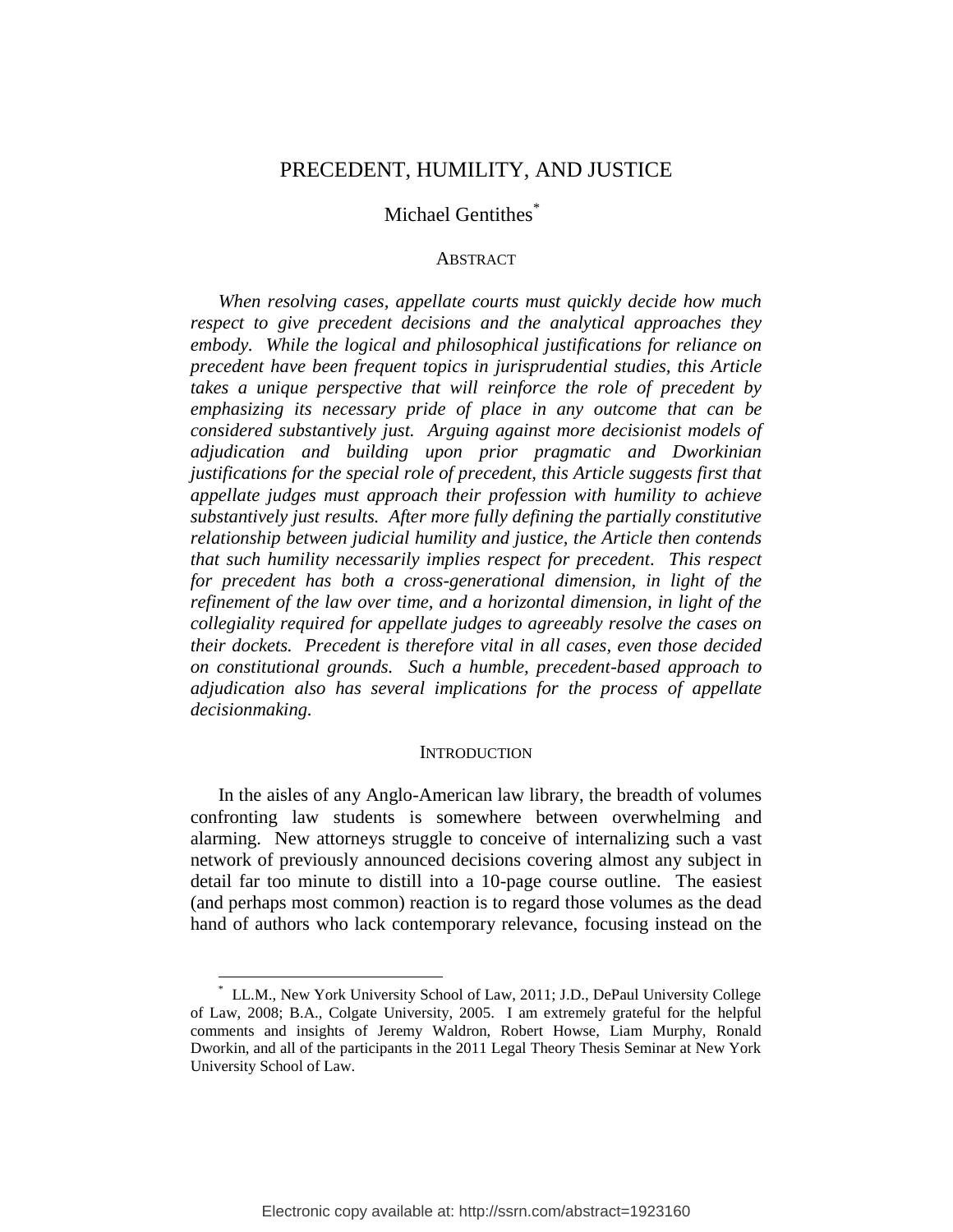business of determining the proper outcome of legal controversies in the present.

Such reactions are understandable from an overwhelmed new jurisprude. Yet appellate court judges take the same approach with alarming frequency when confronted with interminable volumes of precedent. Rather than carefully investigating and understanding those authorities, many judges react by determining the "correct" decision and either utilizing snippets of supporting case law or ignoring prior decisions altogether. 1 To the layman that reaction seems apropos. At first blush, when a court relies on precedent in reaching its conclusion it counterintuitively follows the course laid down in a past decision without regard for that decision's accuracy in principle.<sup>2</sup> But does an appellate judge really work an injustice by largely relying upon precedent, even at the level of adopting the analytical approach suggested in prior cases, when rendering a decision?<sup>3</sup> In this paper, I aim to describe the role precedent should play for such a judge, offering a fresh theoretical review of the issue and a new approach to precedent's function. My argument proceeds in two steps; after first arguing that the idea of a just decision necessarily leaves some internal space for a conception of judicial humility, I argue that that conception of judicial humility leaves space for reliance on precedent. I

<sup>1</sup> This is not to say that all appellate judges disregard the value of precedent, at least not explicitly. *See* Barry Friedman, *The Wages of Stealth Overruling (With Particular Attention to* Miranda v. Arizona*)*, 99 GEORGETOWN L.J. 1, 30 (2010) (noting the affirmations of *stare decisis* from then-judges Roberts and Alito during their confirmation hearings).

<sup>&</sup>lt;sup>2</sup> "Stare decisis demands that courts conform their decisions to decisions reached by previous courts, and sometimes those previous decisions will have been unjust. Stare decisis, that is, sometimes requires courts to reach unjust decisions." Christopher J. Peters, *Foolish Consistency: On Equality, Integrity, and Justice in Stare Decisis*, 105 YALE. L.J. 2031, 2033 (1996).

<sup>3</sup> I do not distinguish here between the approaches that should be taken by intermediate appellate and supreme courts in a jurisdiction, although some distinctions may be possible. Some have argued that the number of cases truly decided by precedent is far higher at the Circuit Court rather than at the Supreme Court level. FREDERICK SCHAUER, THINKING LIKE A LAWYER 90 (2009) ("[T]he population of appellate cases, especially at the Supreme Court level, is heavily weighted toward disputes whose outcomes are not determined or even very much guided by existing precedents. When we examine the United States courts of appeals, however, things are different. Where appellate jurisdiction is a matter of right and not discretionary with the court and where more than 80 percent of the decisions are not only unanimous but also not thought deserving of even an officially published opinion, we find far more cases in which an existing mandatory authority appears to dictate a particular outcome but for the existence of binding precedent."). Though Schauer"s understanding of how a precedent might "determine" an outcome does make it far less likely at the Supreme Court level, I argue against his sensibility that precedent is only useful when it is so wholly determinative of outcomes.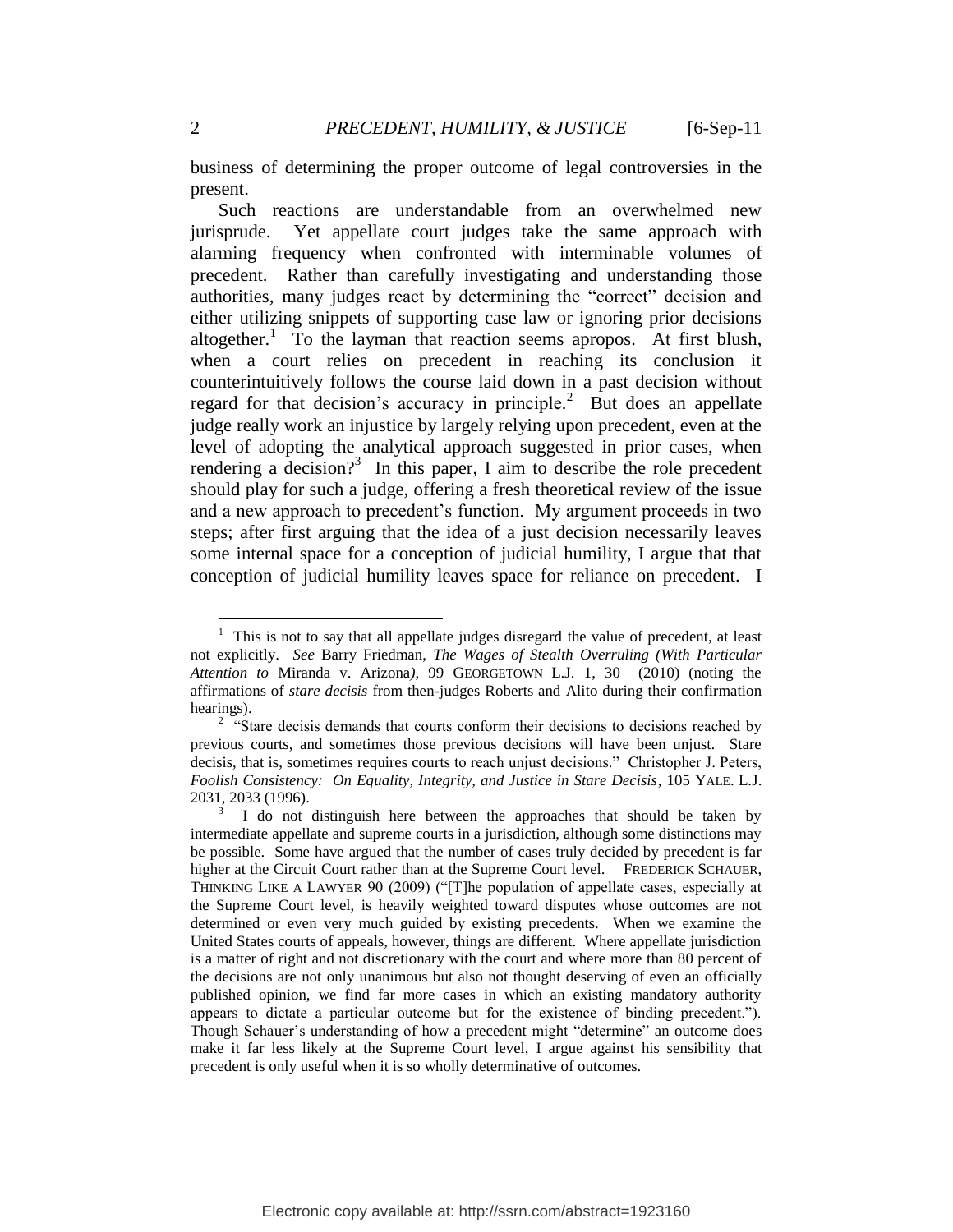therefore contend that a just decision is necessarily crafted by a humble judge who has consistently and robustly relied on precedent.

Again, this position is counterintuitive; many have claimed that *stare decisis* requires unjust results at the retail level of individual cases. The classic objection to judicial reliance on precedent places more faith in the individual judge to properly decide a present controversy and suggests that thoroughgoing reliance on precedent will frequently compound initial errors in subsequent cases with disastrous results. $4$  Such views are intuitively appealing, especially to a party who feels that her legal claim was denied by the dead hand of prior judges.

There are several existing responses to this challenge, which I consider in turn before presenting my own supplementary theory. The first line of defense consists of what I call pragmatic (and others have called "consequentialist")<sup>5</sup> theories of precedent.<sup>6</sup> According to these theories, consistent judicial reliance on precedent generates an assortment of ends, such as predictability in the  $\text{law}^7$ , apparent stability in legal precepts,  $\text{sign}$ preservation of private expectations,  $\frac{1}{2}$  limitations on judicial discretion,  $\frac{1}{2}$  or efficiency in judicial decision making.<sup>11</sup> Though the theories vary, each describes these ends as external to substantive justice itself. The ends are said to promote justice on a wholesale level, while admitting that in individual cases unjust results will be generated with some frequency.

<sup>4</sup> *See infra* Part II.

<sup>5</sup> Peters, *supra* note 2, at 2040. Peters also notes that these terms may be interchangeable. *Id.* at 2040 n.32.

<sup>6</sup> *See infra* Part III.A.

<sup>7</sup> *See, e.g.*, Frederick Schauer, *Precedent*, 39 STAN. L. REV. 571, 595-96 (1987); Theodore M. Benditt, *The Rule of Precedent*, *in* PRECEDENT IN LAW 89, 91 (Laurence Goldstein ed., 1987). I have made my own modest contribution to this intellectual history. *See* Michael Gentithes, *In Defense of Stare Decisis*, 45 WILLAMETTE L. REV. 798 (2009).

<sup>8</sup> Peters, *supra* note 2, at 2039 (citing Planned Parenthood of Se. Pa. v. Casey, 505 U.S. 833, 853-68 (1992)).

<sup>9</sup> *Id.*

 $10$  "To avoid an arbitrary discretion in the courts, it is indispensable that they should be bound down by strict rules and precedents, which serve to define and point out their duty in every particular case that comes before them; and it will readily be conceived from the variety of controversies which grow out of the folly and wickedness of mankind, that the records of those precedents must unaviodably swell to a very considerable bulk, and must demand long and laborious study to acquire a competent knowledge of them." THE FEDERALIST NO. 78, at 442 (Alexander Hamilton) (Isaac Kramnick ed., Penguin Books 1987).

<sup>11</sup> *See, e.g.*, Schauer, *supra* note 7, at 599 (*citing* B.CARDOZO, THE NATURE OF THE JUDICIAL PROCESS 149-50 (1921)); Lewis A. Kornhauser, *An Economic Perspective on Stare Decisis*, 65 CHI.-KENT L. REV. 63 (1989).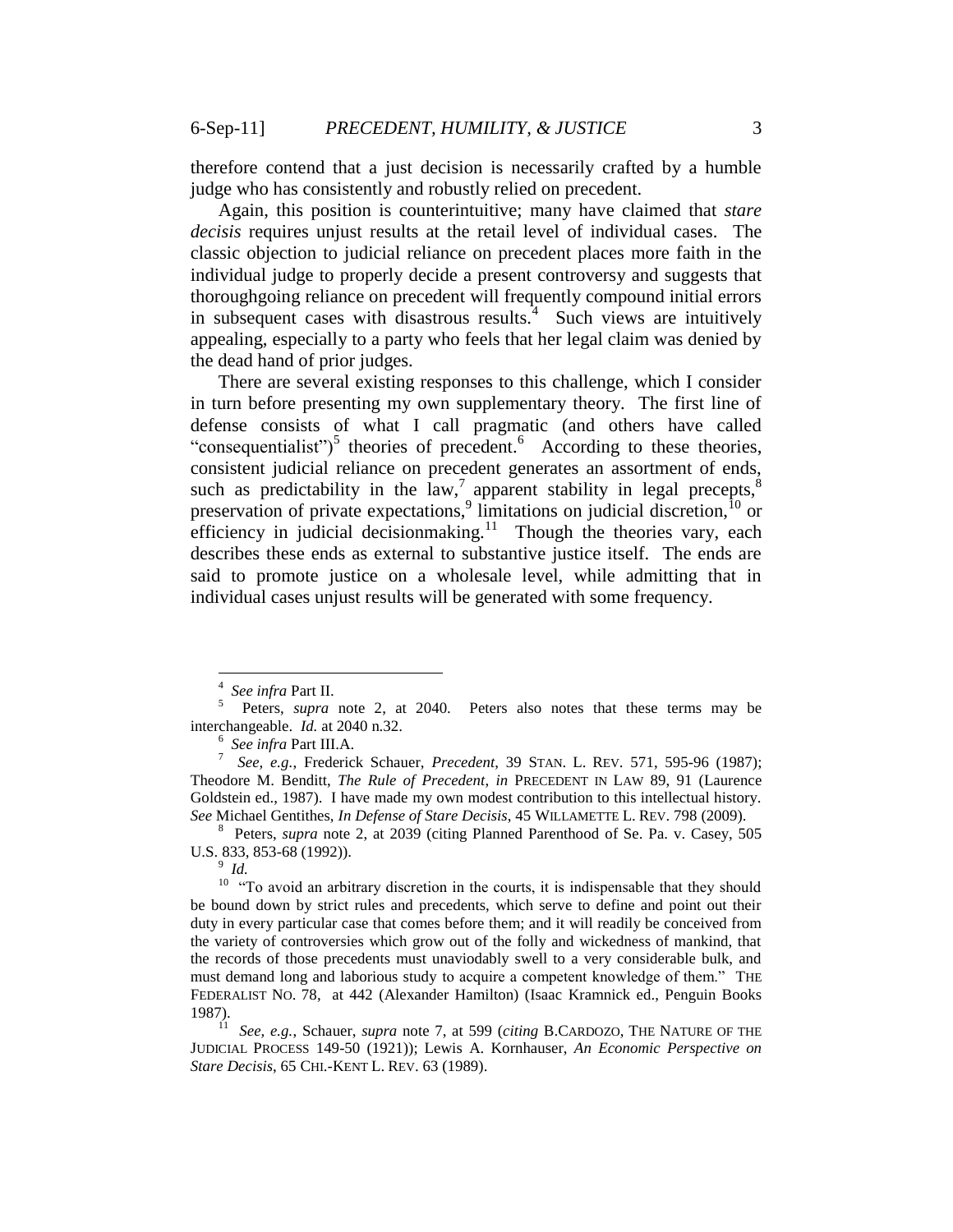Alternatively, some argue for judicial reliance on precedent as a component of what is sometimes referred to as formal justice,  $^{12}$  the idea that the legal system must treat like cases alike.<sup>13</sup> These accounts are apparently deontological, claiming some inherent normative value in adjudicative consistency or equality outside and apart from substantive justice itself, a value which can be weighed against other normative goods.<sup>14</sup> Such theories may in part derive the inherent normative value of precedent from the way similar treatment of similar controversies inures the progression of law with some fairness or comparative justice, giving it a more meaningful appearance than a succession of wholly unrelated decisions. However, these views are subject to criticism due to their sequential arbitrariness and potentially circular nature.

A more nuanced approach to the value of precedent is contained in Ronald Dworkin's hugely influential law-as-integrity theory.<sup>15</sup> This position can similarly be classified as deontological in that it constructs a norm, integrity, which has its own value distinct from justice.<sup>16</sup> However, his theory tends toward a respect for precedent simply because of its temporal priority. It ultimately fails to take a wide-lens view of the development of law, which requires significant changes to occur crossgenerationally, not instantaneously.

While I do not wholly reject these previous defenses of reliance on precedent, I do believe a supplemental defense is required. I take the same side as these theories in the wider contest against more decisionist models that critique genuine reliance on precedent and place faith in individual judges to reach just decisions. I only highlight the limitations of those prior

<sup>&</sup>lt;sup>12</sup> Leslie Green, *The Germ of Justice*, 10-11 (Oxford Legal Studies Research Paper No. 60/2010), *available at* http://papers.ssrn.com/sol3/papers.cfm?abstract\_id=1703008##.

<sup>&</sup>lt;sup>13</sup> *E.g.* H.L.A. HART, THE CONCEPT OF LAW 159 (2nd ed. 1994) ("Justice is traditionally thought of as maintaining or restoring a *balance* or *proportion*, and its leading precept is often formulated as "Treat like cases alike"; though we need to add to the latter 'and treat different cases differently.' " (emphasis in original)). Ronald Dworkin also adopted this position in earlier work. *See* Ronald Dworkin, *Hard Cases*, 88 HARV. L. REV. 1057, 1090 (1975) ("The gravitational force of a precedent may be explained by appeal, not to the wisdom of enforcing enactments, but to the fairness of treating like cases alike. A precedent is the report of an earlier political decision; the very fact of that decision, as a piece of political history, provides some reason for deciding other cases in a similar way in the future."). For my discussion of these views, see infra Part III.B.

<sup>&</sup>lt;sup>14</sup> Christopher Peters describes such arguments as deontological theories of *stare decisis*. Peters, *supra* note 2, at 2041.

<sup>15</sup> *See infra* Part IV.

<sup>&</sup>lt;sup>16</sup> This largely borrows from Christopher Peters's description of Dworkin's view. See Peters, *supra* note 2, at 2043-44. As I describe in more detail later, Peters suggests that Dworkin ultimately fails in his effort to erect a norm of integrity whose value lies entirely outside our understanding of justice. *Id.* at 2080-2111.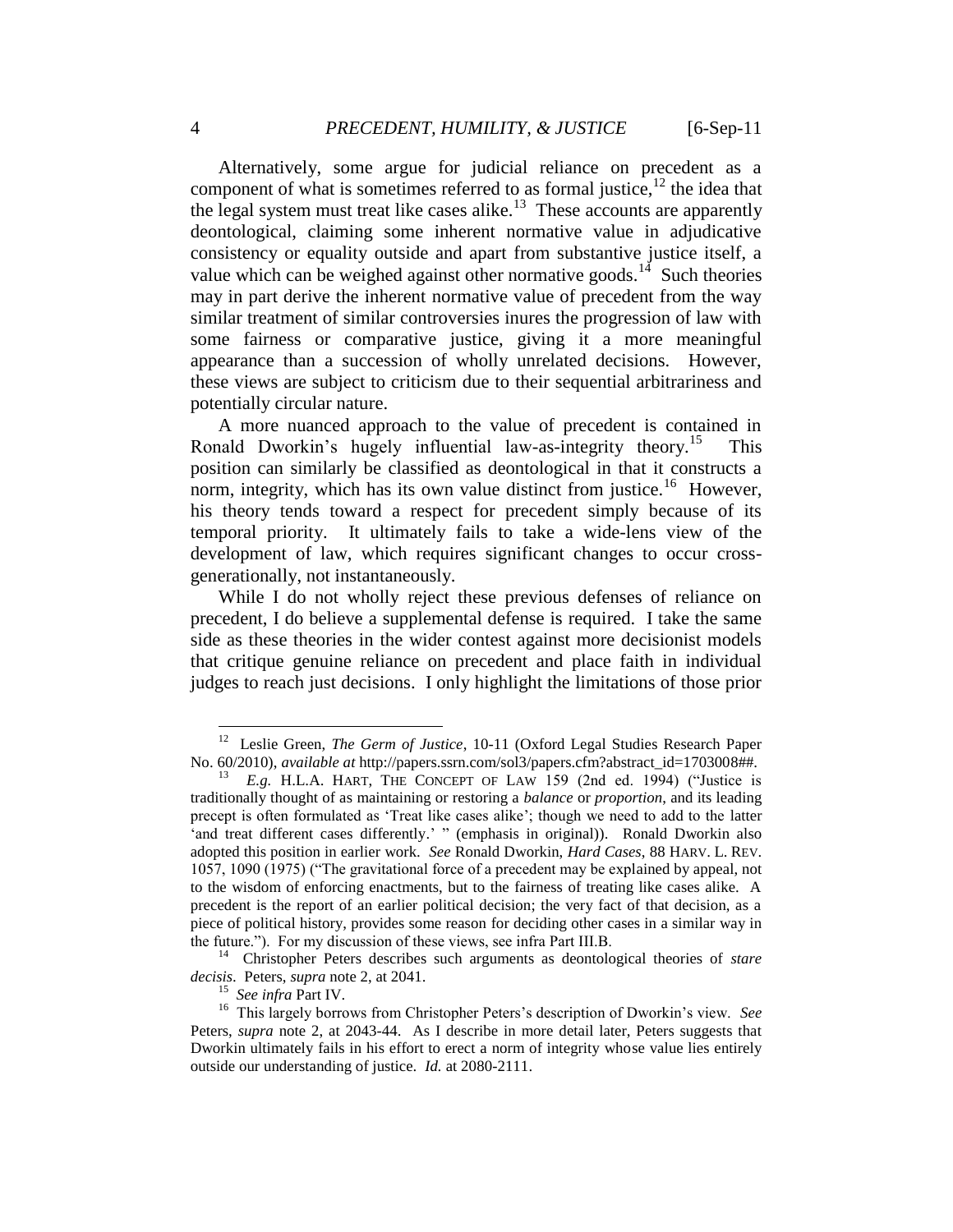theories in an effort to demonstrate the utility of my supplemental position. In the spirit of the very claim I am making, I seek to build upon the work of prior defenders of precedent in devising a more refined understanding of precedent's role.

Because a single judge cannot consider all the factual variations covered by the law, she can only be a limited participant in the momentous task of developing and adjusting its course over time. Given this difficulty, the judge must temper her own ego and, rather than seek to make her own indelible jurisprudential mark, work as part of a larger project with colleagues past and present. She must therefore take a humble approach,  $17$ allowing her to balance the competing aims of maintaining social cohesion while advancing our understanding of legal ideals. Judicial humility is partially constitutive of a just decision, and in turn precedent is partially constitutive of that needed humility.<sup>18</sup>

As a first step in my argument, I define the relationship between humility and justice, which admits of several possible variations. In the first instance, humility could be a normative value in and of itself that remains wholly separate and distinct from substantive justice. Humility thus conceived would be similar to the value of treating like cases alike (or possibly Dworkinian integrity), and would have independent normative weight outside of its tendency to either serve or obstruct justice. Secondly, humility might be an external instrument useful in the pursuit of just results. Although on this conception humility lacks normative weight, it derives significance from its tendency to produce a legal system that is just overall, aligning roughly with the traditional pragmatic defenses. I argue that humility ought to be conceived of in a third way: as an internal aspect of justice. Humility is thus partially constitutive of substantive justice in the adjudicative context, not something external to the idea of a just decision.<sup>19</sup>

The second step of my argument posits that humility (as an internal aspect of justice) demands, or is partially constituted by, reliance on precedent even at the thick level of analytical principle. Humility requires such reliance in two ways, which I refer to as the horizontal and crossgenerational dimensions. First, humble judges must act collegially on a horizontal level with one another.<sup>20</sup> Only by respecting the analytical dimension of established precedent in a given area and reasoning from the

<sup>&</sup>lt;sup>17</sup> Tremendous credit is due to David Strauss for having similarly highlighted the importance of judicial humility in his work. *See* DAVID STRAUSS, THE LIVING CONSTITUTION 40-41 (2010).

<sup>18</sup> *See infra* Part V.

<sup>&</sup>lt;sup>19</sup> While this is my preferred understanding of the relationship between humility and justice, I note that my theory is not clearly incompatible with the two alternative understandings I have described.

<sup>20</sup> *See infra* Part VI.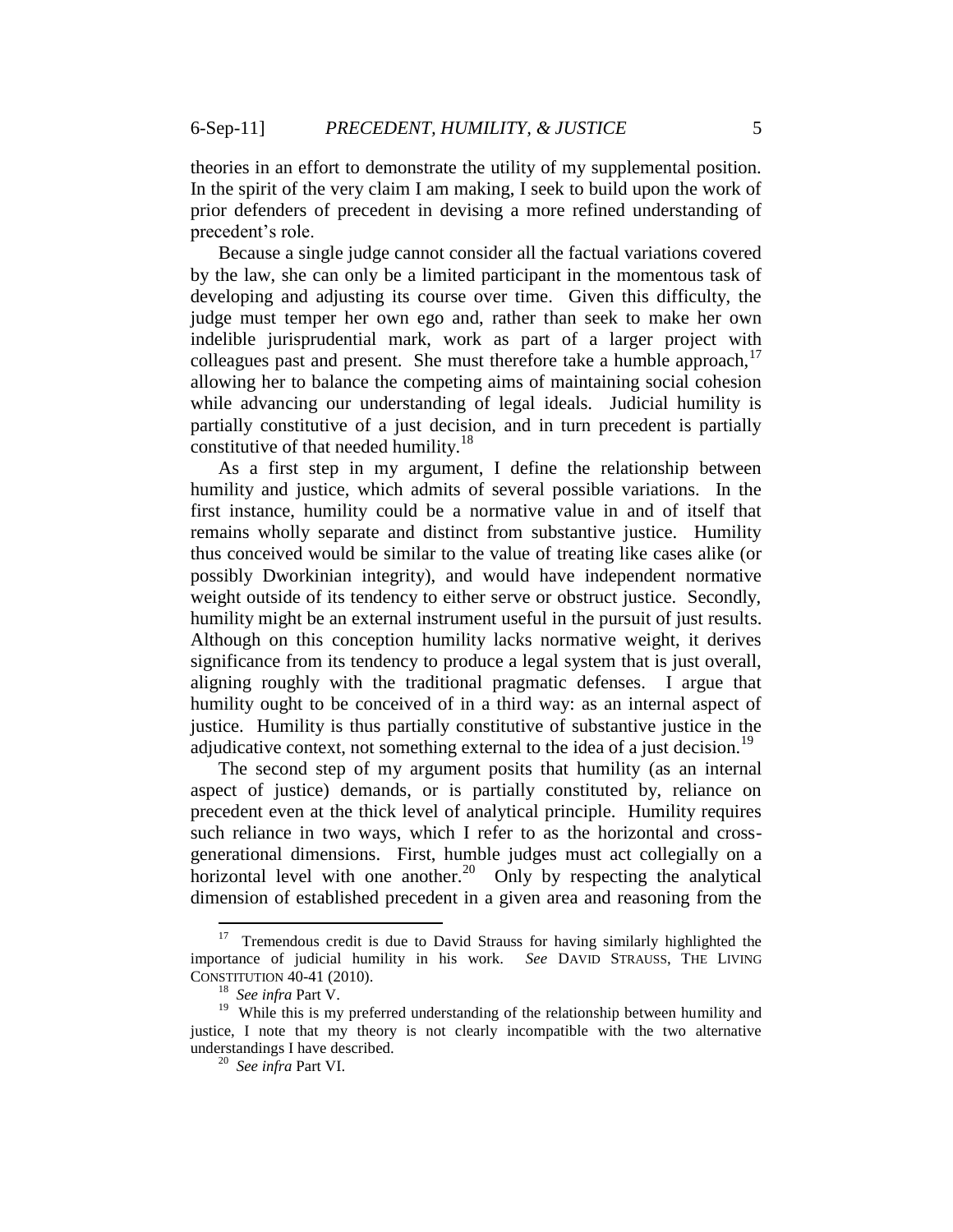same point of analytical departure can judges hope to reach consensus with the other members of their court on deeply divisive issues. Second, judges must acknowledge their place in a larger historical project that (one hopes) will extend for many years and across countless future generations.<sup>21</sup> More than a means to another normative end, this common law-like process is inherently valuable in that it allows for ongoing refinement of the law through time and experience.<sup>22</sup> While the existing defenses of judicial reliance on precedent describe important components of that practice's value, only this additional line of argument explains the direct connection between that practice and a just outcome in an individual case. These two dimensions of reliance on precedent are therefore internal to the value of judicial humility,  $23$  and in turn are situated internal to substantive justice itself. The argument that *stare decisis* actually disserves justice in certain specific cases is based upon a misunderstanding of the requirements of justice in an adjudicatory context.

Humility and its incumbent respect for precedent seems most clearly required in the common law, but I also argue for its application in statutory and, perhaps controversially, constitutional cases.<sup>24</sup> Rather than disserving justice in the weightiest of conflicts, reliance on precedent in the constitutional arena is actually a positive development. It is an inherent dimension of any constitutional decision that can be considered just, and is therefore a requirement for any judge who seeks to serve well the court on which she sits.

In the final sections of the paper, I briefly consider some of the implications of my position in prescribing an adjudicatory method for appellate judges. Specifically, I focus on the way in which a judge crafts her opinions<sup>25</sup> and the best approach to overruling precedent on rare occasions.<sup>26</sup> Finally, I conclude with a brief summary of my remarks.<sup>27</sup>

### II. THE OBJECTION TO JUDICIAL RELIANCE ON PRECEDENT

Although there are a variety of purposes served by a theory of

<sup>21</sup> *See infra* Part VII.

 $22$  This claim is, of course, largely similar to the argument that the rules of society "work themselves pure" through common law judicial decisionmaking. *See* RONALD DWORKIN, LAW"S EMPIRE 400 (1986) (describing this idea behind the common law tradition).

 $^{23}$  Admittedly, the concept of judicial humility may be broader than the two dimensions I describe in this paper. *See infra* Part V.

<sup>24</sup> *See infra* Part VIII.

<sup>25</sup> *See infra* Part IX.

<sup>26</sup> *See infra* Part X.

<sup>27</sup> *See infra* Part XI.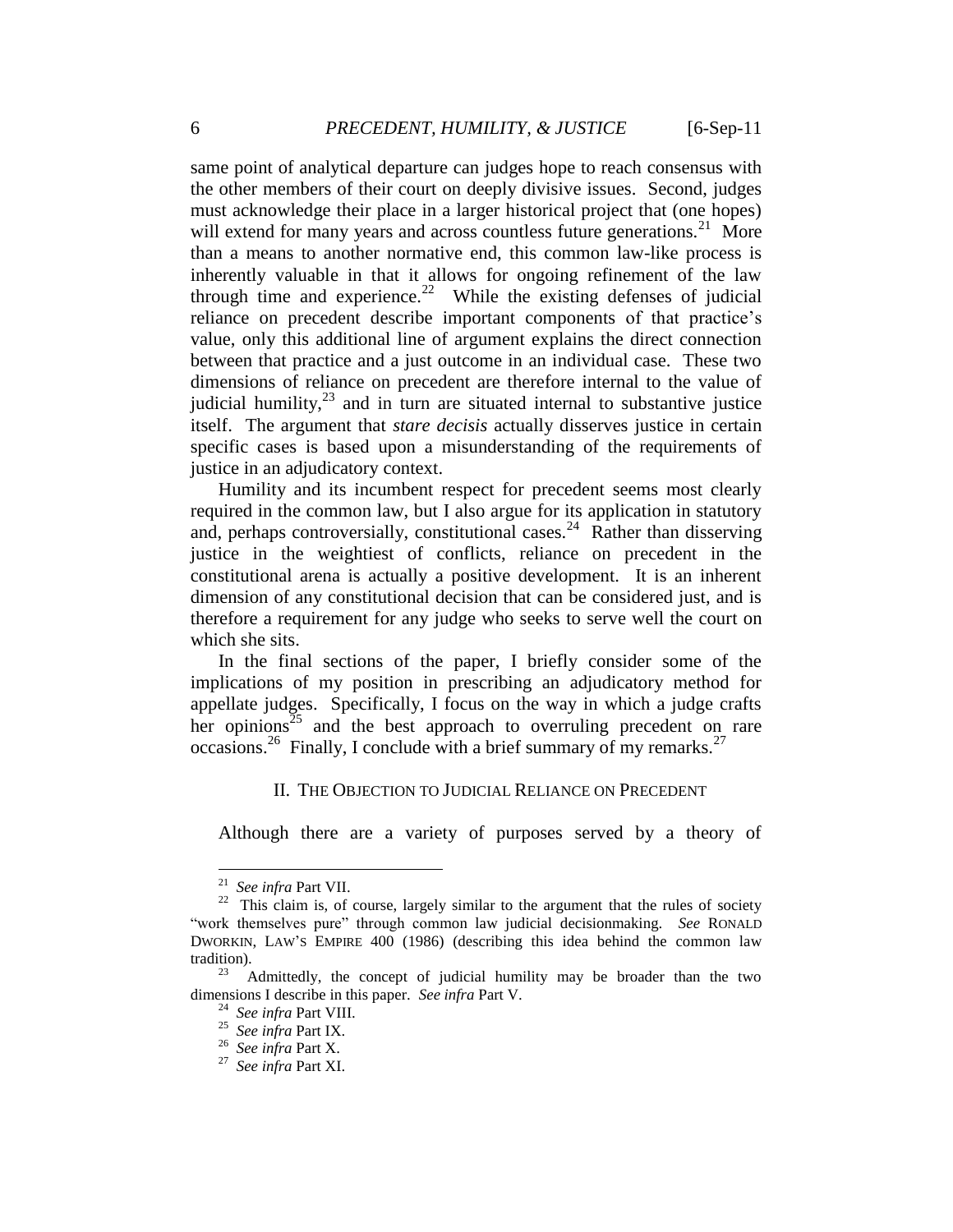adjudication, any plausible one seeks to reliably decide cases as justly as possible.<sup>28</sup> Without deeper examination, it therefore seems that little priority of place should be reserved for precedent amongst the inputs to a judicial decision. Reliance on precedent, after all, seemingly requires courts to occasionally reach unjust results, since one cannot assume that all prior decisions were correct in either analytical principle or ultimate outcome.<sup>29</sup>

The objection to judicial reliance on precedent has historical roots in a more decisionist adjudicative model, one which claims that a judge can grasp the notion of justice personally and bring it to bear in individual cases. Plato"s vision of the utopian state included philosopher-kings with the power to both lead the state and adjudicate law suits. $30\degree$  These philosophers could perceive the "Form" of justice itself and apply that Form in individual cases.<sup>31</sup> Such leaders should possess "a mind naturally well proportioned and graceful whose native instincts will permit it to be easily led to apprehend the Forms of things as they really are," including justice. $32$ A decisionist model of judges working from a "clean surface" therefore seems preferable to one based upon discussion and deliberation with the authors of prior decisions.<sup>33</sup> The philosophical intellect will be capable of deciding justly itself, not as the product of any reliance upon the work of prior decisionmakers.<sup>34</sup>

<sup>&</sup>lt;sup>28</sup> In The Republic, Socrates contends that when the rulers of the state adjudicate law suits, "their judgments [will] be guided above everything by the desire that no one may appropriate what belongs to others nor be deprived of what is his own . . . [b]ecause that is just." PLATO, THE REPUBLIC \*433. 29 "Stare decisis demands that courts conform their decisions to decisions reached by

previous courts, and sometimes those previous decisions will have been unjust. Stare decisis, that is, sometimes requires courts to reach unjust decisions." Peters, *supra* note 2, at 2033. Peters concludes that occasional unjust results may be necessary in order to address the pragmatic concerns I outlined above, which he considers a part of a more wholesale conception of justice. Before doing so, Peters does provide an eloquentlyphrased critique of *stare decisis* as a requirement of treating like cases alike in most cases outside the constitutional context.

<sup>30</sup> PLATO, *supra* note 28, at \*433, \*473. It is the "natural province" of such philosophers to rule. *Id.* at \*474.

<sup>&</sup>lt;sup>31</sup> Socrates argued to Glaucon that "those who are able to apprehend the eternal and immutable are philosophers, while those who are incapable of this and who wander in the region of change and multiformity are not philosophers." *Id.* at \*484. Therefore, philosophers "are to be thought capable of guarding the laws and customs of states and [should] be appointed guardians." *Id.*

<sup>32</sup> *Id.* at \*486.

<sup>&</sup>lt;sup>33</sup> *Id.* at \*500. Philosopher-kings will only work on such a clean surface, and "they will refuse to meddle with man or city and hesitate to pencil laws until they have either found a clear canvas or made it clear by their own exertion." *Id.*

<sup>&</sup>lt;sup>34</sup> Plato's decisionist model is also reflected in his reliance upon expertise to flexibly respond to particular exigencies, rather than rigidly constructed codes or texts. *See* PLATO, THE STATESMAN \*293.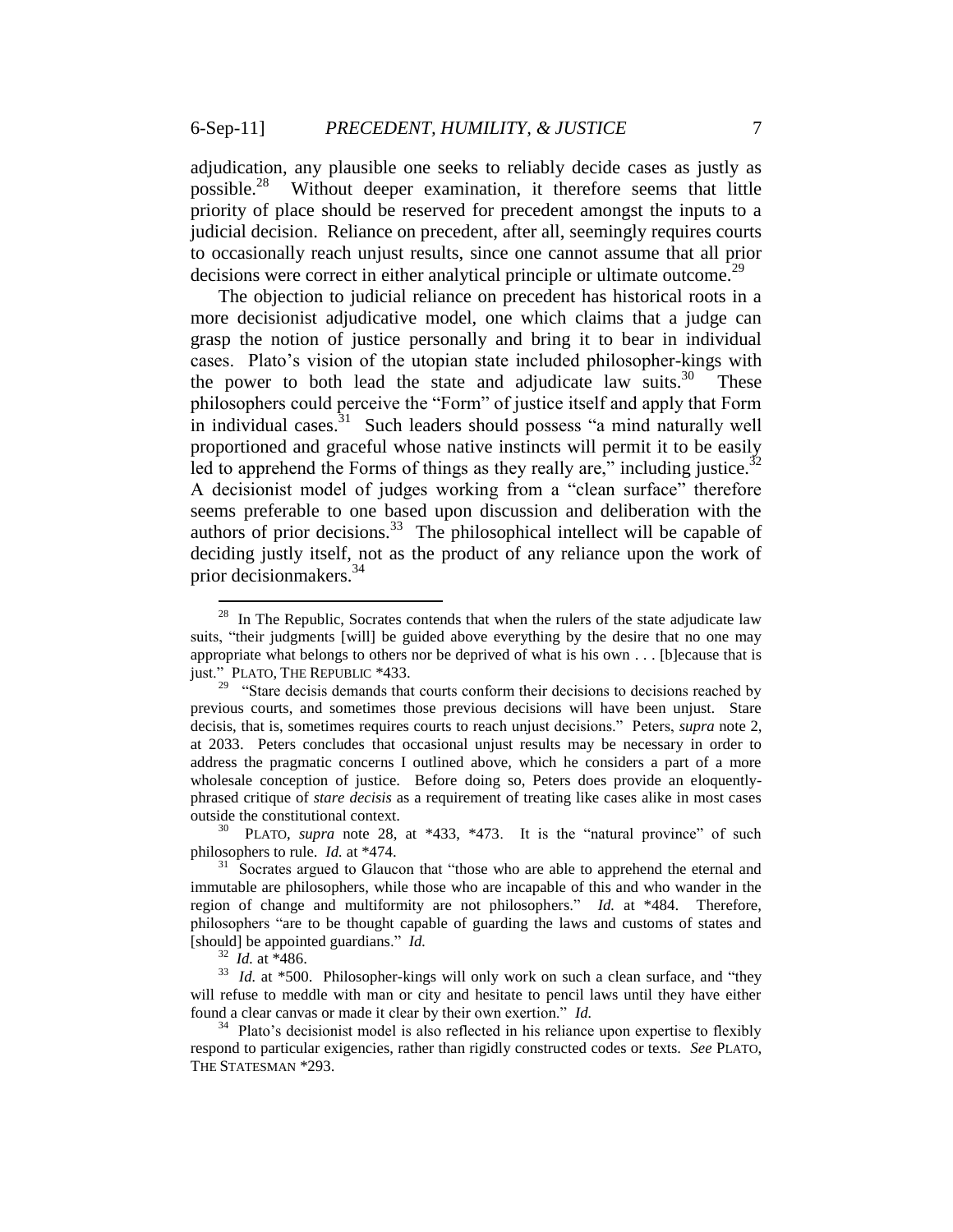The more modern strand of the objection to precedent also emphasizes that precedent is a poorly-tailored constraint to judicial discretion.<sup>35</sup> While many objectors believe judicial discretion ought to somehow be cabined, they maintain that precedent is not up to the task. Emphasis is given to the potential for blind faith to earlier decisions to compound the errors of the past, solidifying early misguidance because "the basic data [of past decisions] are flawed and decisionmaking by analogy will simply entrench the errors."<sup>36</sup> Objectors thus argue that reliance on precedent will require an unacceptable sacrifice of justice at the retail level in individual cases which cannot be redeemed by broader gains in wholesale justice. $37$  While a court"s discretion should be restrained in difficult cases where any decision will be controversial, principles other than prior cases, such as legislative deference or original intent, should guide decisions.<sup>38</sup> More straightforward reasoning about the best possible outcome, all things considered, may even be preferable to reliance on the frequently erroneous decisions of prior courts.<sup>39</sup>

Such arguments against precedent are at least intuitively appealing. It is surely little salve to those wronged by a particular legal decision to explain that theirs is a sacrifice necessary for greater society, that they cannot obtain just results immediately because to grant such relief would require a more drastic alteration in the landscape of legal principles than society can currently bear and instead the outcome of their case must be dictated by decisions in earlier cases. Because any robust theory of precedent has the potential to compound the mistakes of the past in present cases, such a theory seemingly requires just this type of sacrifice from individuals who

 $35$  For my own views on the potential for precedent to act as a meaningful constraint both on judicial discretion and on costly and repeated litigation of similar issues, see infra Part IX.

<sup>36</sup> Emily Sherwin, *A Defense of Analogical Reasoning in Law*, 66 U. CHI. L. REV. 1179, 1185 (1999) (citing the concerns expressed by Larry Alexander in *Bad Beginnings*, 145 U. PA. L. REV. 57, 80-87 (1996)).

 $37$  These sorts of individual sacrifices are an unacceptable consequence in a Platonic utopian state, as injury to an individual member of that state through a particular injustice is felt throughout the community, much as an injury to a man"s finger is an injury to the man, not merely to a distinct component of his frame. PLATO, *supra* note 28, at \*433.

<sup>38</sup> *See, e.g.*, Michael Stokes Paulsen, *Book Review: The Constitution in Conflict*, 10 CONST. COMMENT. 221, 229-31 (1993). Such criticism may have particular resonance in constitutional cases, where it seems that "[i]f the Constitution is not alterable whenever the judiciary shall please to alter it, then "a [judicial precedent] contrary to the constitution is not law." " Michael Stokes Paulsen, *The Irrepressible Myth of Marbury*, 101 MICH. L. REV. 2706, 2732 (2003) [hereinafter Paulsen, *Marbury*] (quoting Marbury v. Madison, 5 U.S. (1 Cranch) 137, 177 (1803)).

<sup>39</sup> Alexander, *supra* note 36, at 70 (touting reflective equilibrium in judicial decisionmaking).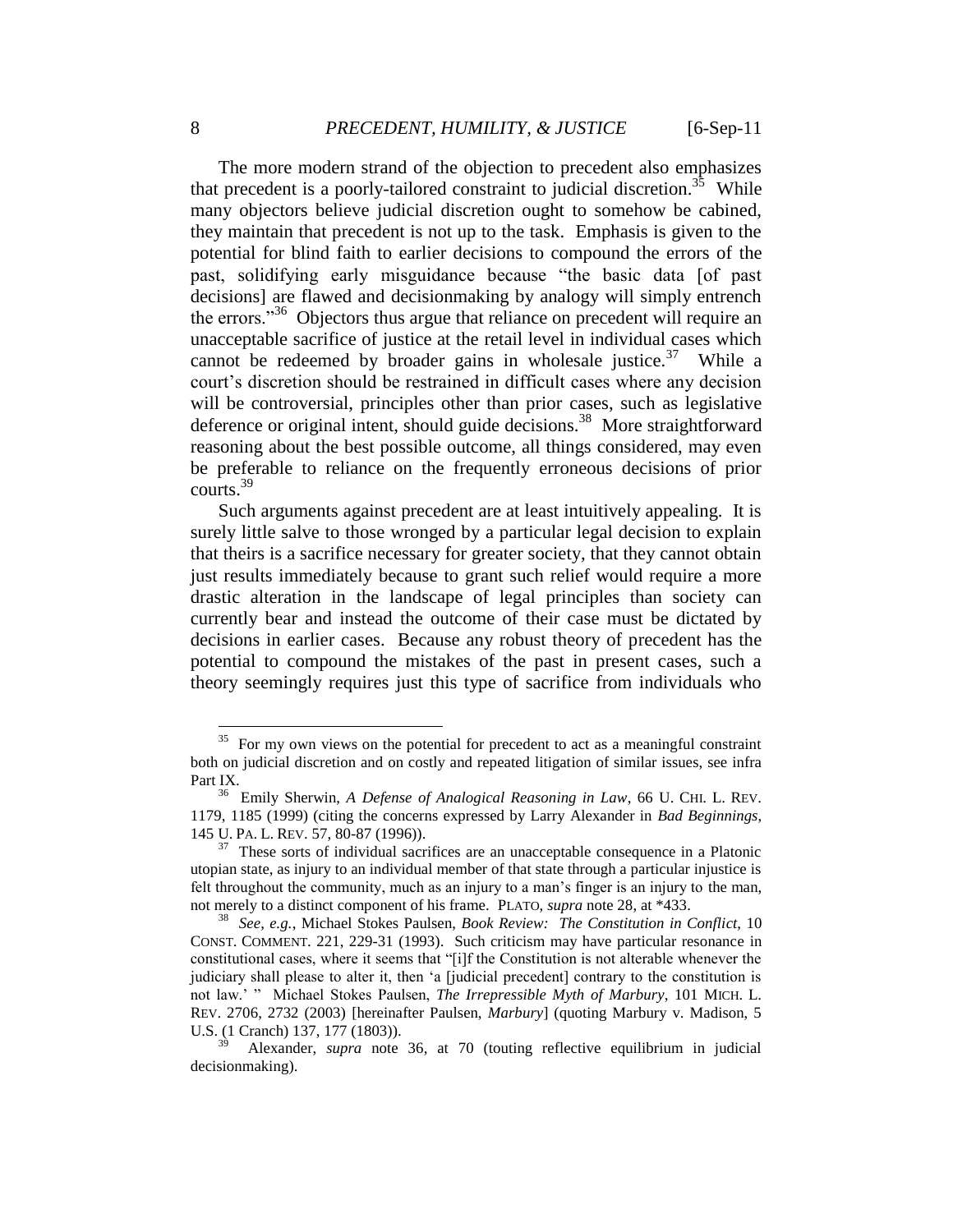find themselves on the wrong side of a longstanding and seemingly irrelevant legal precedent.

In answer to the objection to precedent, theorists have constructed a multitude of responses of varying efficacy. While these responses represent important discussions of the possible value of precedent and its primacy as a guide for the exercise of judicial discretion, I ultimately conclude that they fail to fully respond to the objection. As I clarify later in the paper, the objection rests on a misconceived distinction between a just decision and a decision which humbly relies on the work of past judges.<sup>40</sup> This misconception of a just decision emerges but subtly deviates from the traditional defenses of reliance on precedent. I therefore turn to a description of those positions as a means to illuminate my own view.

#### III. TRADITIONAL DEFENSES OF PRECEDENT

As noted in the introduction, the traditional defenses of reliance on precedent follow several common lines. The two typical retorts are the argument for wholesale gains offsetting any particular unjust results and the claim that reliance on precedent in all cases is a normative good distinct from justice itself. I discuss these traditional defenses in turn below.<sup>41</sup>

### *A. Pragmatic Theories*

The first traditional defense of judicial reliance on precedent highlights the pragmatic gains derived from that practice. The laundry list of claims made under this rubric is long and amoebic, but the important connection between these views is that each posits a distinct practical end allegedly achieved by judicial reliance on precedent, thereby offsetting any retaillevel infractions against justice.<sup> $42$ </sup> Thus, individual injustices can be tolerated for corresponding gains in (for example) predictability,  $43$ stability, $44$  correction of judicial bias, $45$  preservation of private expectations,  $46$  limitation of judicial discretion,  $47$  or judicial efficiency.  $48$  In

<sup>40</sup> *See infra* Part V.

<sup>&</sup>lt;sup>41</sup> In the following section, I turn to the subtly distinct account provided by Ronald Dworkin, which I use as a springboard for my own arguments. *See infra* Part IV.

<sup>&</sup>lt;sup>42</sup> A useful example of this approach is the Supreme Court's discussion of the value of *stare decisis* in Planned Parenthood of Se. Pa. v. Casey, 505 U.S. 833 (1992).

<sup>43</sup> *See, e.g.*, Schauer, *supra* note 7, at 595-96; Benditt, *supra* note 7, at 91; Gentithes, *supra* note 7. 44 Peters, *supra* note 2, at 2039 (citing *Casey*, 505 U.S. at 853-68). 45 Sherwin, *supra* note 36, at 1186.

<sup>46</sup> Peters, *supra* note 2, at 2039.

<sup>&</sup>lt;sup>47</sup> "To avoid an arbitrary discretion in the courts, it is indispensable that they should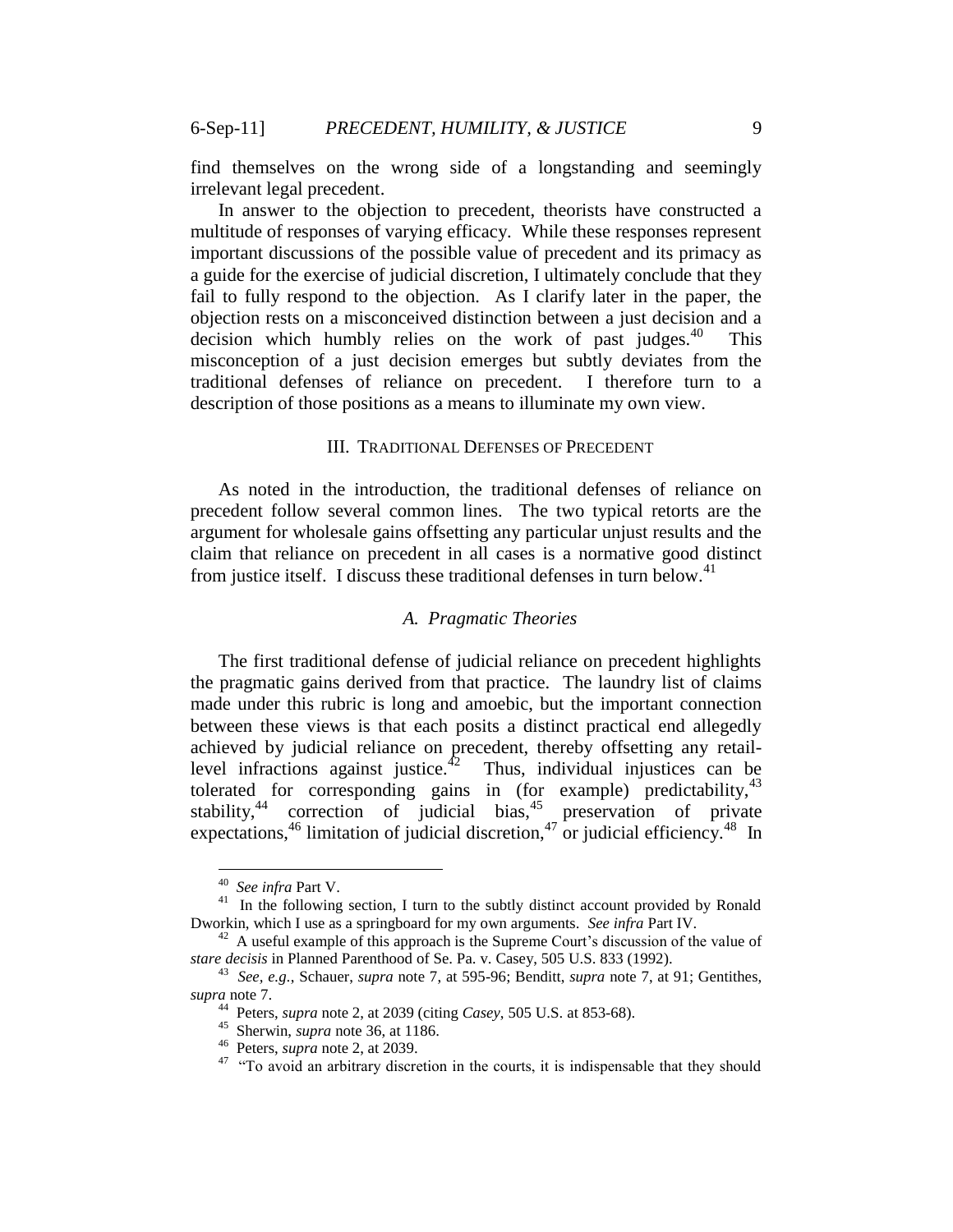combination, these practical ends serve as a bulwark against devolution to complete societal chaos.<sup>49</sup> Any number of fundamental legal principles established in prior cases must be essentially beyond the bounds of argument in future litigation, for holding otherwise would lead to "massive destabilization" that could undermine the state's viability.<sup>50</sup> The judiciary must follow a principle of *stare decisis* at least robust enough "to prevent disruption of practice and expectations so settled, or to avoid the revitalization of a public debate so divisive, that departure from the precedent would contribute in some perceptible way to a failure of confidence in the lawfulness of fundamental features of the political order<sup>"51</sup>

In general, the distinct ends described by these theories are considered conducive to a system that is wholesale more just than it would otherwise be. That posited relationship is not consistent amongst the authors of these approaches; in some cases the pragmatic ends are assigned some normative value in themselves. Perhaps the most that can be said is that each of these positions suggests reliance on precedent will "serve justice-related ends,"<sup>52</sup> whether or not these ends have inherent value or derive their normative worth through their eventual production of justice. Nonetheless, the variety of theories directed towards those ends can usefully be grouped together under the "pragmatic" heading given their common orientation towards an end distinct from justice itself. $53$  As illustrated below, that orientation places the ends served by reliance on precedent external to a conception of justice.

be bound down by strict rules and precedents, which serve to define and point out their duty in every particular case that comes before them; and it will readily be conceived from the variety of controversies which grow out of the folly and wickedness of mankind, that the records of those precedents must unaviodably swell to a very considerable bulk, and must demand long and laborious study to acquire a competent knowledge of them." THE FEDERALIST NO. 78 (Alexander Hamilton), *supra* note 10, at 442.

<sup>48</sup> *See, e.g.*, Schauer, *supra* note 7, at 599 (*citing* CARDOZO, *supra* note 11, at 149-50); Kornhauser, *supra* note 11; Richard H. Fallon, Jr., *Stare Decisis and The Constitution: An Essay on Constitutional Methodology*, 76 N.Y.U. L. REV. 570, 573 (2001).

<sup>49</sup> Fallon, *supra* note 48, at 584-85.

<sup>50</sup> Henry Paul Monaghan, *Stare Decisis and Constitutional Adjudication*, 88 COLUM. L. REV. 723, 750 (1988).

<sup>51</sup> *Id.*

<sup>52</sup> Peters, *supra* note 2, at 2040.

<sup>&</sup>lt;sup>53</sup> In arguing that judicial reasoning by analogy to prior cases produces many of the ends listed above, Emily Sherwin is careful to emphasize that "these advantages are indirect." Sherwin, *supra* note 36, at 1186.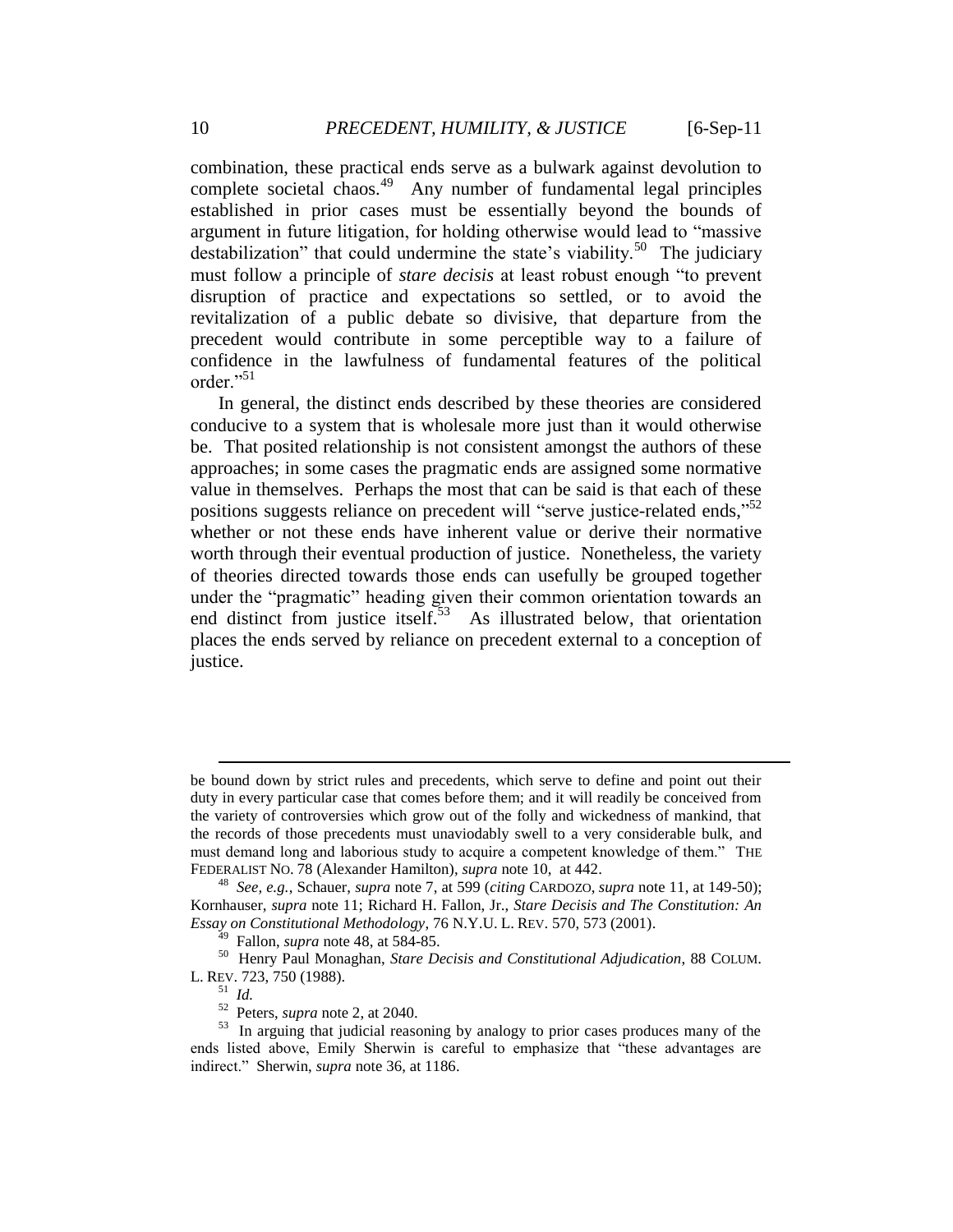

# *B. Formal Justice*

An alternative support for a strong theory of precedent is encapsulated by the intuitively appealing doctrine of treating like cases alike. At its heart, this view suggests that precedent is vital (and perhaps even logically required)<sup>54</sup> to achieve consistency in adjudicatory outcomes. There is significant correspondence between this type of consistency and many of the values allegedly supported by the Rule of Law, such as a sphere of predictable freedoms in which one can order her private affairs  $55$  or the constancy of the law concerning private arrangements amongst citizens that will lead to a prosperous society.<sup>56</sup> Some refer to this idea as the requirement of "formal justice,"<sup>57</sup> suggesting that it is inexorably tied to a

 54 "[A] decision maker who has decided a kind of case in accordance with a given principle today logically commits himself to deciding a similar case tomorrow in accordance with that principle." Benditt, *supra* note 7, at 89.

<sup>55</sup> *See* F.A. HAYEK, THE ROAD TO SERFDOM 112 (Bruce Caldwell ed., 2007).

<sup>56</sup> *See* JEREMY BENTHAM, THEORY OF LEGISLATION 134 (R. Hildreth ed., 1840).

 $57$  I use this term to broadly capture all of the arguments derived from the principle of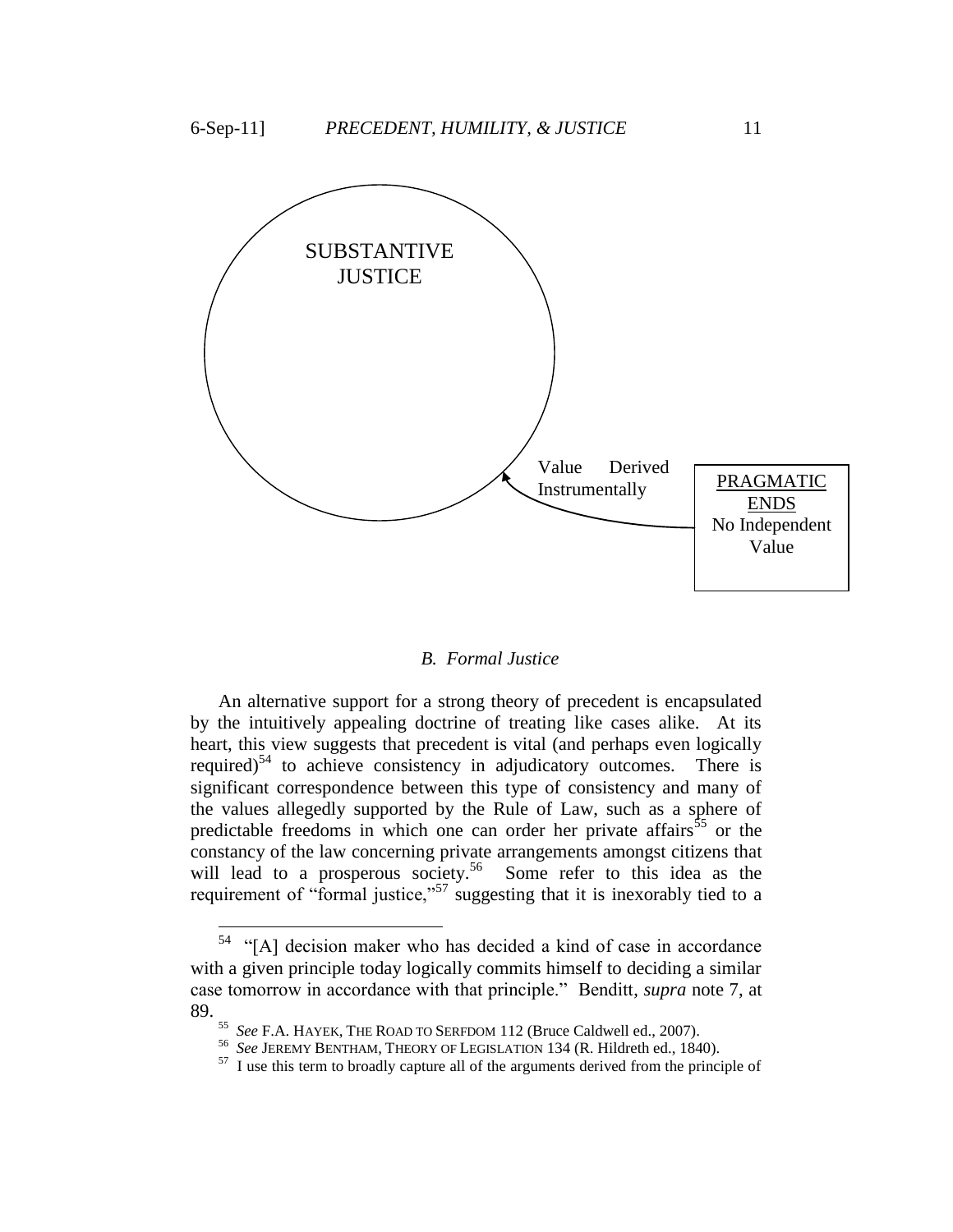designation of certain institutions as the means to produce and apply law if society is to hold any hope for just outcomes.<sup>58</sup>

Treating relevantly similar cases in the same way seems normatively sound independent of justice simply because that is the fairest treatment possible.<sup>59</sup> This argument is a familiar one to any parent who (accidentally or intentionally) dotes on only one child, say by giving a cookie to her son Jack but not to her son John. Regardless of the substantive justice of giving a cookie to Jack (that is, whether Jack substantively deserve that cookie given his past behavior or has otherwise merited such a reward), John will inevitably protest that he is likewise entitled to a cookie as a matter of fairness given the lack of an apparent distinction between the two children.<sup>60</sup> Proponents of the like cases alike principle might also argue that similar treatment is a requirement of fairness when two parties raise otherwise identical claims at different times. Fairness seems to demand that claims that are identical in all respects other than the time they were raised be resolved the same way, so long as there is no reason that the timing itself makes a substantive difference. If a meaningful distinction between the cases is lacking, it only seems fair that both claimants receive the same result.

Strong critiques of this approach exist. Although I do not believe they defeat the intuition at its heart, they demonstrate its limitations. In common, these critiques suggest that the principle of treating like cases alike is necessarily distinct from the requirements of substantive justice more broadly understood. For example, treating future cases that are similar to past decisions in the same fashion may be a sequentially arbitrary, and hence substantively unjust, approach. "It makes the rightness or

59 *See* Raleigh Hannah Levine & Russell Panier, *Comparative and Noncomparative Justice: Some Guidelines for Constitutional Adjudication*, 14 WM. & MARY BILL RTS. J. 141, 147 (2005) (citing JOEL FEINBERG, SOCIAL PHILOSOPHY 99-100 (1973)). Again, such arguments are sometimes made in the name of "comparative justice" ultimately designed "to protect comparative rights." *Id.* I eschew that label here simply to avoid confusion.

treating like cases alike, including claims of so-called "comparative justice" discussed in detail in the following paragraph.

<sup>&</sup>lt;sup>58</sup> Green, *supra* note 12, at 10-11. The argument for formal justice seems to be based upon analogical reasoning, although some suggest there is a distinction to be made between reasoning from precedent and pure analogical reasoning. For instance, Schauer contends that reasoning from precedent is not the same as reasoning from analogy because it is not a matter of choosing a subject case for comparison; reasoning from precedent requires reliance upon a previous case simply because it was decided previously, not because it is the best factual analogue available. *See* SCHAUER, *supra* note 3, at 91.

<sup>&</sup>lt;sup>60</sup> There is of course a flip-side to this principle, which requires "[t]reat[ing] relevantly dissimilar cases in different ways." *Id.* at 149. For instance, if Jack is older he might argue he deserves a later bedtime than younger John based on their dissimilarity in age and (presumably) maturity.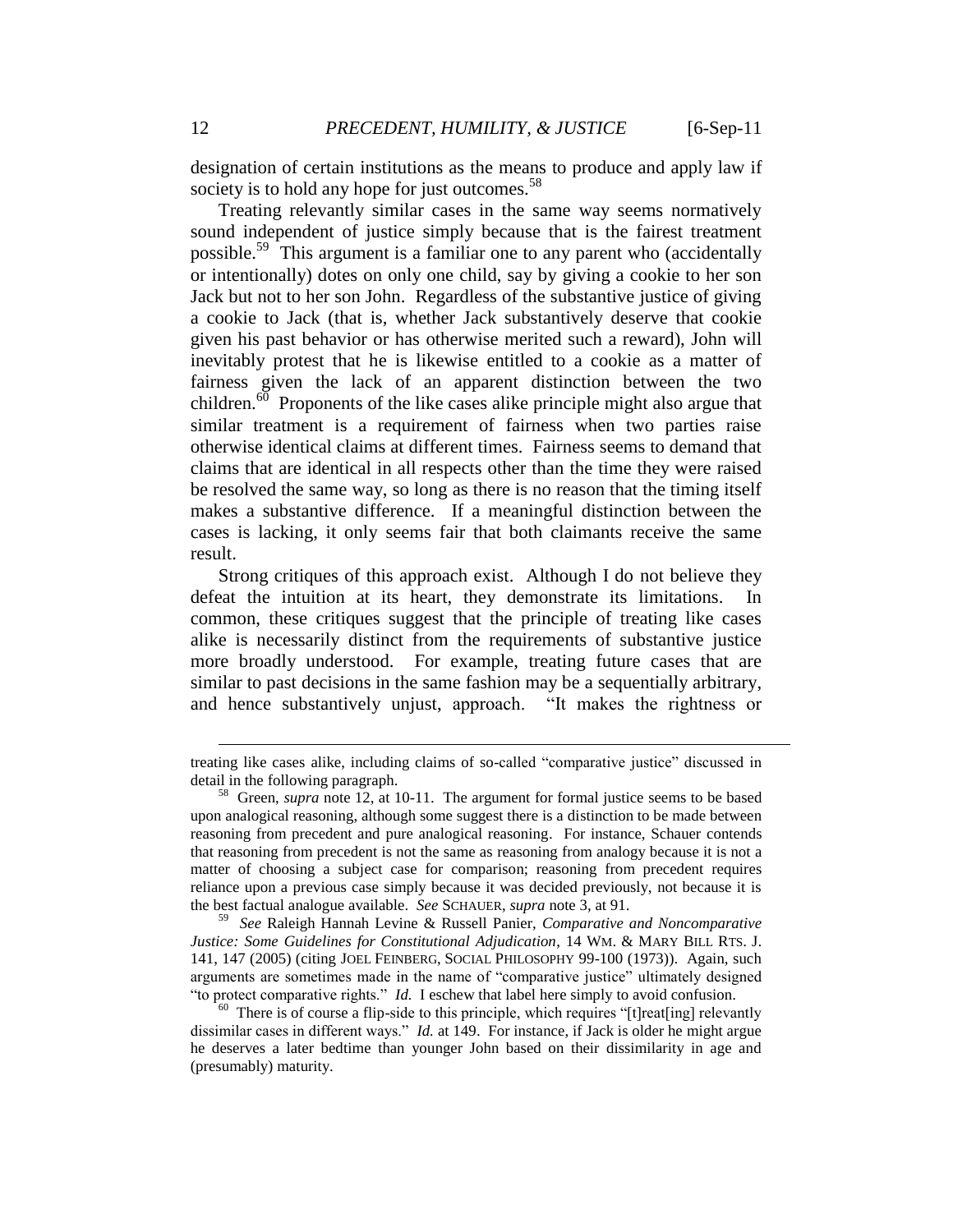wrongness of a person"s treatment contingent upon the sequence in which that person is treated with respect to other identically situated people,"<sup>61</sup> rather than focusing on some concept of desert outside of that comparative viewpoint. *Stare decisis* defined purely as this type of equality amongst like cases is also potentially tautological. As commonly formulated, the position amounts to the claim that "[i]dentically situated people are entitled to be treated identically."<sup>62</sup> As Christopher Peters argues, the phrase "identically situated people" in the traditional expression of equality becomes " "people identically entitled to the relevant treatment." The traditional expression now reads like this: "people identically entitled to the relevant treatment are entitled to be treated identically"—that is, are identically entitled to that treatment. Traditionally expressed, equality is tautological."<sup>63</sup> Even if one denies the tautology thesis, simply insisting that like cases be treated alike gives little guidance to the judge. "Other principles are required to determine what features of a case are the relevant ones for determining how the parties are to be treated, and thus in determining what the relevant similarities and dissimilarities are.<sup>"64</sup>

Defenses of precedent that require like treatment of like cases thus seem to rely on a value external to substantive justice, something akin to equality or fairness, as illustrated below. This external value has its own normative weight, although it may derive limited additional value in cases where such equality or fairness supports a substantively just outcome. However, supporters of this view must admit that at least on occasion treating a particular case like a previous one will dictate an unjust result, showing the tenuous connection between this external normative value and substantive justice itself. The view therefore fails to draw a direct connection between precedent and justice, one which I believe can be drawn given a proper understanding of the dimensions of a just decision.

<sup>61</sup> Peters, *supra* note 2, at 2068.

 $62$  *Id.* at 2057 (emphasis omitted).

<sup>&</sup>lt;sup>63</sup> *Id.* This account relies heavily upon PETER WESTEN, SPEAKING OF EQUALITY (1990).

<sup>64</sup> Benditt, *supra* note 7, at 90; *see also* Levine & Panier, *supra* note 59, at 147 ("The term "relevantly" in each of the two precepts of comparative justice points to the need to specify the relevant similarities or dissimilarities in any particular instance of the precept's application."). Others have pointed to a similar circularity in arguments of "horizontal equity" in the tax policy context. *See, e.g.*, Noel B. Cunningham & Deborah H. Schenk, *The Case for a Capital Gains Preference*, 48 TAX L. REV. 319, 361-64 (1993). Peters adds further problems with the idea of equality as a value in itself, arguing that it is internally incoherent because treating a given actor unjustly in a subsequent case is to treat her unequally "with respect to everyone who ever has been (or ever will be) treated justly." Peters, *supra* note 2, at 2068.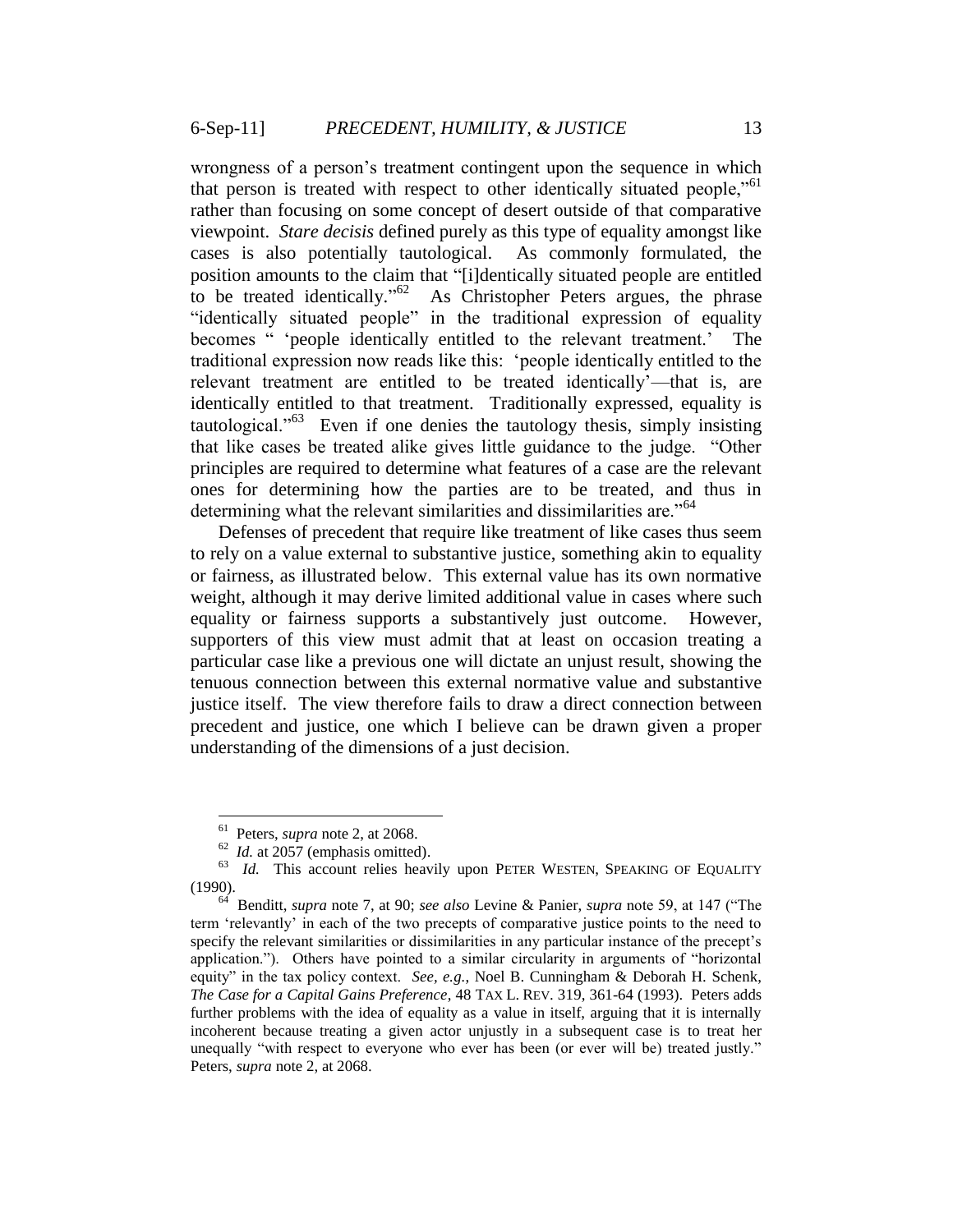

I do not mean to discard these two traditional defenses altogether. They importantly detail how reliance upon precedent promotes equality and fairness. But each begins with an admission that a theory of precedent necessarily works individual substantive injustices, then fortifies precedent with the other values it serves.<sup>65</sup> I believe an argument in favor of precedent can be made purely on the grounds of achieving substantively just results, if one properly understands a just decision to include a humble approach by its author. This will strike at the heart of the contentions against precedent made in the name of justice as an overarching value in a theory of adjudication. I also believe it will be a useful supplement to many existing theories of adjudication, specifically the work of Ronald Dworkin, to which I turn below.

 65 Others claim that the concerns I have labeled "pragmatic" are indeed aiming at justice on a wholesale level, rather than on a retail case-by-case basis. *See* Peters, *supra* note 2, at 2039-40. While I agree that those theories are primarily concerned with consequences, I choose not to apply that label to my own theory because it aims to promote justice directly, rather than a separate end like stability or efficiency which will in turn produce justice at a wholesale level.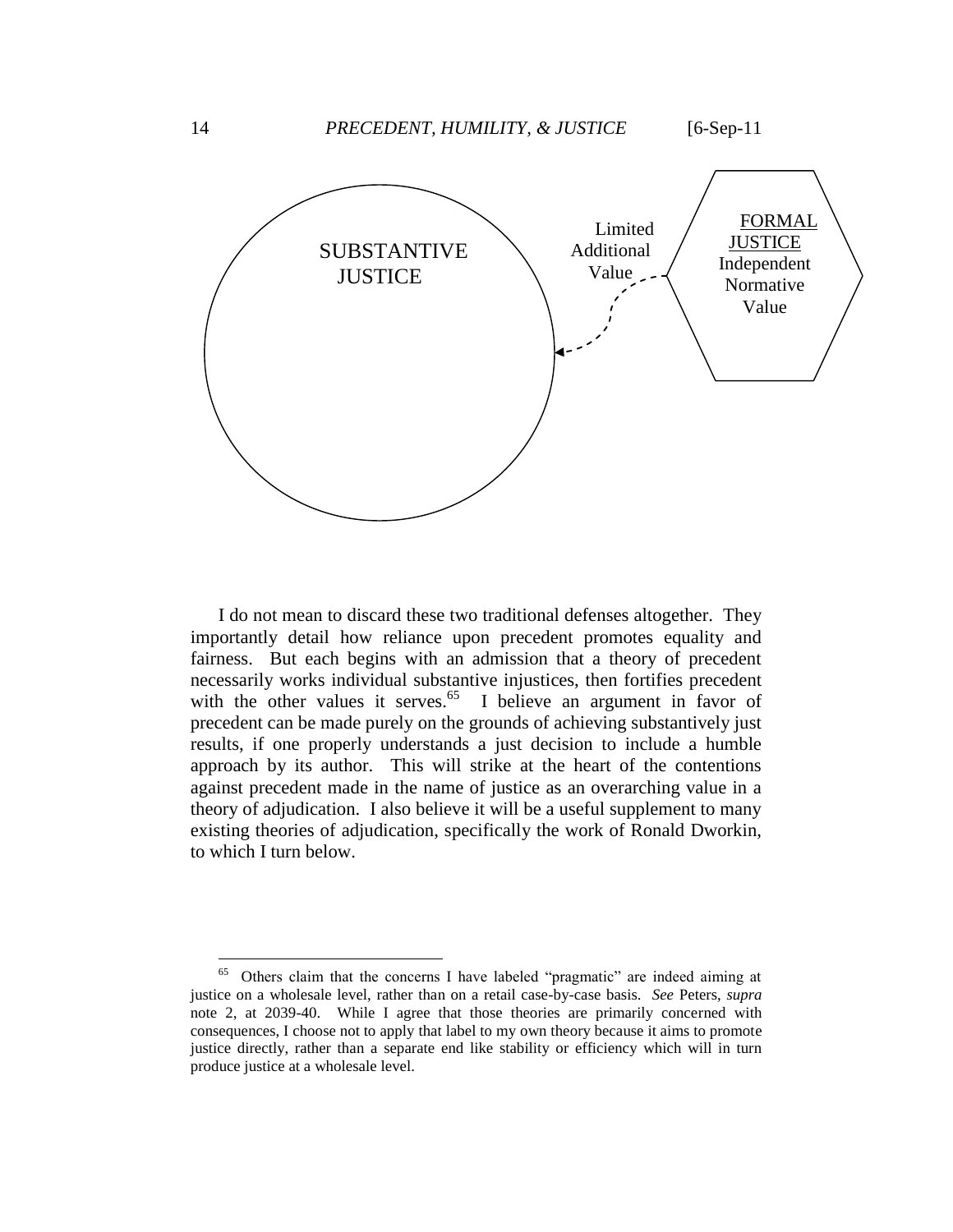$\overline{a}$ 

# IV. DWORKIN'S INTEGRITY<sup>66</sup>

Ronald Dworkin"s seminal "law as integrity" theory is an astute description of what judges and lawyers are up to in litigating cases and a wonderfully insightful account of most Anglo-American jurisprudes' understanding of the term "law." His observation that judges and lawyers seek to integrate various legal ideals, expounding sometimes into broader policy goals or moral precepts, is descriptively on the mark. But I think the view lacks sufficient logical justification for the role precedent can play in appellate courts. While it suggests that prior decisions expounding our legal ideals are pivotal, it does not fully detail why that prior law should be an anchor for a present judicial decision.<sup>67</sup>

In earlier writing, Dworkin noted the basic fairness inherent in treating like cases alike. He has argued that because "[a] precedent is the report of an earlier political decision," its very existence, "as a piece of political history, provides some reason for deciding other cases in a similar way in the future." 68 But his later work reveals a far more subtle account of the role precedent ought to play in adjudication.<sup>69</sup> For Dworkin, the law at its best seeks a form of "integrity;" that is, it forces us to reflect upon the requirements of the structure of the legal system we have slowly assembled as we extend that system into new areas and eras and decide if changes in that structure are necessary.<sup>70</sup> Integrity, or an internal consistency amongst legal rules, is thus the ultimate aim of the  $law$ .<sup>71</sup> The state derives its legitimacy to utilize coercive power through this internal consistency in its

<sup>&</sup>lt;sup>66</sup> I do not address the role of precedent in positivist theories of jurisprudence in this section, although it may be that positivists underestimate the role of precedent according to the view I adopt. Others, however, have attempted to reconcile positivism and *stare decisis*. *See* Peter Wesley-Smith, *Theories of Adjudication and the Status of* Stare Decisis, *in* PRECEDENT IN LAW 73, 85-86 (Lawrence Goldstein ed., 1987).

 $67$  There are many similarities between the questions of how much Justices should rely upon precedent and how to structure a well-reasoned philosophical argument. There is certainly something to be said for relying upon the work of previous thinkers as a starting point for argument, although at the same time inappropriate reliance on inapposite authority or argument against a weakened version of authority are both clear logical fallacies. In many ways, this paper is itself intended as a careful refinement of Ronald Dworkin"s law-as-integrity theory, rather than an effort to craft a legal theory anew. Thus, the paper exemplifies a humble legal theorist approaching a particular issue within his discipline by seeking to refine existing ideas in a slow advancement of philosophical doctrine. This example could be considered an aphorism for the approach a judge ought to take in refining abstract legal issues by building with humility upon prior work. The paper argues for a certain analytical position of which it is itself (hopefully) an example.

<sup>68</sup> Dworkin, *supra* note 13, at 1090.

<sup>69</sup> *See* Peters, *supra* note 2, at 2073-80.

<sup>70</sup> DWORKIN, *supra* note 22, at 87-90.

<sup>71</sup> RONALD DWORKIN, JUSTICE IN ROBES 13 (2006).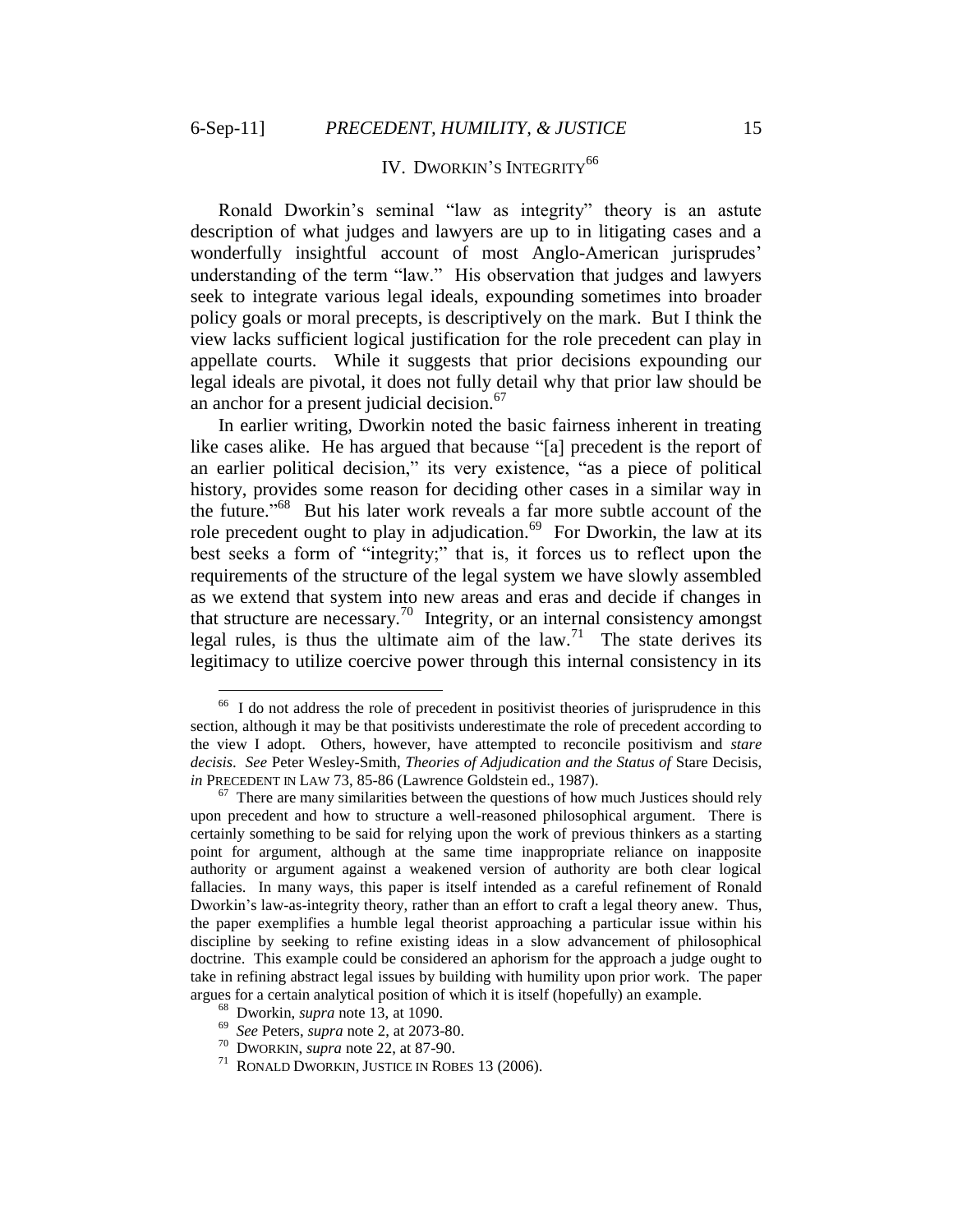laws.<sup>72</sup> Grounded in an understanding of community derived from the French revolution's rhetorical appeal to "fraternity," Dworkin sees integrity as the touchstone that gives rise to the state's legitimacy and the political obligations of its citizens.<sup>73</sup> Integrity in the law is therefore essential to the preservation of the state and of the utmost importance in the work of its judges.

The best way to ensure that the law will develop with integrity is to create legal rules that match closely with "principles of personal and political morality."<sup>74</sup> Applying these views to precedent, Dworkin seems to recommend that a judge consider more than the reasons present in a particular opinion that support the conclusion. She should also turn to the best possible principles that would justify the entire system of precedents (which may or may not be expressed in those precedents directly)<sup>75</sup> in an effort to guide the shape of the law and make it the best it can be.

Precedent as an input for the judge seeking to produce the most just results is thus given a certain priority, but it is at least initially unclear how far the priority goes under the integrity theory.<sup>76</sup> Dworkin seems to suggest that on occasion (and particularly where constitutional rights are at issue)

<sup>&</sup>lt;sup>72</sup> "A political society that accepts integrity as a political virtue thereby becomes a special form of community, special in a way that promotes its moral authority to assume and deploy a monopoly of coercive force." DWORKIN, *supra* note 22, at 188.

 $73$  *Id.* at 206-15.

<sup>74</sup> DWORKIN, *supra* note 71, at 14.

 $75$  In earlier work, Dworkin seems to suggest that the principles for which a precedent stands will emerge from consideration of the precedent outside of its language, not from any particular statement within it. Dworkin, *supra* note 13, at 1093. However, when the later judge must construct a scheme of justification for his decision, Dworkin recommends that the judge should give "initial or *prima facie* place" to the propositions the author of a prior case relied upon. *Id.* at 1096.

<sup>&</sup>lt;sup>76</sup> Dworkin suggests that personal or political moral considerations play a vital role in how judges interpret the law according to the most consistent principles possible. DWORKIN, *supra* note 71, at 50 ("Legal reasoning means bringing to bear on particular discrete legal problems . . . a vast network of principles of legal derivation or of political morality."); *id.* at 14 ("A proposition of law is true, I suggest, if it flows from principles of personal and political morality that provide the best interpretation of the other propositions of law generally treated as true in contemporary legal practice."). It seems there is limited finality to any given decision, a possibility Dworkin himself acknowledges. *Id.* at 118 ("[O]n some occasions overall constitutional integrity might require a result that could not be justified by, and might even contradict, the best interpretation of the constitutional text considered apart from the history of its enforcement."). Dworkin believes that a judge must at least be cognizant of the potential accusation that the principles she relied on in her decision have been rejected in earlier decisions. *Id.* at 52-53. He also notes that our practices continually evolve to meet our current (and shifting) conception of morality. For instance, our reading of the 8th amendment would change if judges assumed that they must determine what was cruel for people at the time the amendment was enacted under thenprevailing moral visions. *Id.* at 121, 125-26.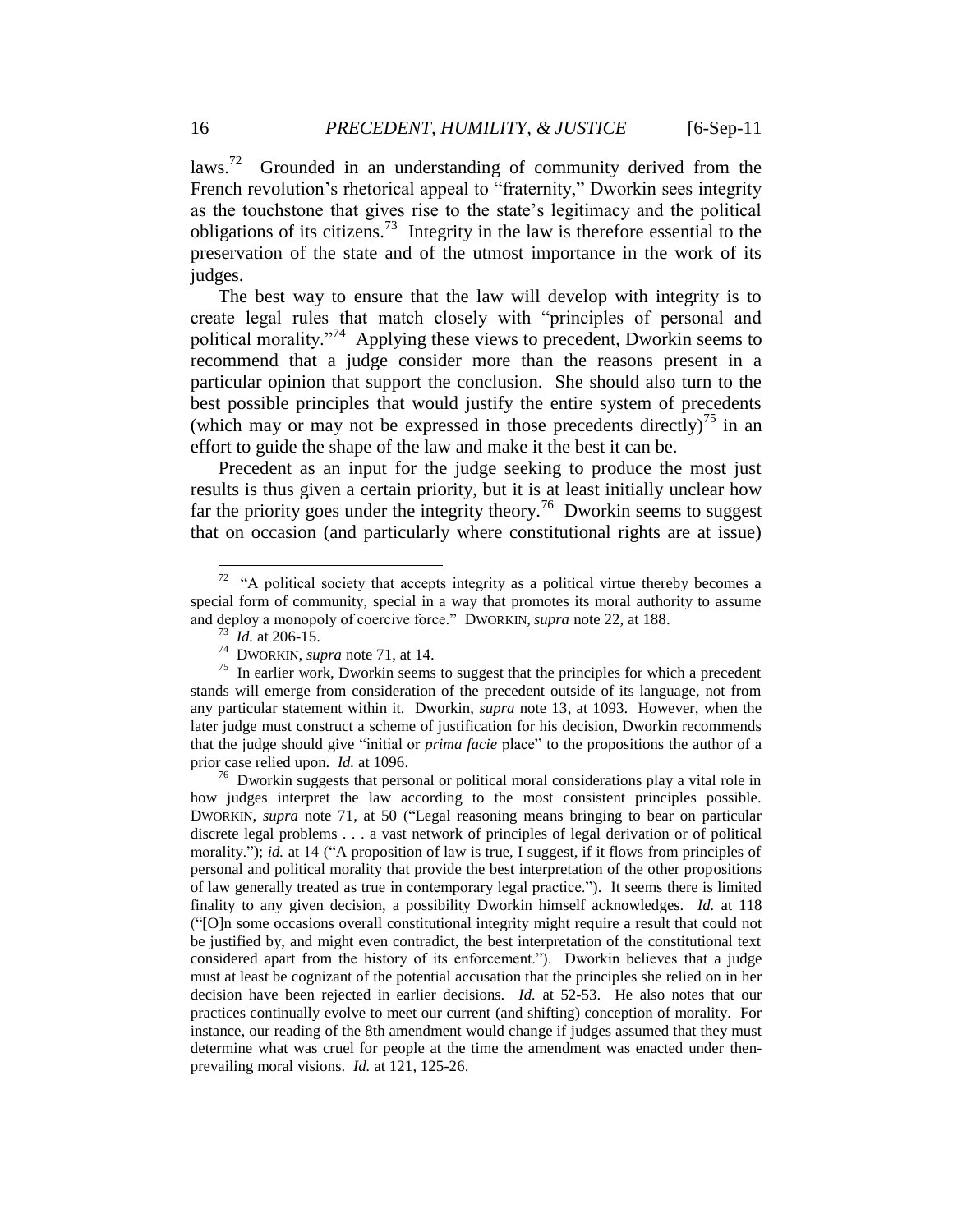"there is a standing and great risk to be set against any reasons there may be for courts postponing recognizing the full implications of their decisions of principle. That is the risk of injustice to a great many people until the day of ripeness is reached."<sup>77</sup> His conception does not seem to prescribe reliance on precedent as a powerful and meaningful guide to the exercise of judicial discretion, arguing instead that there is little need to cabin judicial discretion and conceding that precedent is not a useful restraint anyway.

Dworkin"s integrity is an ideal distinct from the kind of consistency that the principle of "like cases alike" is designed to serve; "an institution that accepts [integrity] will sometimes, for that reason, depart from a narrow line of past decisions in search of fidelity to principles conceived as more fundamental to the scheme as a whole.<sup>78</sup> A judge following law-asintegrity must apparently steel herself to the corresponding dangers of instability and unpredictability, disregarding precedent if necessary to correct violations of current shared understandings of particular legal values. Such corrections ensure that the law"s internal coherence will sufficiently support the legitimacy of the state's coercive power. Precedent"s priority in establishing that coherence, if any, is limited.

Lacking from Dworkin" theory, then, is a genuine suggestion that relying on precedent will engender more just or reasonable results, that part of what makes a decision just is that very reliance. He would likely argue that the views of current judges must remain a plausible account that integrates smoothly with our legal traditions, including the opinions of the judges that have passed previously.<sup>79</sup> But by making integrity itself the goal, this view gives precedent priority only because of its previous existence, not because justice requires reliance upon it in judicial opinions. Breaks from the reasoning in a previous line of cases are actually somewhat desirable, making integrity "a more dynamic and radical standard than it first seemed," one that "encourages a judge to be wide-ranging and imaginative in his search for coherence with fundamental principle.<sup>"80</sup> A

 $\frac{80}{10}$  DWORKIN, *supra* note 22, at 220.

 77 *Id.* at 138.

<sup>78</sup> DWORKIN, *supra* note 22, at 219.

<sup>&</sup>lt;sup>79</sup> DWORKIN, *supra* note 71, at 118 ("Proper constitutional interpretation takes both text and past practice as its object: lawyers and judges faced with a contemporary constitutional issue must try to construct a coherent, principled, and persuasive interpretation of the text of particular clauses, the structure of the Constitution as a whole, and our history under the Constitution—an interpretation that both unifies these distinct sources, so far as this is possible, and directs future adjudication."). A Justice cannot simply state her own original views in an opinion, but must express a viewpoint on what the Justice"s broader ideals point to, a viewpoint which itself will be a controversial interpretation of prior decisions on the point of law at issue. *Id.* at 12 ("A useful theory of an interpretive concept [such as justice] must itself be an interpretation, which is very likely to be controversial, of the practice in which the concept figures.").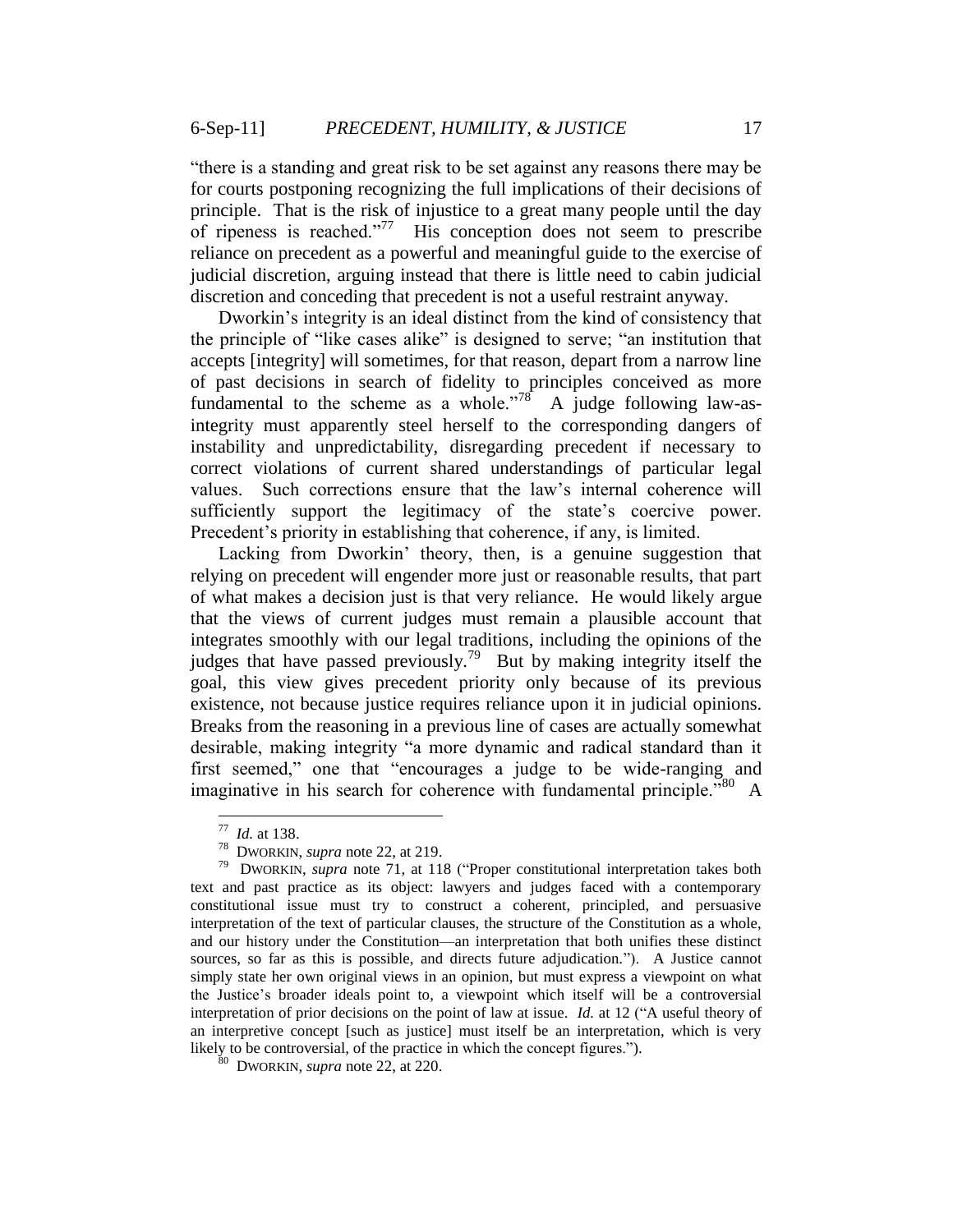precedent is simply one of several inputs from which a judge derives the broader principles of law,  $81$  not a necessary component of a just decision.  $82$ 

Dworkin thus draws a distinction between the values of integrity and justice. He may fail in this project, however, as Professor Peters contends. On Peters"s account, Dworkin"s arguments for integrity distill into a strategy to reach more just results, much in the same way that some pragmatic theories suggest a judge should rely heavily on precedent to attain other ends that will produce a more just system overall.<sup>83</sup> Peters denies Dworkin's claim that we would be abhorred by a "checkerboard" statute, such as one permitting abortion only for women born in oddnumbered years, because the statute fails to correspond to an ideal of "integrity" external to justice. $84$  Rather, our concern arises from the fact

The potential for such injection of "policy preferences" may be especially acute in the case of a nation"s highest court, where cases are more likely to reach the level of ultimate moral judgments under Dworkin"s law-as-integrity method, than in lower and intermediate courts, where decisions are more likely to be guided by higher-court pronouncements on legal issues at least related to the present case. The lower court may find an important aspect of the integrity of the system requires it to respect prior decisions and allow an appeal up the hierarchy. The highest court in a jurisdiction will be far less limited, and indeed far less likely to utilize the opinions of lower courts in administering an integrated legal system from the top down. These courts will not be so reluctant to look to greater spheres of judicial principles, perhaps even beyond their own decisions, because the degree to which they are bound by their own previous decisions is unclear and, in any event, certainly less than the degree to which lower courts are bound by those very same opinions.

<sup>84</sup> DWORKIN, *supra* note 22, at 178-86. For an excellent summary of Dworkin's views

 $81$  "Under law as integrity, judicial precedent is among the data upon which a judge must rely in interpreting "our present system of public standards" and extracting the principles she will apply in a difficult case. Previous judicial decisions may have articulated some of the principles the judge is attempting to discover in holistically interpreting the legal system. To the extent that the principles discovered by the judge and applicable to the case before her have been articulated by prior decisions, the judge, who is bound to follow those principles, must "adhere" to those prior decisions." Peters, *supra* note 2, at 2074 (*quoting* DWORKIN, *supra* note 22, at 217-18).

 $82$  There may be some question as to whether Dworkin's position provides cover for the direct injection of policy preferences into judicial opinions. Even a judge that candidly enacts her policy preferences must have formed some basis for deciding on those as her preferences, likely through a review of broader legal principles similar to, although perhaps less rigorous than, that called for by integrity. That judge could then put those principles into practice by using the policy preferences she derived to guide her decisions. Thus, a judge that rules based upon policy preferences is engaging in at least the same class of activity as a judge following the principles dictated by integrity as far as possible and even candidly incorporating philosophical or moral judgment into divining the appropriate legal precepts to apply in a given case (although perhaps the former is guilty of more selfdeception). When one says that she is following a particular course "because it is good public policy," often she has simply added superfluous language to the statement that she followed that course "because it is good."

<sup>83</sup> Peters, *supra* note 2, at 2090.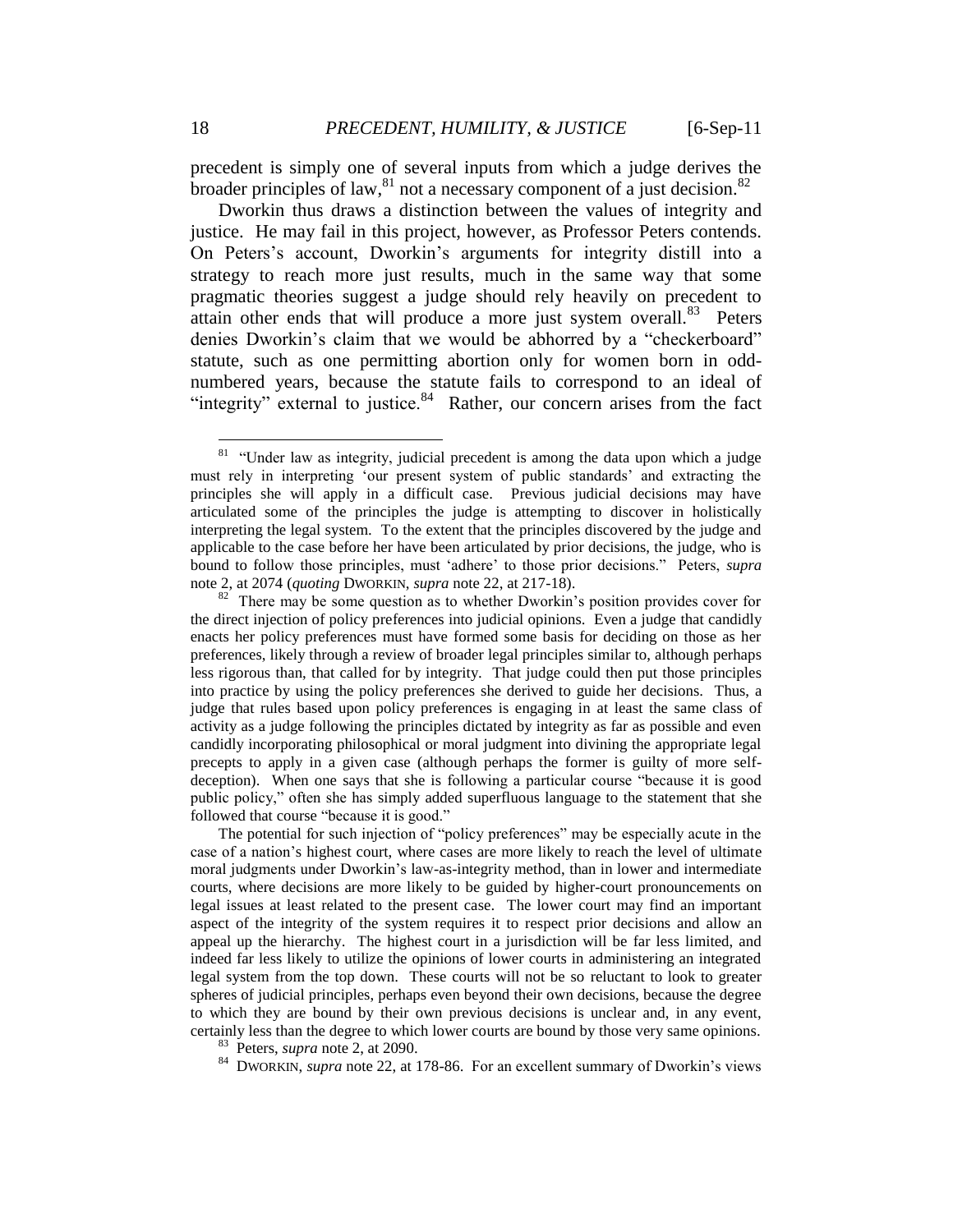that the checkerboard statute treats people according to both of two logically inconsistent principles, only one of which could conceivably be just. Such schemes are offensive because they will always necessarily work some injustice through the application of the wrong principle.<sup>85</sup> Integrity, then, may be nothing more than an instrumental means of achieving justice. Thus, while Dworkin contends that integrity is an ideal of independent normative value, it may in fact be more akin to a pragmatic end described earlier, and hence may fit in either category illustrated previously.



on checkerboard statutes, see Peters, *supra* note 2, at 2088-89.

<sup>&</sup>lt;sup>85</sup> Peters, *supra* note 2, at 2101-02 ("We know by definition that such schemes require treatment of every person subject to them according to a morally incorrect principle. Again, the inconsistency embodied in the checkerboard scheme matters only because it flags the fact that one of the reasons being applied to every person"s treatment under the scheme must be irrelevant. The fact of inconsistency underscores the fact of injustice."). Theodore Benditt makes a similar argument about claims of formal justice in general, noting that the principle that like cases are to be treated alike "implies only that if two relevantly similar cases are treated differently, then one of them is in error and some party has been treated unfairly, though the principle doesn"t say which." Benditt, *supra* note 7, at 90.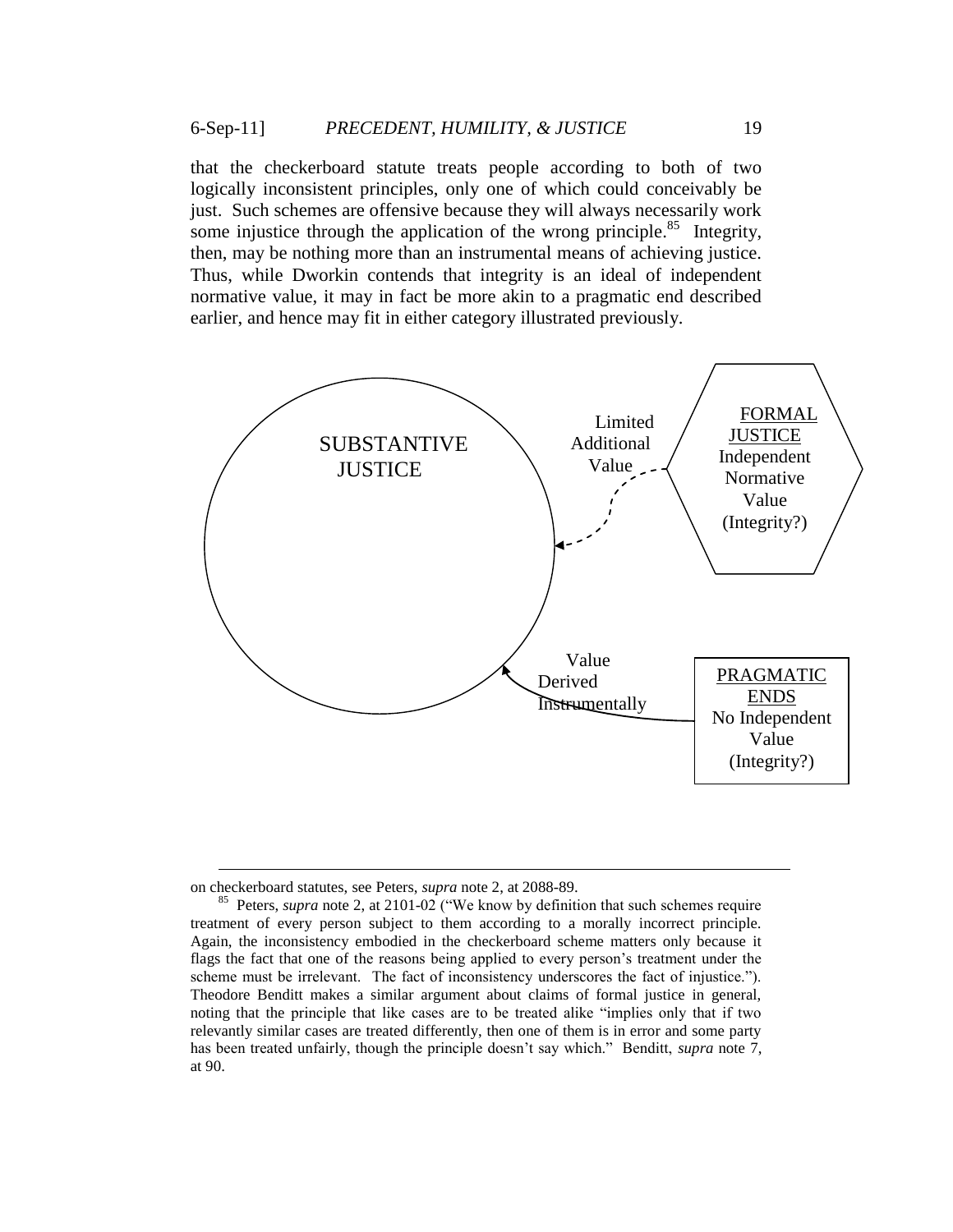This criticism of Dworkin"s view rests on integrity"s alleged value independent of justice. While I do not take a stance on that issue (or integrity"s importance in establishing political legitimacy) here, I emphasize that integrity"s relationship to precedent allows space for strong reliance upon prior cases as an internal aspect of justice. His view neither wholly prescribes reliance on precedent nor makes such reliance a value internal to integrity.<sup>86</sup> A judge convinced by the reasoning of a previous case is simply learning from its content, not relying upon it strongly because it represents the work of prior judges.<sup>87</sup> Under Dworkin's approach, applying that precedent is helpful insofar as it promotes the integrity of the law, but applying precedent is not a requirement of integrity in all cases, nor is it a requirement of the allegedly distinct ideal of justice.

In developing my own theory, I do not mean to promote precedent simply on the basis of status—purely favoring the reasoning of a case because of its priority in time would circularly rely upon the policy preferences or perhaps more carefully refined philosophies of prior judges. Instead, I want to sketch a more direct link between the use of precedent and justice than Dworkin has given us without necessarily excluding his argument that integrity can act as a source of state legitimacy. Insofar as his theory leaves precedent external to the ideal of integrity, those persuaded by his view remain free to regard reliance on precedent as an aspect internal to justice, regardless of whether integrity is an important and distinct aim of the state.

### V. PRECEDENT, HUMILITY, AND JUSTICE

Precedent should fit within a conception of justice as a constituent part of another aspect of a just decision, humility. Only when taking a humble approach to the case at bar and relying on the opinions of the myriad judges that have passed before her can the present judge render a just decision, one which strikes the proper balance between social ideals and social cohesion. Precedent will be the primary guide in her exercise of discretion, given a special priority over other interpretive sources.

The early development of first amendment jurisprudence regarding

<sup>86</sup> Dworkin argues that, in some cases, precedent and justice will pull in opposite directions, and in those cases justice should be favored. DWORKIN, *supra* note 71, at 138.

<sup>&</sup>lt;sup>87</sup> As noted earlier, Dworkin allows that prior decisions may have stated the broader principle of law that guides decisions in a given legal area, but suggests only that they must be checked to confirm or deny this possibility. Peters, *supra* note 2, at 2074 (*quoting* DWORKIN, *supra* note 22, at 217-18). This may not constitute genuine reliance upon precedent, which as Frederick Schauer contends may be independent of the precedent"s content. SCHAUER, *supra* note 3, at 62.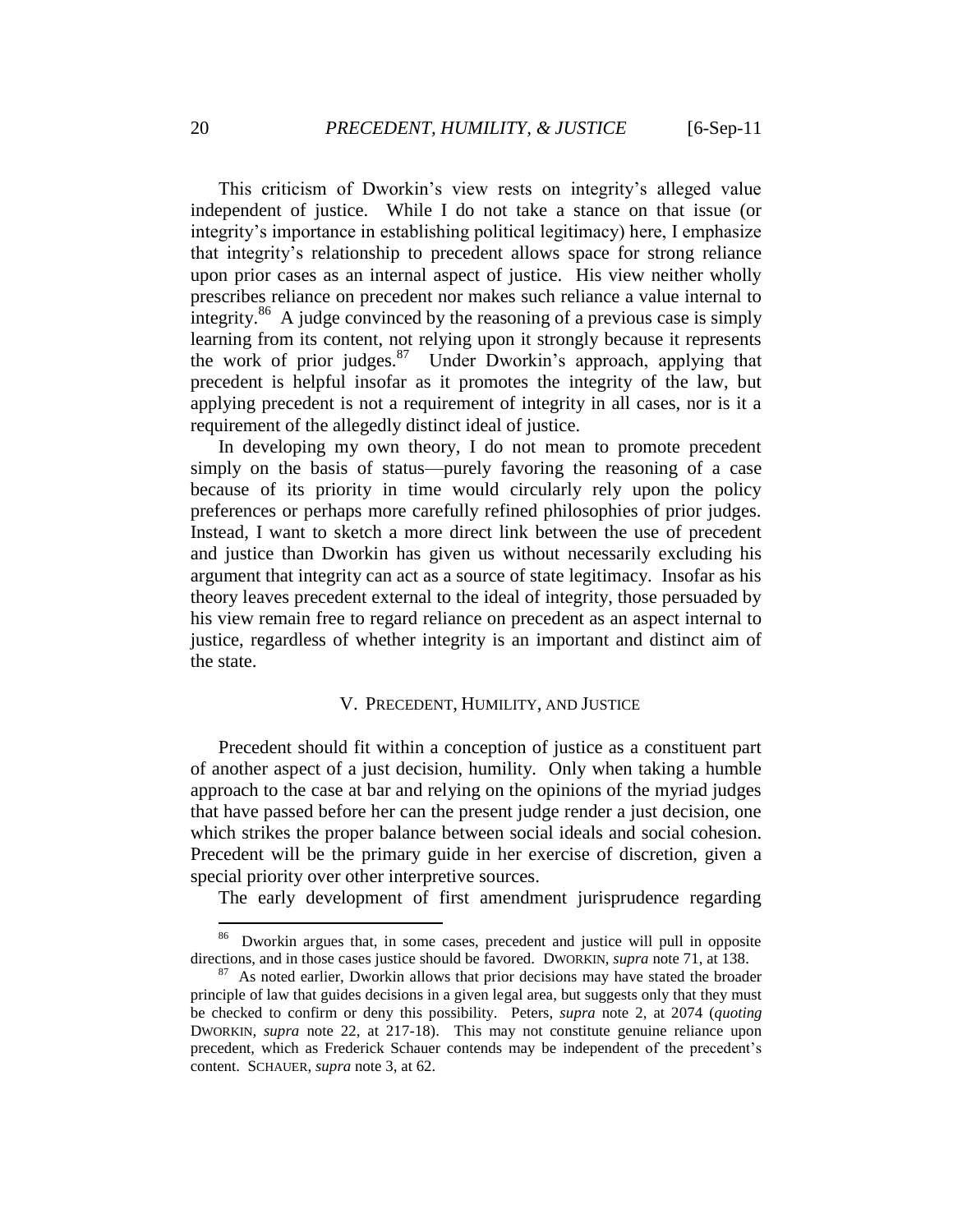content-based speech regulations provides a useful example of the balance between the ideal and the pragmatic present in any just decision. The broad constitutional restraint on Congressional acts "abridging the freedom of speech" provided little guidance to the Supreme Court in early first amendment cases.<sup>88</sup> The modern conception of that free speech ideal evolved incrementally through reliance upon prior precedent as judges only applied limited extensions of the reasoning in any one case.<sup>89</sup> "The story of the emergence of the American constitutional law of free speech is a story of evolution and precedent."<sup>90</sup>

Early cases arose in the context of particularly heightened social alarm in the World War I era; Congress responded with several statutes punishing agitation against the war or military service. $91$  Initial efforts to limit the scope of those statutes, such as Learned Hand"s narrow understanding of speech that may "cause" insubordination,  $92$  were disfavored by the public and rejected by the Court. Instead, the Court followed the path charted by Oliver Wendell Holmes in the *Schenk* case, finding broad Congressional authority to regulate words that are "used in such circumstances and are of such a nature as to create a clear and present danger that they will bring about the substantive evils that Congress has a right to prevent.<sup> $3^{93}$ </sup>

While this standard was initially permissive of significant content-based regulation, it logically implies that Congressional authority is actually quite limited unless the regulated speech creates an immediate and significant threat. Holmes himself was clearly aware of the implication; in a dissent in *Abrams* published shortly after *Schenk*, Holmes expounded the clear and present danger test, arguing that "[i]t is *only* the present danger of immediate evil or an intent to bring it about that warrants Congress in setting a limit to the expression of opinion."<sup>94</sup> Relying on the analytical principle of his prior opinion, Holmes" dissent more thoroughly developed the logical implications of the clear and present danger test to limit Congressional regulation unless the risk of serious harm was likely and

 88 U.S. CONST. amend. I.

<sup>89</sup> STRAUSS, *supra* note 17, at 62. Much of my discussion of free speech builds upon Strauss's work.

<sup>&</sup>lt;sup>90</sup> *Id.* at 53. "The central features of First Amendment law were hammered out in fits and starts, in a series of judicial decisions and extrajudicial developments, over the course of the twentieth century." *Id.*

<sup>&</sup>lt;sup>91</sup> GEOFFREY STONE ET AL., THE FIRST AMENDMENT 20 (2nd ed. 2003).

 $92$  "If one stops short of urging upon others that it is their duty or their interest to resist the law, it seems to me one should not be held to have attempted to cause its violation." Masses Publ"g Co. v. Patten, 244 F. 535, 540 (S.D.N.Y. 1917).

<sup>93</sup> Schenk v. United States, 249 U.S. 47, 52 (1919).

<sup>94</sup> Abrams v. United States, 250 U.S. 616, 628 (1919) (Holmes, J., dissenting) (emphasis added). At a minimum, this meant that "Congress certainly cannot forbid all effort to change the mind of the country." *Id.*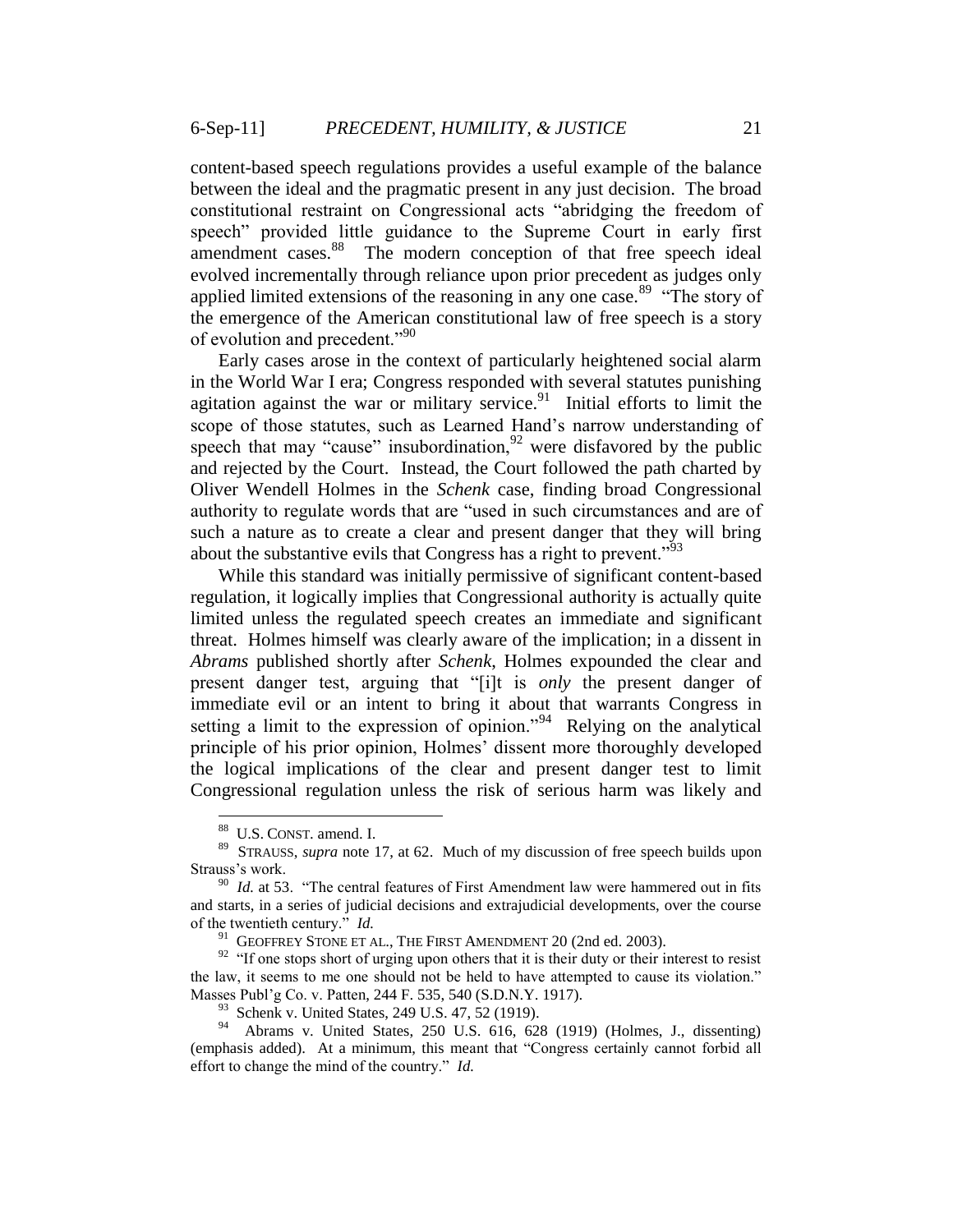immediate.<sup>95</sup> Although it was not immediately adopted by the Court as a whole, "this understanding of clear and present danger—with many variations and refinements over time—has become a core principle of First Amendment law."<sup>96</sup>

Development of Supreme Court doctrine in the area took its next turn during the Cold War era. As the fear of communism washed over Congress, legislators again attempted to regulate dissident speech. In *Dennis* the Court once more found such regulations constitutional, <sup>97</sup> but this time significant social criticism of the decision indicated a broad shift in the community understanding of the free speech ideal that paralleled Holmes" dissenting explications of "clear and present danger."<sup>98</sup> This shift viewed the Court"s prior jurisprudence in the area as an overreaction to the destabilizing potential of dissenting speech.<sup>99</sup> The change in social understanding gave the Court the needed leeway to fully apply the logical extension of Holmes' analytical principles and take a far more speechprotective stance in the 1960s. In *Brandenburg*, the Court struck as unconstitutional a 1919 Ohio statute regulating the advocacy of crime or violence as a means of political reform. $100^\circ$  The Court relied on an interpretation of the free speech ideal akin to the imminent and likely harm understanding that Holmes (and Brandeis) had earlier advocated.<sup>101</sup> Accepting the full implication of Holmes' clear and present danger test from prior cases, the Court held that "the constitutional guarantees of free speech and free press do not permit a State to forbid or proscribe advocacy

<sup>&</sup>lt;sup>95</sup> STRAUSS, *supra* note 17, at 64.

<sup>&</sup>lt;sup>96</sup> *Id*. Other members of the Court at first resisted this full application of the principle, which Holmes continued to preach, along with Justice Brandeis, in dissent. *See, e.g.*, Pierce v. United States, 252 U.S. 239 (1920); Schaefer v. United States, 251 U.S. 466 (1920).

<sup>&</sup>lt;sup>97</sup> In *Dennis* the Court interpreted the clear and present danger analysis as a balance between " 'the gravity of the 'evil,' discounted by its improbability' " and " 'such invasion of free speech as is necessary to avoid the danger." " Dennis v. United States, 341 U.S. 494, 510 (1951) (quoting United States v. Dennis, 183 F.2d 201, 212 (1950)).

<sup>&</sup>lt;sup>98</sup> "In the years after *Dennis*, the clear-and-present-danger test, so dominant in the early 1940s, came under attack from many sides." STRAUSS, *supra* note 17, at 71.

<sup>&</sup>lt;sup>99</sup> "Beginning with the Russian Revolution and World War I and continuing into the 1920s, popular and government reaction to dissidents was overwrought and panic-stricken; by the 1930s, that panic had abated  $\dots$  [B]y the end of the 1930s, the free speech edifice (to use Burke"s term) no longer consisted of just the post-World War I decisions; there were now a number of cases upholding speakers' claims, and there was a trend, however incompletely rationalized, toward protecting speech." *Id.* at 67.

 $^{100}$  Brandenburg v. Ohio, 395 U.S. 444 (1969) (per curiam).

<sup>&</sup>lt;sup>101</sup> STRAUSS, *supra* note 17, at 72 ("*Brandenburg* does not use the phrase 'clear and present danger," but the Court"s emphasis on imminence and likelihood of harm was derived directly from the Holmes and Brandeis version of the clear-and-present-danger test.").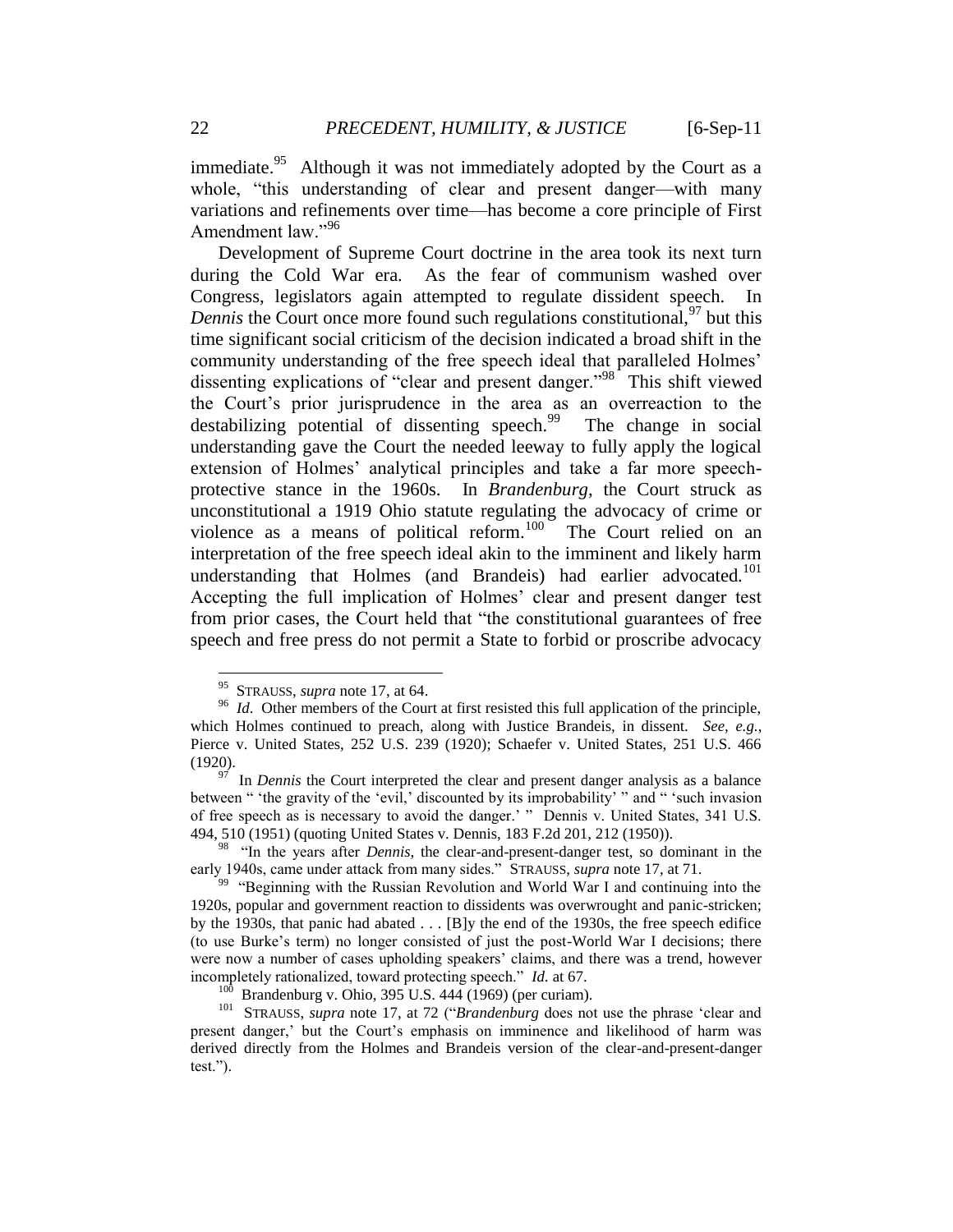of the use of force or of law violation except where such advocacy is directed to inciting or producing imminent lawless action and is likely to incite or produce such action."<sup>102</sup>

Certainly, no single conception of the ideal of free speech carries the day, and its value remains subject to frequent debate covering a wide variety of theories.<sup>103</sup> But the early evolution of first amendment jurisprudence regarding content-based regulation demonstrates that public debate over the ideal has followed a cautious judicial expansion of its limits. This has not been a story of any one judge applying wholesale a particularly vibrant new conception. Over time, judges instead slowly applied the full extension of a previously announced analytical principle to expand the meaning of the underlying free speech ideal, all the while hewing closely to the pace of shifting social understandings.

These cases demonstrate that reliance on precedent is needed to achieve two equally important functions of adjudication; the formation of a cohesive social structure and the advancement of societal ideals. Despite the constant tension between these primary functions, neither can be sacrificed in the name of the other. The balance between them is essential arguments that decisions maintaining that balance work an injustice on a retail level fail to perceive that justice in adjudication consists at least partially in that very balance and cannot be described at such a micro level without regard to the broader macro-level definition of the principle. Decisions that adhere to this balance by considering precedent and ensuring that our ideals are not largely cast aside by a wary populace do not constitute individual injustices.

This claim should not be taken as an attempt to wholly define justice, a project far beyond this paper. I focus here only on the compromised nature of justice when considered in a particular sense applicable to adjudication. Whatever else justice might contain, one of its components is the needed balance of which judges must be mindful when rendering a decision, as many judges were during the early development of first amendment doctrine.<sup>104</sup> Justice may not be *only* this balance, but in the context of adjudication it is at a minimum *partly defined* by it.

When a judge decides a particular case by explicating the full logical extension of any social ideal without regard for social cohesion, she fails to acknowledge that a just adjudicatory outcome requires a carefully-attuned equilibrium between principle and practicality. Just adjudication accepts

 102 *Brandenburg*, 395 U.S. at 447.

<sup>&</sup>lt;sup>103</sup> For background on the various justificatory theories at play, see STONE ET AL., *supra* note 91, at 9-16. 104 For a summation of the similar development of other aspects of first amendment

doctrine, see STRAUSS, *supra* note 17, at 51-76.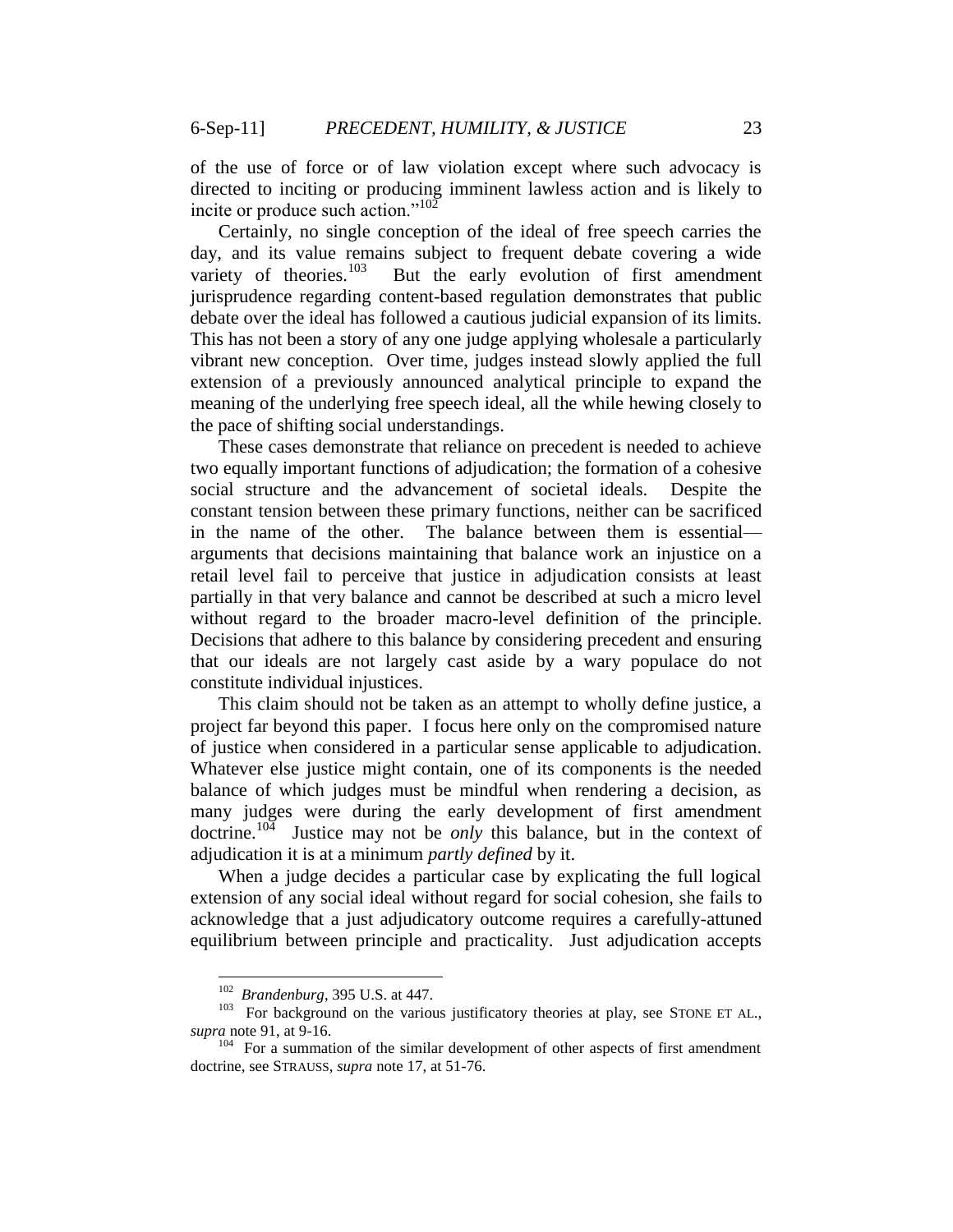something of a compromise between social reality and social ideals. A particular legal principle may have clear repercussions, but judges hoping to uphold or refine the ideal behind that principle may need to implement it incrementally. Given the judiciary's institutional role,<sup>105</sup> judges must be willing to humbly temper their views in favor of a more circumscribed implementation of a newly-defined right or recently-clarified principle, making justice in this context a guide to compromise amongst ideals rather than an ideal which itself dictates specific results. A just decision cannot abstract from the surrounding social and political environment in assigning burdens and benefits; it must to some degree account for the existing status quo even if it starts society down the path towards the fuller embodiment of a particular ideal.

This does not mean that judges must uphold or create a checkerboardstyle weigh-station in the path to a more complete resolution of a particular controversy. As Dworkin would likely argue, such checkerboard outcomes might undermine the state's legitimacy and lead to its dissolution or at least degradation around the edges of its power. However, the competing functions of adjudication often require judges to temper their efforts to reach intuitively towards a more "perfect" outcome regardless of how far that departs from the status quo. While avowed inconsistency within any particular conception of a societal ideal should be avoided, somewhat limited extensions of that ideal may be desirable. Surely, incremental implementation of a refined ideal based on a nuanced analytical framework is more just than immediate and full implementation of its implications that leads citizens to question their obligation to submit to the coercive enforcement and judicial interpretation of the law.

Ideals, of course, are not to be discarded for the sake of political convenience. Judges cannot stand beholden to political pressures in rendering decisions without at least seeking to further refine any given line of precedent. But they can navigate competing concerns about the social limitations of a decision and the perhaps radical outcomes that follow from its reasoning. The task is demanding and complex, requiring ongoing development of ideals coupled with an understating of the extent to which those ideals can fully be put into practice in the modern context.

The difficulty of the task implies the need for adjudicative humility and reverence for past resolutions of similar problems, rather than a conception

<sup>105</sup> It seems clear that judges are at least somewhat institutionally constrained given their place in society. "Judges must explain their rulings to the public and are usually subject to some review, whether by a higher court, legislature, or future constitutional convention. Courts are, therefore, constrained in their behavior: they cannot simply offer any interpretation they wish, but only those that will preserve their professional reputations and survive on appeal." SCOTT J. SHAPIRO, LEGALITY 326 (2011).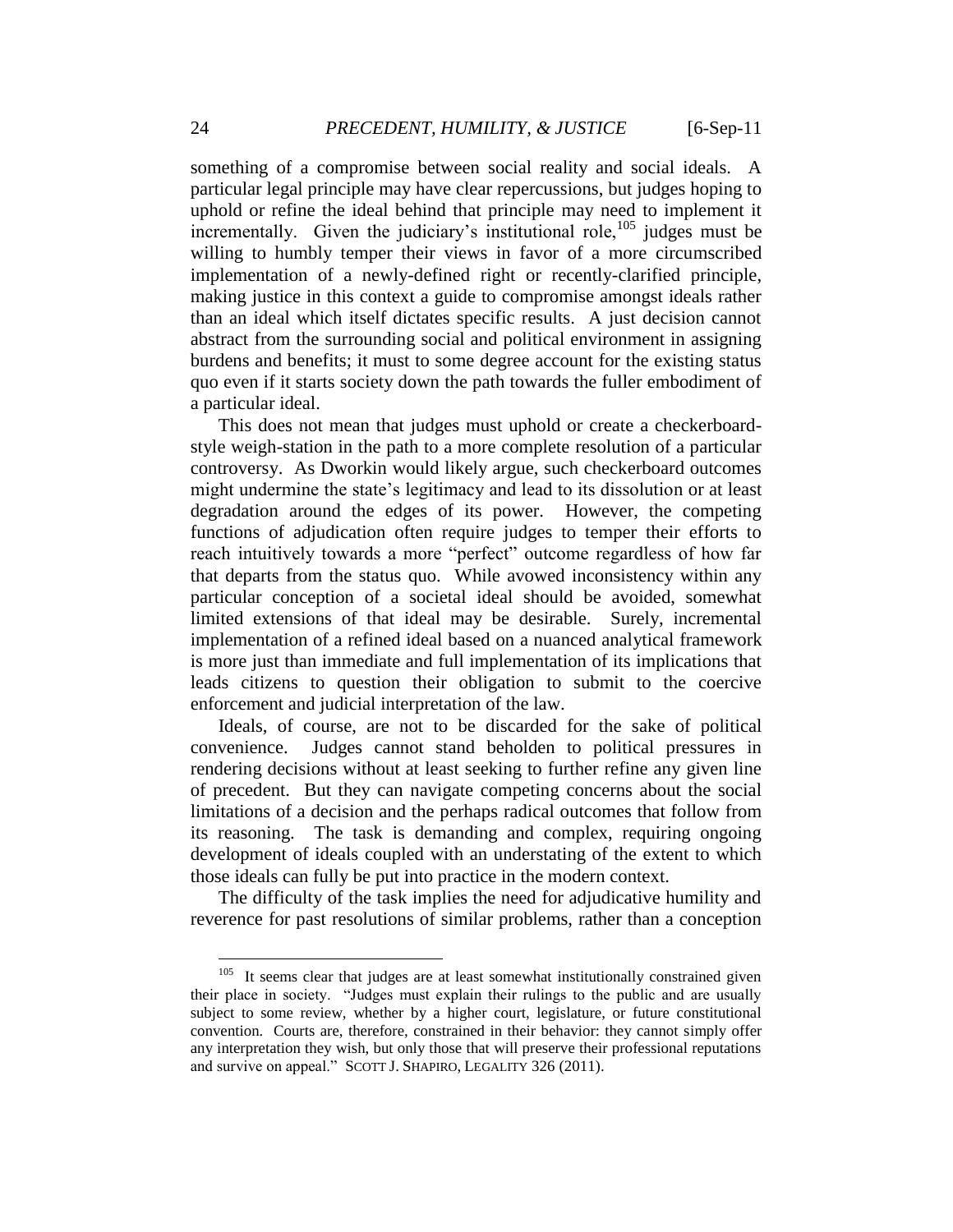of judicial philosopher-kings somehow divining the right balance. A judge should not use adjudication"s complexity as shield to deflect criticism or dismiss any argument she does not find immediately persuasive. Instead, complexity justifies humble consideration of arguments and approaches found in prior decisions. Failure to maintain such humility either by imposing a radical vision of our basic ideals—or, at the other extreme, refusing to refine those ideals in any way that threatens the status quo—may presage the downfall of the social order. Ultimately, we cannot ask judges to simply do what they think best without regard to their political environment, nor should we expect them to rule only in line with practical political considerations. Instead, judges must take an approach that both humbly acknowledges the faults in the existing schema of legal principles and proposes carefully delineated advancements of our legal structure after genuine, thorough consideration of prior precedents. Judicial humility is the linchpin, ensuring that each new generation of judges can pursue the long-term refinement of legal principles without unwarranted, destabilizing reinvention of the whole legal landscape. $106$ 

Thus conceived, humility is neither an independent normative value (similar to the value of treating like cases alike) nor a mere external instrument for the production of just results (similar to the ends posited in traditional pragmatic defenses of precedent). Humility ought to be understood in a way that makes its relationship with a just decision much more direct. It is in part constitutive of such a just decision, and therefore is an inherent aspect of the normative value of justice itself rather than something external.

<sup>106</sup> Humility is thus an important method of ensuring that judges will temper their exercises of discretion to some degree. Others have suggested that judges ought to defer to their place in the legal system established by the country"s framers and exercise less discretion if it is clear that those planners did not find judges particularly trustworthy. *Id.* at 345. While my account is not necessarily inconsistent with such considerations, it largely relies upon respect for the efforts of prior judges represented by the body of existing precedent to restrain discretion. As I argue later in the paper, even judges seeking to dramatically alter the legal landscape will be motivated to largely adhere to precedent to ensure that any alterations they propose are likewise upheld by future generations of judges. *See infra* Part IX; *see also* Eric Rasmusen, *Judicial Legitimacy as a Repeated Game*, 10 J.L. ECON. & ORG. 63, 67 (1994) (arguing that judges seeking to implement their policy preferences have an incentive to adhere to precedent in their opinions).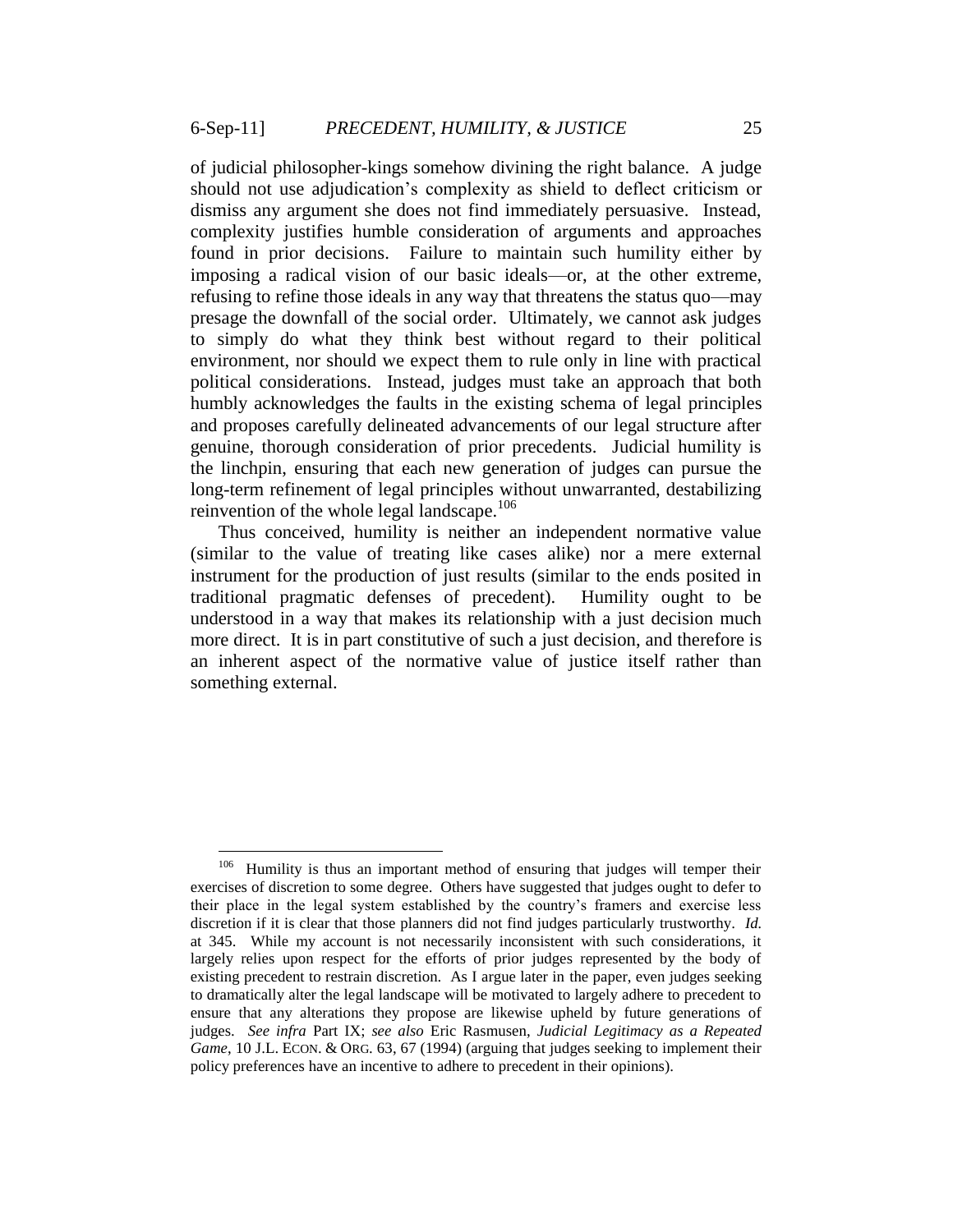

By bringing a humble attitude to her decisions, a judge can ensure just results. After all, "the integrity each judge must seek is the integrity of the law over time. That is a collective project, and a judge's interpretation of the law at any point in time must recognize this."<sup>107</sup>

Humility is itself constituted by reliance on precedent. A judge must make a humble effort to incorporate the body of prior decisions if she is to render a just outcome in any given case, even utilizing those precedents at the thick level of analytical principle.<sup>108</sup> Precedent allows judges to utilize existing analytical structures to ensure a smooth transition to clearer understandings of society"s basic commitments. As Holmes did in the early first amendment context, judges can set out the tests that will dictate future extensions of a partially-specified ideal but stay enforcement until the populace can readjust, and importantly until citizens have the time to consider and accept the new specification as accurate. Reliance on precedent ensures that existing analytical frameworks derived from traditional understandings of our legal principles will be applied and only cautiously altered, allowing a judge to cross-generationally refine the law

<sup>&</sup>lt;sup>107</sup> Gerald J. Postema, *"Protestant" Interpretation and Social Practice*, 6 LAW AND PHIL. 283, 312 (1987). 108 *See infra* Part VI.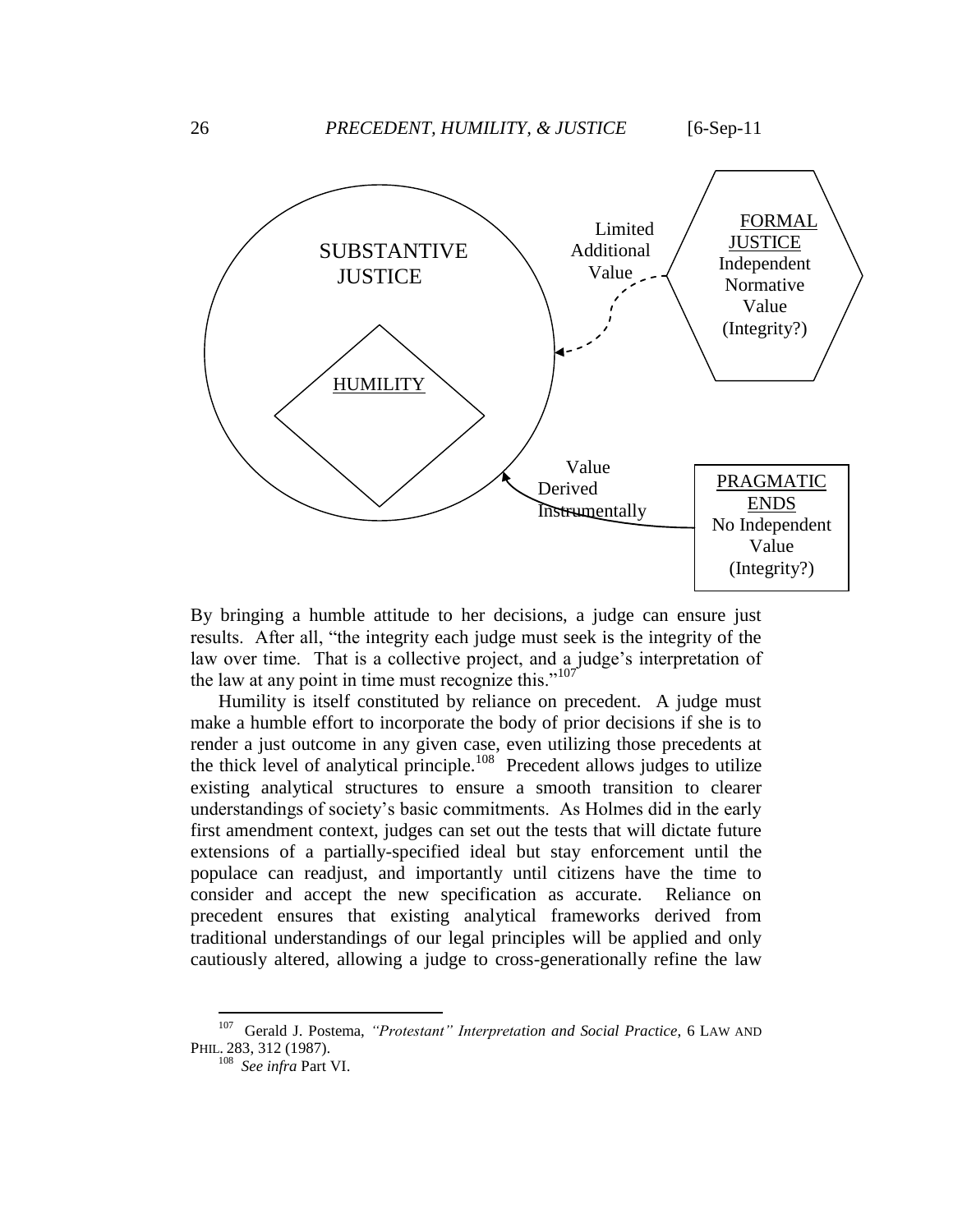and to functionally resolve disputes in the present on a panel-based court.<sup>109</sup> Rather than frequently exercising her discretion to construct legal analysis from whole cloth, the appellate judge should take a humble approach with a broad respect for precedent to ensure just decisions.

In the remainder of the paper, I therefore argue that humility requires reliance on precedent in two ways, which I refer to as the horizontal and cross-generational dimensions of precedent. These uses of precedent are themselves internal aspects of humility, so that they are situated within it and, by extension, within the proper understanding of substantive justice in an adjudicatory context.



This is not to say that these two aspects of humility exhaust the field. In statutory cases, for instance, humility might entail some measure of deference to the legislature, especially if that legislature is empowered to overrule a judicial opinion statutorily. In a different context, Professor Michael McConnell highlights the absence of just this sort of humility in Dworkin's theory of adjudication.<sup>110</sup> The reader should not take me to

<sup>&</sup>lt;sup>109</sup> David Strauss argues that Justices should approach constitutional cases, as a subspecies of the common law, with the dual attitudes of "humility and cautious empiricism." STRAUSS, *supra* note 17, at 40. I discuss this view in more detail in considering the cross-generational dimension of judicial humility. *See infra* Part VII.

<sup>&</sup>lt;sup>110</sup> McConnell notes that, for Dworkin, "[i]t does not seem to matter, one way or the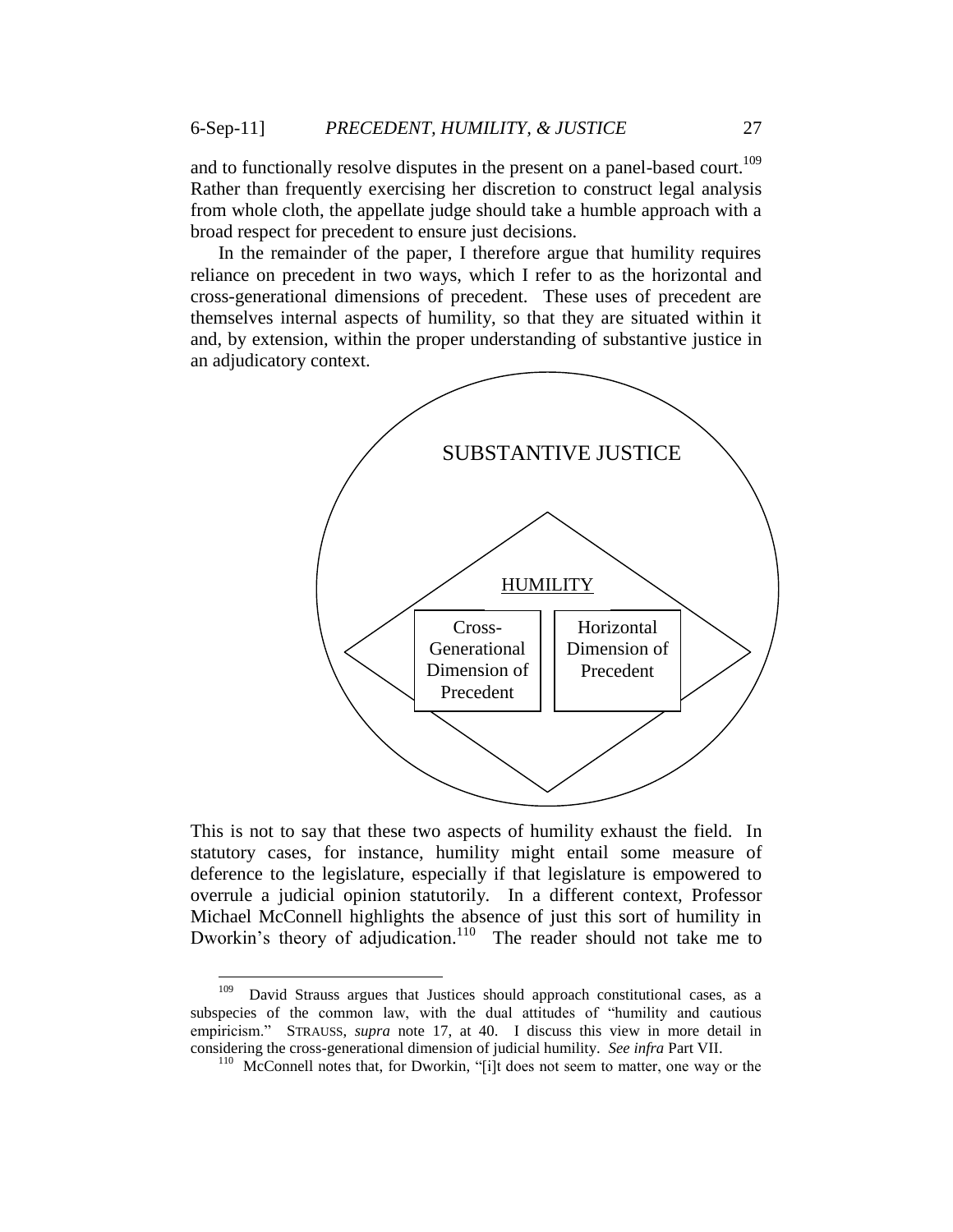argue that such deference cannot act as a meaningful constraint on judicial discretion; I simply eschew those issues as beyond the scope of the present project, which focuses specifically on the appropriate role of precedent cases in appellate court opinions.<sup>111</sup>

The following Parts dissect those particular dimensions of humility that are relevant for appellate adjudication. While the objection to precedent rejects it as a primary guide to a judge's exercise of discretion within discursive adjudication, I argue that precedent restricts judicial discussion with both contemporaries and predecessors to a needed common ground, allowing a judge to tentatively define legal principles and continually refine those guiding understandings at a socially palatable pace.

#### VI. THE HORIZONTAL DIMENSION OF PRECEDENT

Consider two of the defining structural elements of the Supreme Court of the United States. First, although the Justices receive lifetime appointments, the body is sequential rather than unitary; the makeup of the Court changes over time.<sup>112</sup> No single adjudicator will persist in perpetuity to resolve cases in the most consistent manner possible. Instead, Justices are tasked with building upon the work of prior judges with whom they have had no personal interaction. The project is further strained by the second structural element, the Court's panel nature.<sup>113</sup> An individual Justice must try to reach agreement with a rotating set of colleagues, each of whom has been appointed, at least in part, because of her reputation for intellectual aptitude. Even tentative consensus on any issue amongst such a strongly-opinionated bench is unstable and often fleeting. In that environment, a Justice must act humbly and recognize the necessity of establishing a working relationship with her colleagues in order to properly resolve the extraordinarily divisive controversies on the docket.<sup>114</sup>

other, that the legislature has passed a law. The legislative judgment, far from being entitled to a presumption of constitutionality, is formally irrelevant." Michael W. McConnell, *The Importance of Humility in Judicial Review: A Comment on Ronald Dworkin's "Moral Reading" of the Constitution*, 65 FORDHAM L. REV. 1269, 1274 (1997). McConnell includes tradition and earlier cases as constraints to judicial discretion, but adds that the humble judge must also acknowledge and respect "the Framers of the Constitution . . . the representatives of the people [and] the decentralized contributors to longstanding practice." *Id.* at 1292.

<sup>&</sup>lt;sup>111</sup> Indeed, if my own conception of humility's relationship to justice proves persuasive, the value of humility may include these other elements by implication as constitutive components of a just judicial opinion.

<sup>112</sup> For a discussion of different possible models of a court, *see* Kornhauser, *supra* note 11, at 67.

<sup>113</sup> *See id*.

<sup>&</sup>lt;sup>114</sup> Gerald Postema expands eloquently on this idea to explain how judges must work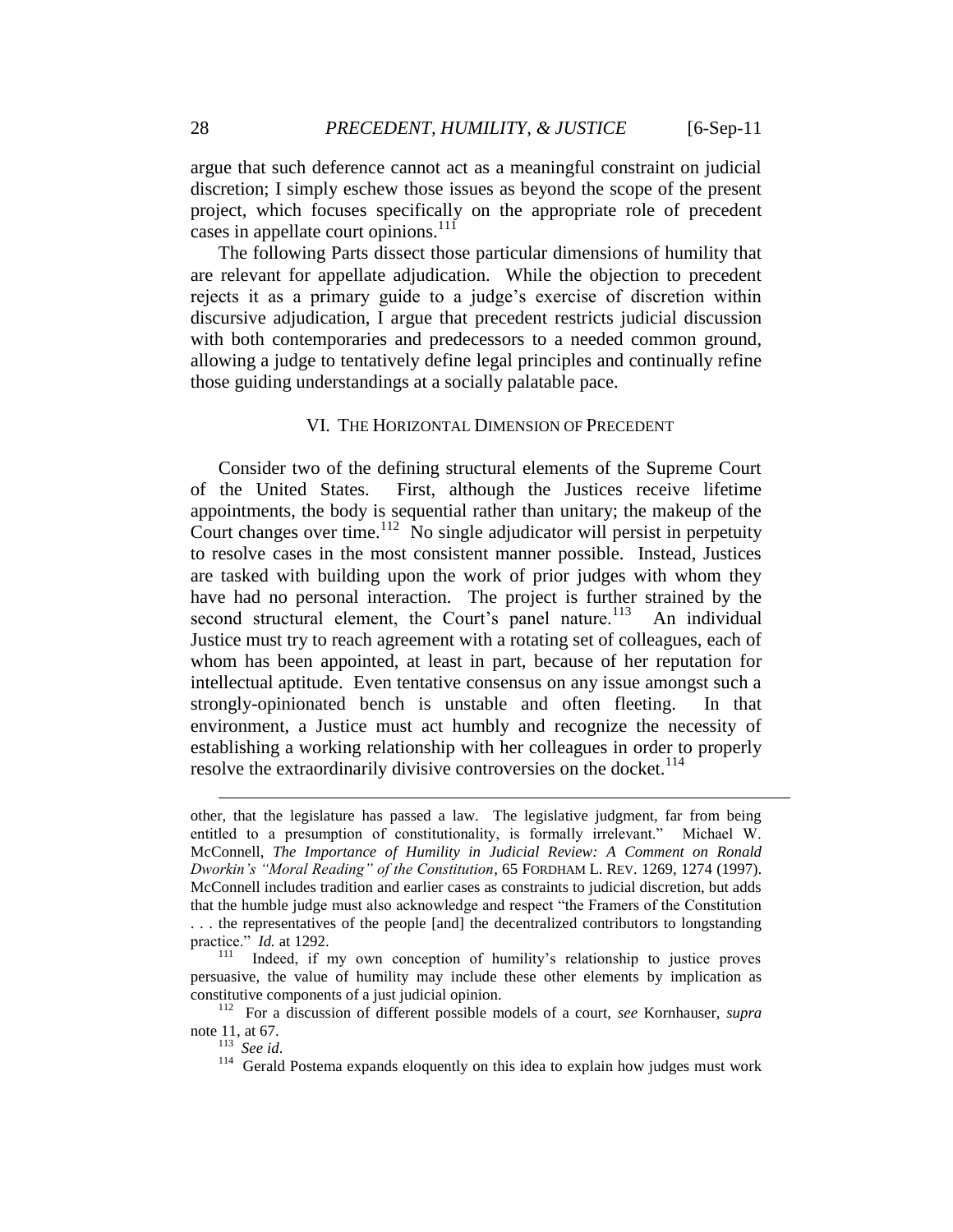The structure of most appellate courts, of which the Supreme Court is emblematic, is an aspect of adjudication that Dworkin largely ignores, and one which he arguably does not support.<sup>115</sup> Dworkin contends that "[t]he adjudicative principle of integrity instructs judges to identify legal rights and duties, so far as possible, on the assumption that they were all created by a single author—the community personified—expressing a coherent conception of justice and fairness."<sup>116</sup> Dworkin thus seems to at least prefer the fiction of singular authorship on a court, a fiction he perpetuates when describing his singular model adjudicator, Hercules. To the extent that judges must temper their own views in the real world, Dworkin seems opposed to the practice:

> "An actual [judge] must sometimes adjust what he believes to be right as a matter of principle, and therefore as a matter of law, in order to gain the votes of other [judges] and to make their joint decision sufficiently acceptable to the community so that it can continue to act in the spirit of a community of principle . . . We use Hercules to abstract from these practical issues, as any sound analysis must, so that we can see the compromises actual justices think necessary as compromises with law." <sup>117</sup>

Dworkin's instincts on this issue, though understandable, are ultimately misguided. Panel judging, a reality in today"s appellate courts and a defining aspect of the Supreme Court of the United States, need not be dismissed as undesirable under Dworkin"s law-as-integrity framework. Working within a panel promotes humility and the corresponding craft of opinions. Panels require individual judges to acknowledge broader intellectual concerns generated by their peers, and to attempt to argue

not only with one another, but also with other contemporary actors within the legal system. "For the judge carries on her interpretive activity simultaneously with many other judges, lawyers, other officials, and lay persons. Interpretive interaction extends both diachronically and synchronically. Judges undertake to decide what the law is by interpreting the practice of other judges, but that practice includes not only their decisions and actions, but also their interpretive activity. And her interpreting likewise will fall within the scope of their concern." Postema, *supra* note 107, at 312.

<sup>&</sup>lt;sup>115</sup> Dworkin is careful to note that his analysis in Law's Empire avoids the issue of practical compromises judges must sometimes make, "stating the law in a somewhat different way than they think most accurate in order to attract the votes of other judges." DWORKIN, *supra* note 22, at 12. Nonetheless, Dworkin"s attitude towards this sort of judicial horse-trading is evident in later passages. *See id.* at 380-81.

<sup>&</sup>lt;sup>116</sup> *Id.* at 225.<br><sup>117</sup> *Id.* at 380-81.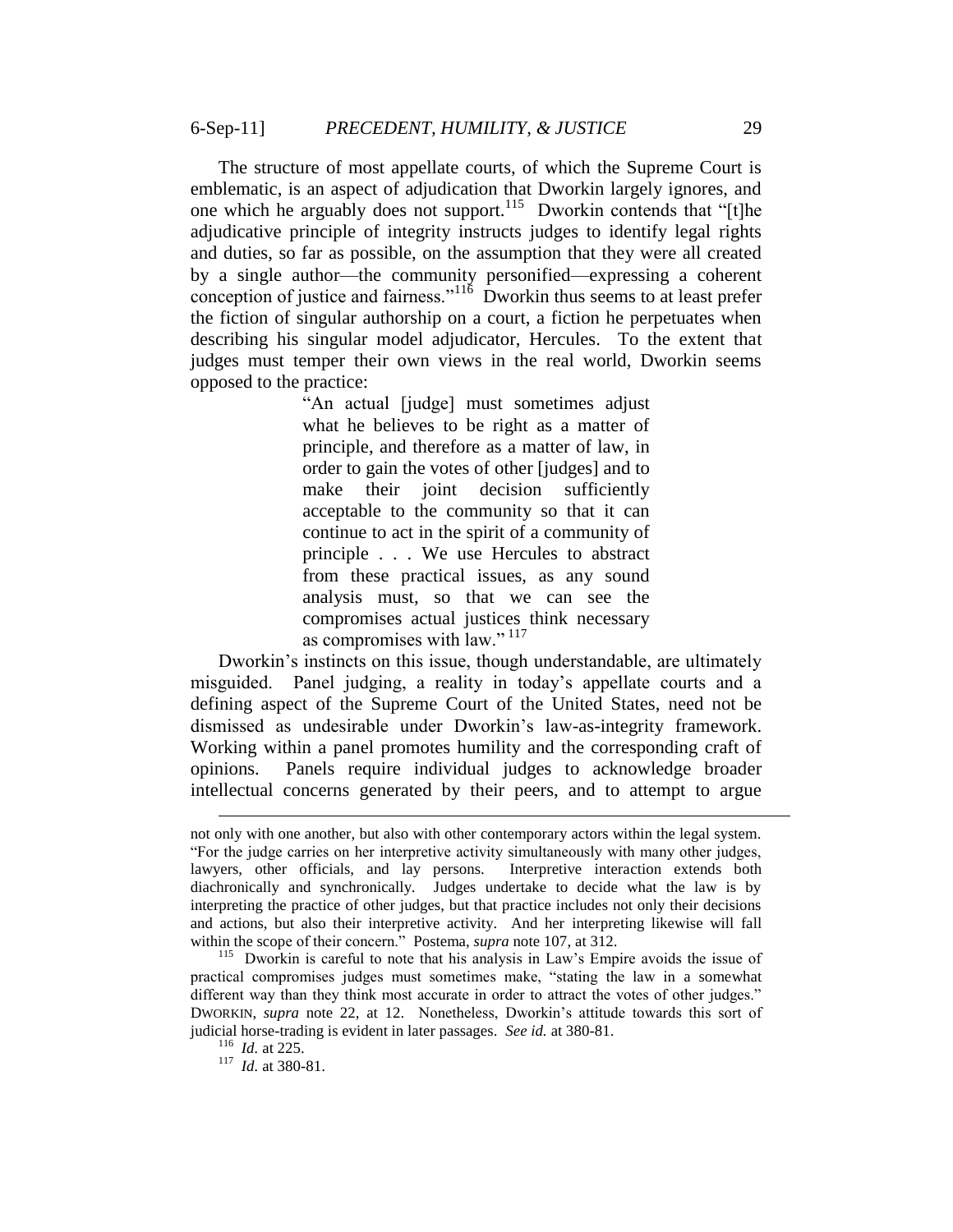persuasively with one another while resolving difficult problems of interpretation.<sup>118</sup> They are forced to interact humbly with one another in reaching a consensus. Utilizing that very process, the humble judge can produce the most just decision possible.

Of course, outright horse-trading on matters of principal may not be a desirable judicial tactic. As Jeremy Waldron highlights, "[w]e already have institutions in our political life that are characterized by compromises, deals, log-rolling, and strategic thinking . . . Don"t we value the power of the judiciary (if we do) because it operates differently from a legislature?"<sup>119</sup> It seems fairly clear that adjudication should not require decisions based entirely upon a trade of one judge"s vote in the present case for another judge"s vote in a future one. But at the same time, a judge should be humble enough to approach cases with an open-mind and seek some common ground for the discussion amongst colleagues, a ground that precedent can provide. To again borrow Waldron"s language, "[t]he Supreme Court is a collegial institution and justices of different personalities and ideologies have to get along well enough to transact its business."<sup>120</sup> And often, the principles and approaches to a given controversy are right at the heart of the logjam on such high appellate courts.<sup>121</sup> While outright vote-trading at the expense of any consistency in principle or well-conceived conception of social ideals is unseemly, when broadly similar issues arise repeatedly and at least a framework for resolution has been hammered out in previous decisions the various judges on an appellate court should humbly begin their analysis on that common footing. A judge should work within that framework and remain willing to take account of other judges' views in ways that might ultimately change her own opinions on matters of principle.<sup>122</sup>

The role precedent must play in promoting this kind of agreeable panel adjudication becomes clear upon consideration of the first of Dworkin"s three stages of interpretation of a social practice, the preinterpretive stage.

<sup>&</sup>lt;sup>118</sup> "It is a bad idea to try to resolve a problem on your own, without referring to the collective wisdom of other people who have tried to solve the same problem." STRAUSS, *supra* note 17, at 41.

<sup>&</sup>lt;sup>119</sup> Jeremy Waldron, *Temperamental Justice*, N.Y. REV. BOOKS, May 10, 2007, http://www.nybooks.com/ articles/archives/2007/may/10/temperamental-justice/.

<sup>120</sup> *Id.*

 $121$  Waldron later adds that, as a judge, "you have to be aware that your colleagues reasonable men and women like you—have come up with different principles, different ways of approaching these assignments. They think your principles are as wrongheaded as you think theirs are; and you can"t both be right." *Id.*

<sup>&</sup>lt;sup>122</sup> As Justice Sandra Day O'Connor has frequently remarked, Supreme Court Justices must learn to "disagree agreeably" for the Court to remain functional. *See, e.g.*, Kate Shipley, *Sandra Day O'Connor at KU Law*, April 13, 2010, KLFP.ORG, http://klfp.org/2010/04/sandra-day-oconnor-at-ku-law/.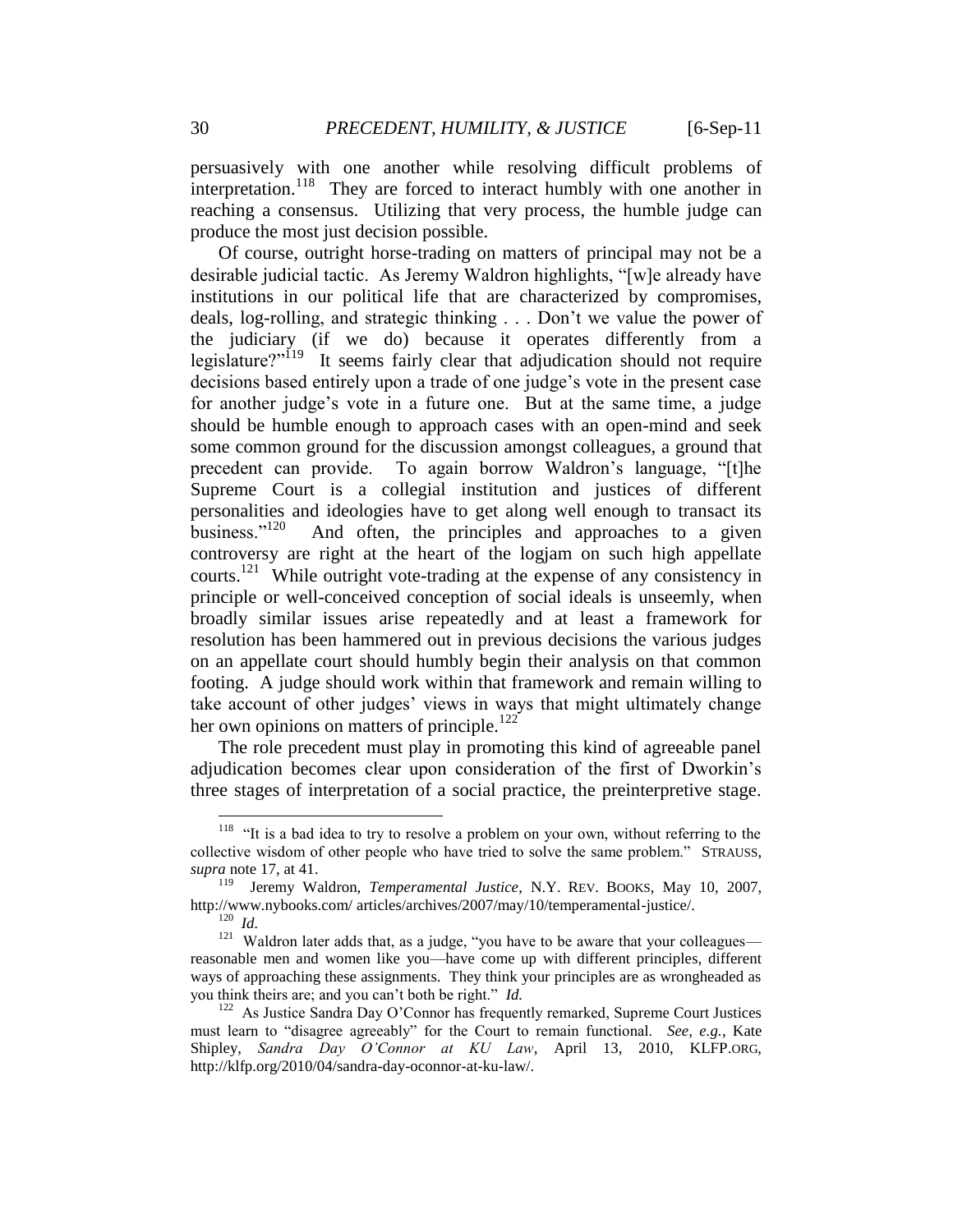At that stage, "the rules and standards taken to provide the tentative content of the practice are identified." $123$  A great deal of consensus is necessary: "the interpretive attitude cannot survive unless members of the same interpretive community share at least roughly the same assumptions about [the raw data of interpretation]."<sup>124</sup> But Dworkin provides scant argument for the likelihood of such broad agreement at the preinterpretive stage, especially on the Supreme Court. He simply points out that

> "a very great deal of consensus is needed perhaps an interpretive community is usefully defined as requiring consensus at this stage if the interpretive attitude is to be fruitful, and we may therefore abstract from this stage in our analysis by presupposing that the classifications it yields are treated as given in day-to-day reflection and argument." $125$

While that abstraction may be a given regarding day-to-day matters, it is far from intuitive in matters of more controversial interpretation on a high appellate court. In those cases, the preinterpretive stage is vital both for defining the playing field and for determining the analytical starting point for the judges.<sup>126</sup> The Supreme Court's fractured decision in *Employment Division v. Smith* well illustrates the role precedent can play.<sup>127</sup> While the majority held that the strict scrutiny balancing test set forth in *Sherbert v. Verner* did not apply to claims for a religious exemption from generally applicable criminal laws, $128$  the concurrence and dissent argued stridently that strict scrutiny was the proper analytical framework dictated by precedent cases.<sup>129</sup> The resulting decision was a disjointed series of analyses jumping off from various points in prior doctrine and mostly debating at cross-purposes. More robust reliance on the precedents at hand might have allowed the Justices to analyze the issue on a common ground in reaching their ultimate conclusions.

The case also shows that ambiguities in past decisions can be valuable for present judicial authors; when approached humbly, such ambiguities force modern contemporaries to work together to find the meaning of prior cases before they set out to construct a resolution to a particularly puzzling

<sup>&</sup>lt;sup>123</sup> DWORKIN, *supra* note 22, at 65-66.

<sup>124</sup> *Id.* at 67; *see also* Postema, *supra* note 107, at 297-98.

<sup>&</sup>lt;sup>125</sup> DWORKIN, *supra* note 22, at 66.

<sup>&</sup>lt;sup>126</sup> As Gerald Postema points out, Dworkin's theory "presupposes that the object of the competing interpretations can be identified independently of any interpretation." Postema, *supra* note 107, at 306.

 $127$  Employment Div., Dept. of Human Res. v. Smith, 494 U.S. 872 (1990).

<sup>128</sup> *Id.* at 877-890.

<sup>&</sup>lt;sup>129</sup> *Id.* at 892-903 (O'Connor, J., concurring); *Id.* at 907-09 (Blackmun, J., dissenting).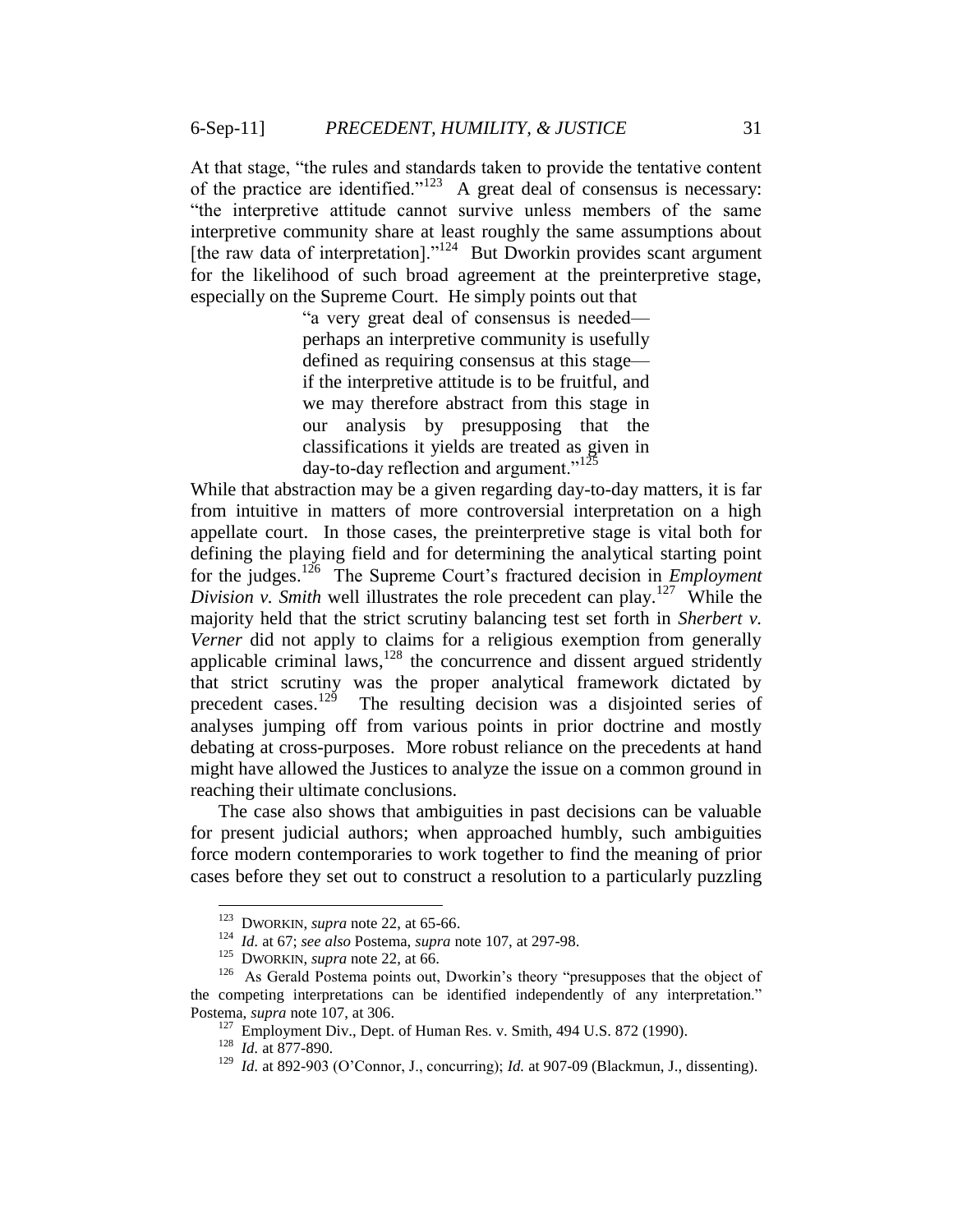issue, ensuring that judges avoid simply talking past each other. "Our past practice bears the shape of our common life, while at the same time forcing us to address together the question just what this shape is, and what it means for our collective and individual actions now and in the future."<sup>130</sup> The rule or principle an earlier case establishes is often highly contentious itself.<sup>131</sup> But this disagreement is perfectly compatible with my argument. Insofar as judges agree on the applicable precedents and move from that point to a discussion of what those precedents require in both outcome-determinative and analytical ways, precedent has served its purpose. Such debate is a component of a reasoned legal discussion; all the judges will approach a particular issue with the understanding that certain foundations are not in play, but instead define the boundaries of discourse.

Precedent, then, plays dual roles for a court even at this preinterpretive stage: it can guide outcomes and can establish a legitimate basis for discussion of abstract principles.<sup>132</sup> The outcome-determinative level of precedent, where a past decision allows a certain type of plaintiff or defendant to consistently win cases, is the focus for those touting a thin, consequentialist form of *stare decisis*. This form of *stare decisis* looks only to conclusions, considering whether citizens in a given situation can expect to have the law on their side. But what drives those outcomes (perhaps behind the scenes in closely analogous but factually distinct cases) is an analytical-framework level of precedent that plays a role in a thicker version of *stare decisis*. This analytical framework concerns the intellectual labor of past opinions" authors, rather than the outcome that by happenstance favors business interests, the impoverished, and so on. The thicker level of

<sup>&</sup>lt;sup>130</sup> Gerald Postema, *On the Moral Presence of Our Past*, 36 MCGILL L. J. 1153, 1162 (1991). "In my view, it is not the already determined character of the past that renders it fit for our allegiance, but, paradoxically, its very elusiveness. . . . In short, we are bound *to keep faith with our past* because that is a way of *keeping faith with each other*." *Id.* (emphasis in original). For this reason, precedent might be thought to play a special role in the discourse amongst appellate judges. "For us, shared experience yields a common past with a common significance because it engenders, and is further enriched by, common perception and common discourse." *Id.* (citing Aristotle, *Eudemian Ethics*, 1244b24-26 and *Nichomachean Ethics*, 1170b11-12).

<sup>131</sup> Dworkin usefully highlights this issue. *See* Dworkin, *supra* note 13, at 1089.

<sup>&</sup>lt;sup>132</sup> Though discussing the issue of broader societal agreement rather than agreement amongst a judicial panel, Hume also pointed to the role that prior cases can play in resolving widespread dissensus. Hume argued in part that "the task of rules of justice (and law) is "to cut off all occasions for discord and contention", i.e. to define a framework for co-ordination of social interactions regarding matters on which there still may be wide dissensus on the merits." Gerald J. Postema, *Some Roots of our Notion of Precedent*, *in*  PRECEDENT IN LAW 9, 27 (Laurence Goldstein ed., 1987) (emphasis in original) (citing DAVID HUME, A TREATISE OF HUMAN NATURE 502 (ed. L.A. Selby-Bigge, 2nd ed. rev. P. H. Nidditch Oxford 1978)).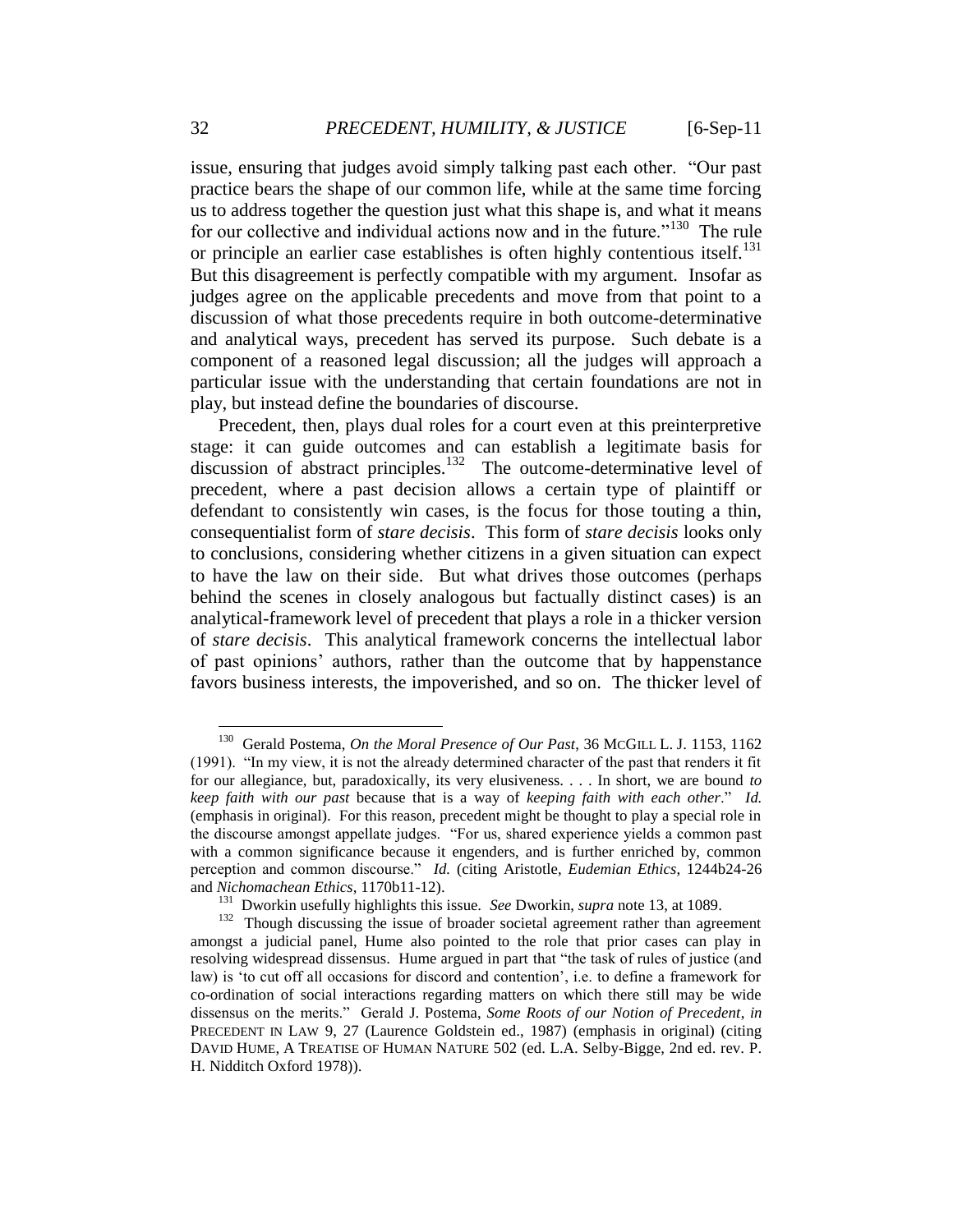$\overline{a}$ 

*stare decisis* more fully implicates respect for precedent because it requires respect for the format of discussion and analysis in a particular line of decisions, even if the outcomes have been somewhat inconsistent leading up to the most recent case.<sup>133</sup> At this level of analytical structure, precedent plays a crucial role in the collegial resolution of disputes on a judicial panel, restraining the discussion judges have with one another in a way needed to achieve a just result. $134$ 

Strong reliance on precedent is therefore pivotal to establish a starting point for debate between an appellate court's members if ultimate consensus at a later, postinterpretive stage will ever be reached. By focusing not just on the outcomes of precedent cases, but utilizing the reasoning structure of a previous decision as an agreed starting point for analysis of ephemeral concepts, judges will be forced to establish common terms of debate. Precedent is the best means to resolve disputes in a body with an enumerated, rotating membership. Only if the judges humbly acknowledge the analyses detailed in prior decisions will they be able to frame their debates in the same terms, that is, within the analytical structure of those prior decisions.<sup>135</sup>

One might argue that leaving these issues to be resolved by an elected body with broad

<sup>133</sup> Dworkin seems to support only the thin version of *stare decisis*, suggesting that adherence to the outcome of close cases is more important than adopting the underlying reasoning supporting those judgments. Dworkin notes a distinction between "the actual decisions that the courts of [the] state reached in the past [and] the opinions that the judges who decided those cases wrote to support their decisions," and claims to be concerned primarily with "how the community [i.e. judges] actually uses its power to intervene in citizens" lives, not . . . the reasons that different officials have given for such intervention in the past." DWORKIN, *supra* note 71, at 16. He thereby suggests that the structure of analysis in an opinion is far less important to the future decisions of judges than the ultimate outcome reached. That at least opens the possibility for future decisions which "cohere" with prior ones in that they reach similar outcomes, but subtly reject the analysis and reasoning inherent in those prior decisions, a practice I address in Part X.

<sup>&</sup>lt;sup>134</sup> Reliance on precedent may also allow judges on parallel appellate courts to rely on one another"s particular expertise in a given legal field and resolve disputes more efficiently. Jonathan R. Macey, *The Internal and External Costs and Benefits of Stare Decisis*, 65 CHI.-KENT L. REV. 93, 103 (1989) ("Stare decisis may be viewed as a legal innovation that allows judges to expand the process of trading experience and expertise over time and across jurisdictions.").

<sup>&</sup>lt;sup>135</sup> Admittedly, if a large part of precedent's value is its utility in resolving disputes amongst a panel of appellate judges, the question remains why we should support a panelbased system of appellate adjudication in the first place. Although I do not wish to develop an entire theory of judicial review here, I briefly reiterate the value humility has amongst our most powerful adjudicators and the role humility plays in ensuring just case-by-case outcomes. The panel nature of adjudication seems to require judges to exploit each others" thinking capacities in reasoning through a common analysis. They must emphasize carefully considered, incremental change in our legal landscape. That process itself is constitutive of, rather than a deviation from, a just decision.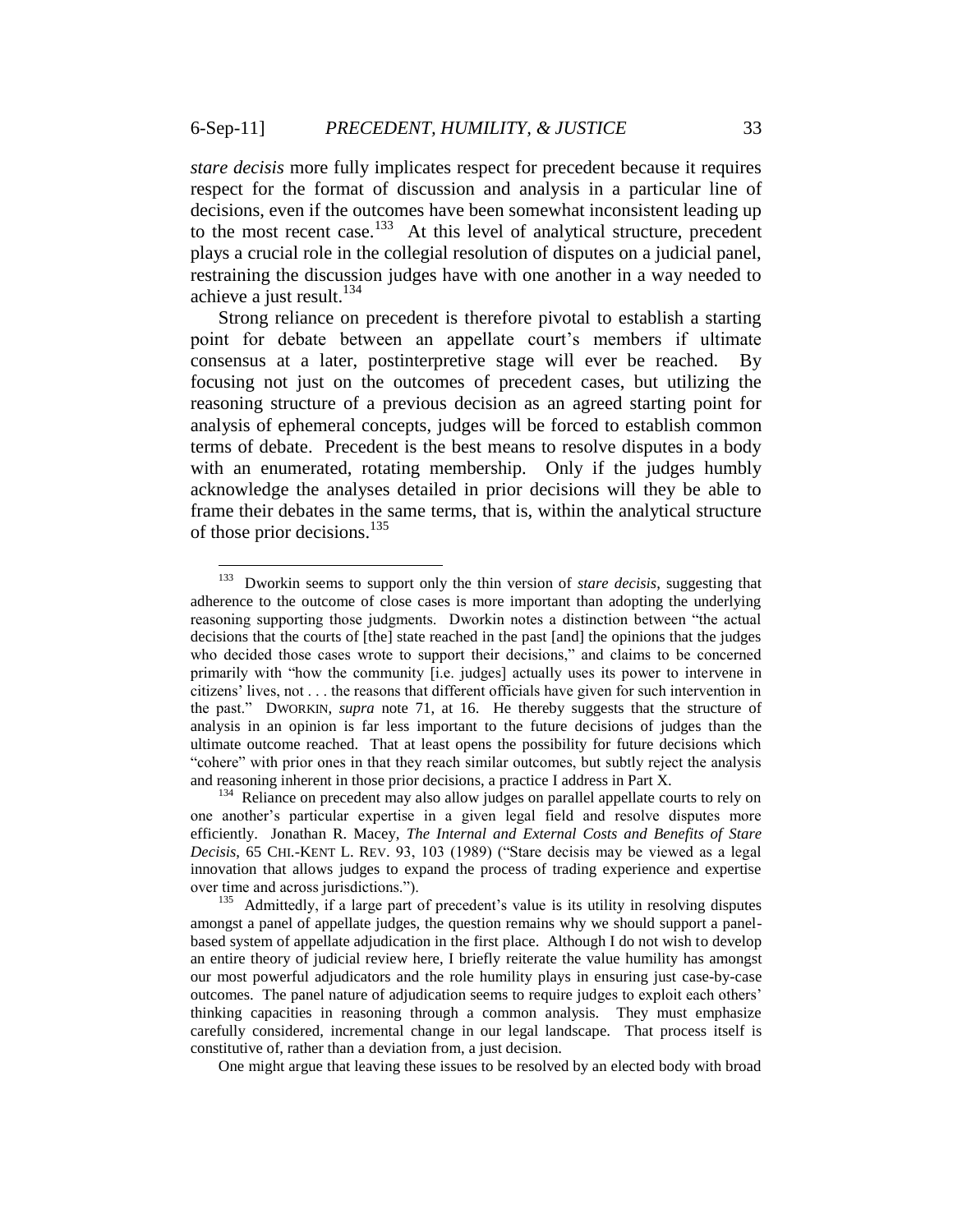\* \* \*

Modern American lawyers are rightfully obsessed with the validity of the cases they will cite in an argument before the court. The emblem of this hyper-sensitivity is the small red flag visible on the corner of the page of a case viewed on the Westlaw database, which indicates negative treatment by a prior court. Practitioners on both sides of a controversy look for the little red flag because they seek a common analytical ground in their presentations to the court. Neither party wishes to completely disregard their opponents" arguments; each wishes to hold the debate on common terms, anticipating and defeating the opponents claims along the way. In those cases where the common starting ground is itself the main controversy of the case, again the little red flag presages the terms of the debate that will ensue. It demonstrates that there is a precedent of debatable value pertinent to the case, the validity of which each side will most likely want to confront in their arguments.

Much of this section invites judges on appellate courts to think similarly, which in turn will reinforce such humble, precedent-centered arguments from the attorneys appearing before them.<sup>136</sup> Proceeding logically from the same starting ground makes it possible for a panel of judges to write a just decision. It provides the avenue through which remarkably-talented and highly-opinionated adjudicators can constructively and cooperatively apply their skills, guiding their discretion in a present controversy. By using the analytical structure of prior cases as the common point of departure for their views, judges are able to produce just results in the multitude of complex cases before them.

membership would be a preferable means of ensuring careful debate and compromise amongst well-qualified thinkers. But a reasonably small panel of adjudicators may be more adept to work on a case-by-case basis to consider how broad legislative policies have affected actual citizens. In the interest of determinacy, a panel-based court can resolve individual controversies and cautiously change the legal landscape without itself orienting towards a particular policy goal. *See* STRAUSS, *supra* note 17, at 40-42 (sounding this note of cautious empiricism). The panel-based court may itself be required to avoid complete stagnation in the face of difficult cases, and it in turn will consider some well-informed opposing opinions.

<sup>&</sup>lt;sup>136</sup> As I argue in more detail later in the paper, there is a trickle-down effect that any prescribed method of adjudication will have upon the lawyers appearing before courts. *See infra* Part IX.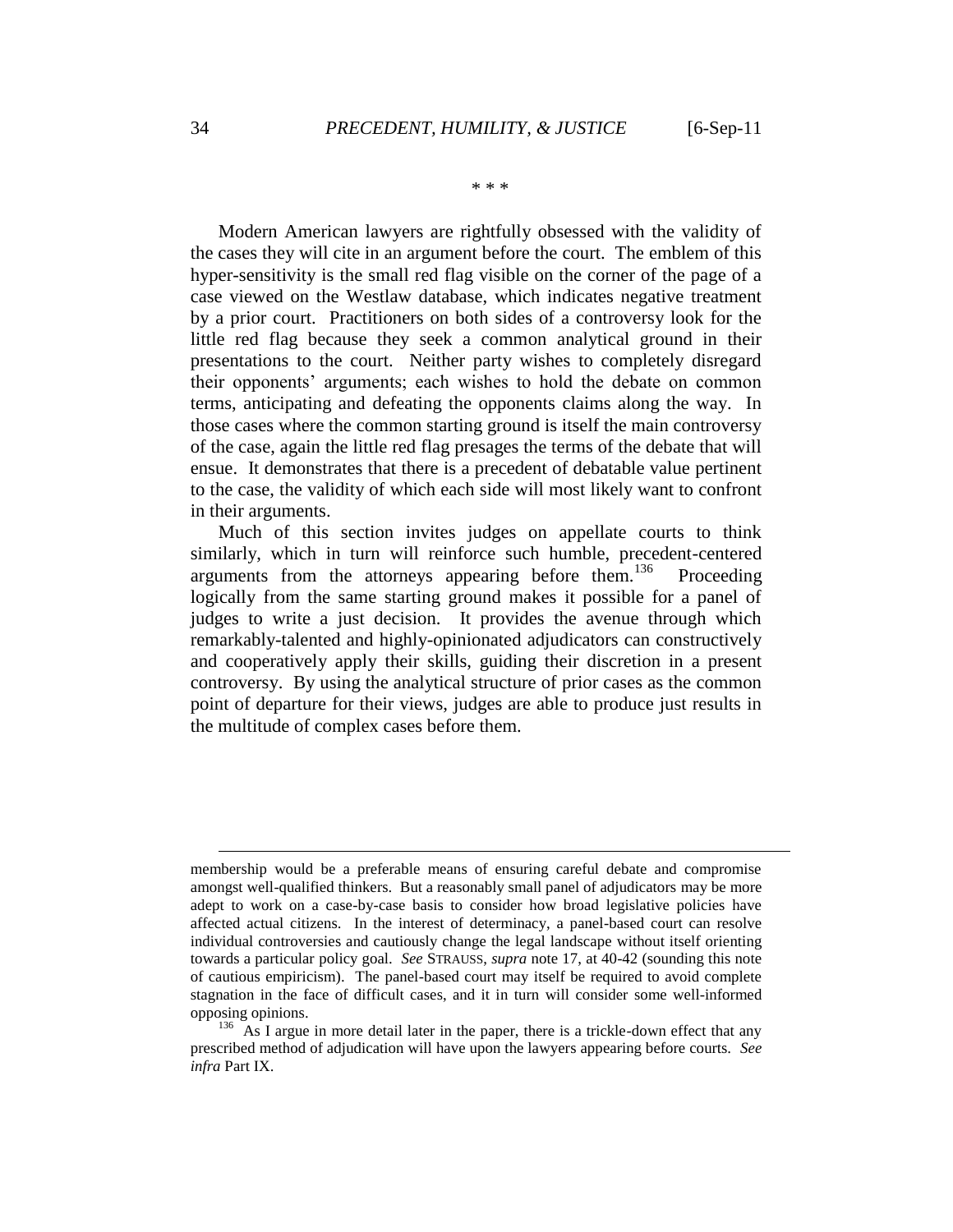#### VII. CROSS-GENERATIONAL REFINEMENT AND THE CHAIN NOVEL

Humanity is no stranger to ambitious undertakings the scale of which appear insurmountable in the abstract. A linear series of battlements extending across vast areas of northern China, the Great Wall is as much a testament to the capabilities of mankind as it is an architectural achievement. Constructed over several centuries and possibly even millennia, the Great Wall is a series of border defenses formed over various dynasties that responded to the particular threats facing the empire in power at the time of their construction.<sup>137</sup> The actual construction of these distinct walls spanned multiple reigns within those dynasties, suggesting that they "resulted after long evolutionary processes which involved initial construction at the most vulnerable locations, followed by gradual extensions and links."<sup>138</sup> The walls were thus part of a broader project designed to solve perpetual security issues, which despite their mishmash of often rudimentary construction materials achieved the honorific "great" in retrospect once outsiders encountered the sheer scale of the construction.<sup>139</sup>

The development of Anglo-American law is a similarly vast project undertaken over several generations, with each responding to the unique issues and circumstances that dominate their day. The whole of this construction is what gives "law" a strongly positive connotation; the edifice was built by a series of skilled craftsmen working diligently together not only in the present time but across centuries, leaving the overall structure in a "better" or "stronger" arrangement for modern legal architects. This cross-generational aspect of law dictates the pride of place precedent receives in a theory of adjudication. Precedent acts as the existing configuration of the law as well as the building materials with which future legal minds will construct their own forms. While some might reject this metaphor as an aggrandizement of the legal process, it usefully highlights the important role precedent can and should play in society"s development over time.

Others have used similar metaphors to describe the work of appellate judges across time. Ronald Dworkin described judges as authors of a particular chapter in a chain-novel, taking the chapters written before them and attempting to make the novel the best they can through their own additions.<sup>140</sup> This adjudicatory structure is necessary given the limited lifespan of any particular judge. No one legal author is prescient enough to predict and resolve all possible controversies in advance. This requires

<sup>&</sup>lt;sup>137</sup> DANIEL SCHWARTZ, THE GREAT WALL OF CHINA 8 (1990).

<sup>&</sup>lt;sup>138</sup> WILLIAM LINDESAY, THE GREAT WALL 7 (2003).

<sup>139</sup> *Id.*

<sup>140</sup> DWORKIN, *supra* note 22, at 228-38.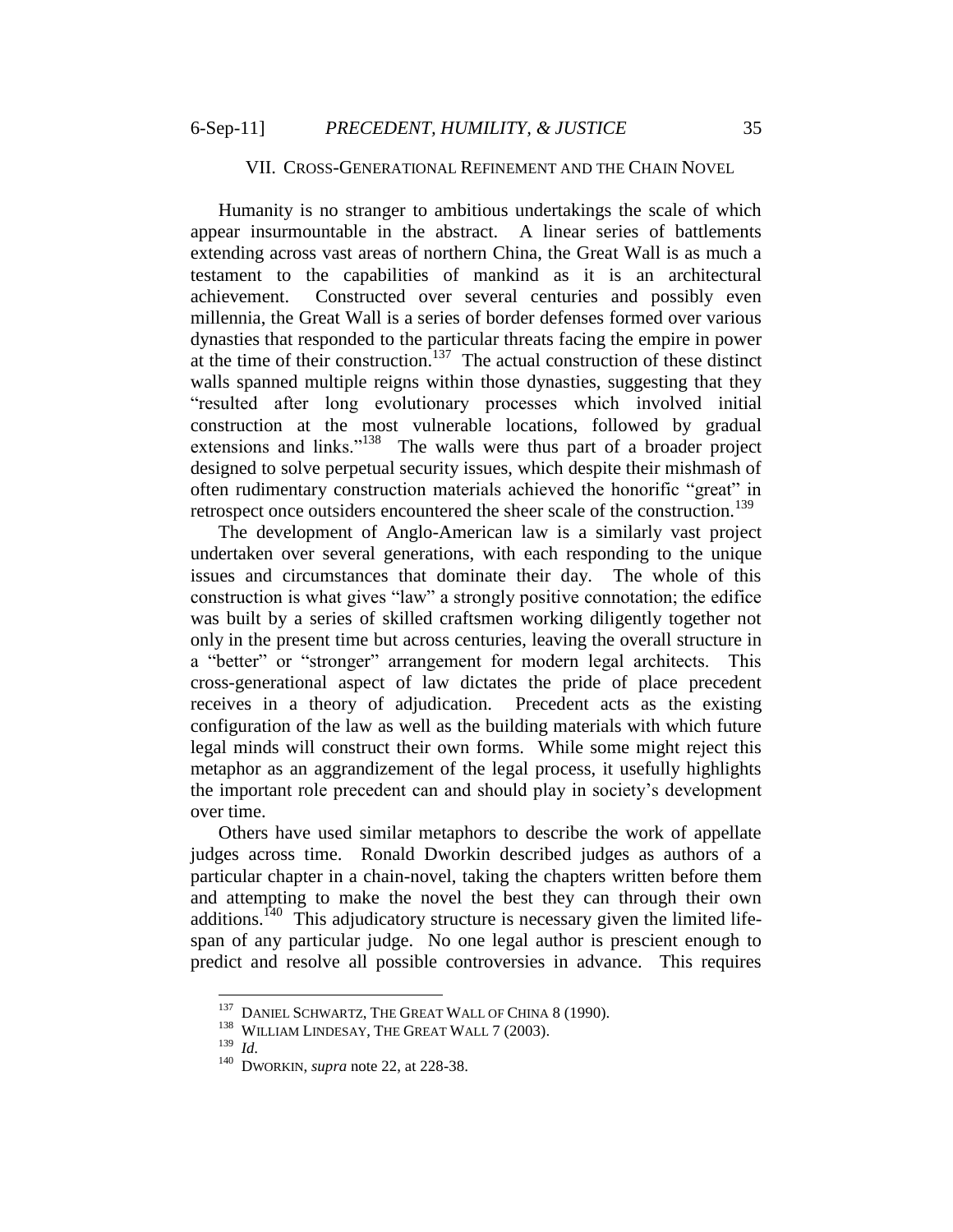certain acknowledgments on the part of a judge, which Gerald Postema summarizes brilliantly:

> "[T]he success of that chapter, and so the significance of [a judge"s] contribution to the novel as a whole, depends on whether the themes she develops in her chapter are taken up in appropriate ways by subsequent writers in the chain. But, then, the success of the interpretation is dependent *inter alia* on the interpretive activities of other participants in that enterprise. So the chain novelist must view the project as a collective project, to which she will make a contribution, the meaning and success of which is a product of the interaction (in both interpreting and writing) of all the participants. A novelist in the chain cannot regard herself in abstraction from the collective project in order to construct her interpretation of the work without jeopardizing her contribution and the integrity of the work as a whole. She must construct an interpretation, cognizant of the interpretive activity of other contributors, both past and future."<sup>141</sup>

It could be argued that this cross-generational process is a wholly undesirable condition for which institutional designers should account as much as possible, avoiding undue complexity and the influence of the dead hand of prior judges.<sup>142</sup> But that position is unpersuasive when one properly considers adjudication as a process of *refinement* rather than creation. On this understanding, the chain-novel features of adjudicative development are an advantage rather than a hindrance.<sup>143</sup> By seeking

<sup>141</sup> Postema, *supra* note 107, at 311-12.

<sup>&</sup>lt;sup>142</sup> For more details on the complexity of the chain-novelist's project, see DWORKIN, *supra* note 22, at 231-32.

 $143$  Some have suggested that deriving moral principles such as justice similarly requires constant revision and refinement of earlier conceptions as part of an ongoing project. AMARYTA SEN, THE IDEA OF JUSTICE 86 (2009) ("To ask how things are going and whether they can be improved is a constant and inescapable part of the pursuit of justice."). I agree that the law, too, should be an ongoing project that continually evolves our understanding of the very abstract principles that are its focus, either through the common law tradition or through constitutional analysis. But that project must build; each individual participant cannot possibly erect her own structure for the law from the ground up, or any advance in the law as time passes will become impossible.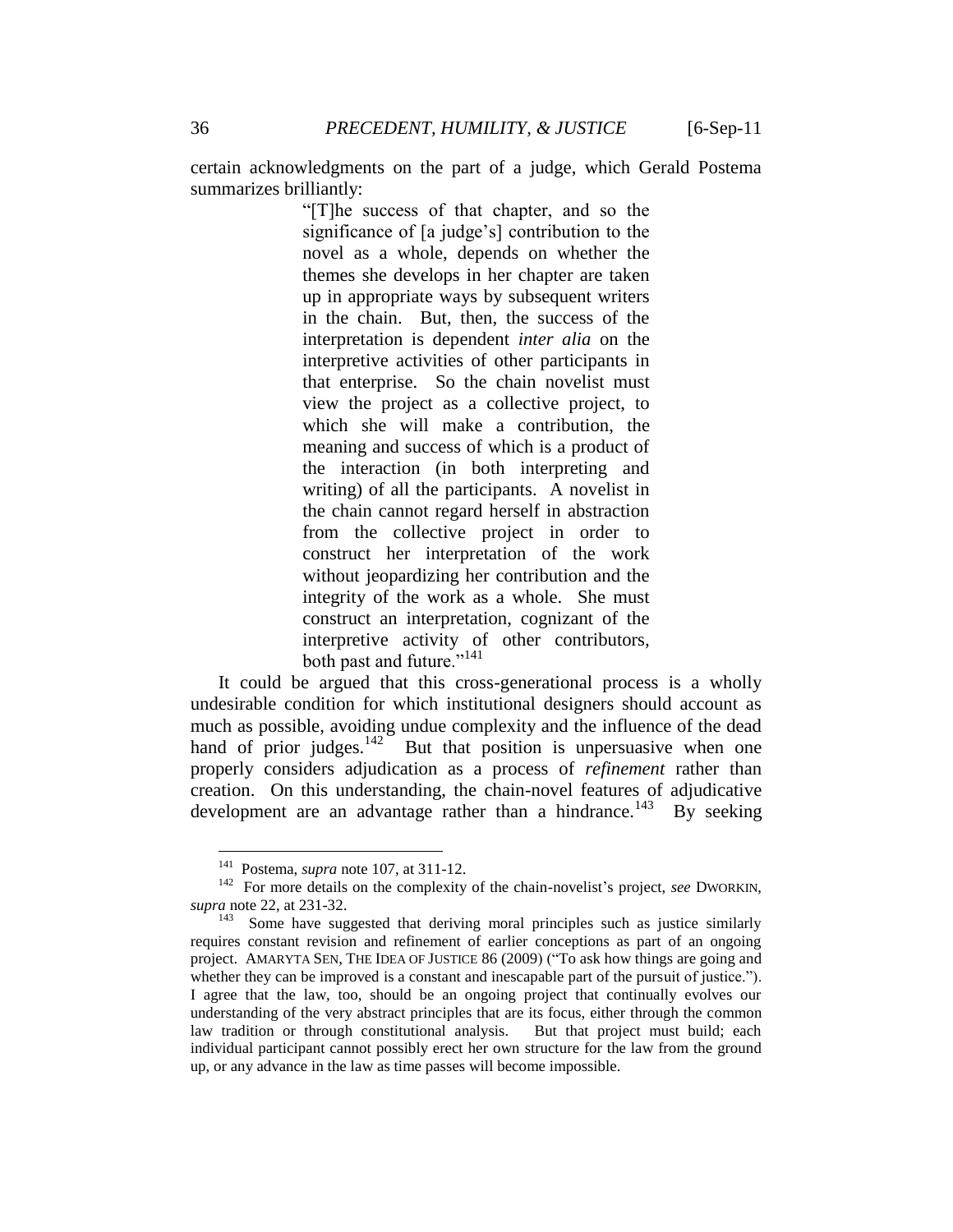contributions from earlier generations and trusting that future adjudicators will continue on the same deliberate and calculated path, judges can control for their limited life-spans and obtain more varied and intelligent contributions than any one author could hope to produce.<sup>144</sup> Rather than operating with absolute freedom, judges will be limited to making incremental changes within the analysis presented in prior cases, lest their own refinements be disregarded by subsequent authors.<sup>145</sup> Law is thus an exercise in the refinement of common legal ideals, and further refinement and analysis is always possible.<sup>146</sup> The process of adjudication, which includes humble adherence to precedent with only limited exceptions, is the very process of determining when justice allows a change in our previous conception of an appropriate outcome.<sup>147</sup> That a wide variety of strong opinions exists regarding any particular legal topic should not be overly discouraging: "a diversity of opinion in astronomy does not undermine the prospect of objective right answers . . . and nor should a diversity of opinion about justice undermine our view that there are right answers in that realm as well."<sup>148</sup> Those opinions should be taken into account by the humble judge and built upon, allowing the process to continue *ad infinitum*.

A useful comparison of the refinement of legal ideas and the refinement of one"s senses can be made. Even though we cannot reach precisely agreed definitions for terms such as salty or sweet, almost everyone has the capacity to understand those terms. Just as we can cook a meal in an effort to match our tastes and produce more excellent, refined dishes, the law can continually refine our innate understanding of abstract ideals. Though an ultimate resolution may remain out of our reach, this is not an aimless

<sup>144</sup> STRAUSS, *supra* note 17, at 37 ("[The law] can develop over time, not at a single moment; it can be the evolutionary product of many people, in many generations. There does not have to be one entity who commanded the law in a discrete act at a particular time."); Sherwin, *supra* note 36, at 1189 ("[I]f the pattern of the decisions and the remarks of the judges who decided them suggest a common idea, that idea is worth attending to because it represents the collective reasoning of a number of judges over time.").

<sup>&</sup>lt;sup>145</sup> For a fuller discussion of this point, see Rasmusen, *supra* note 106.

<sup>&</sup>lt;sup>146</sup> In many cases, "[t]he official's failure to implement the law because it is unjust, or the citizen"s doing something other than what the law requires because that would be *more* just, is tantamount to abandoning the very idea of law—the very idea of the community taking a position on an issue on which it"s members disagree." JEREMY WALDRON, THE DIGNITY OF LEGISLATION 37 (1999) (emphasis in original).

<sup>&</sup>lt;sup>147</sup> Judges play a role as facilitators of the debate over our shared understanding of social ideals, and a vital one. Without their input along the fault-lines of widespread agreement, that debate would hardly get started.

<sup>&</sup>lt;sup>148</sup> WALDRON, *supra* note 146, at 10 (citation omitted). "What it might undermine, though—indeed, what it should undermine—is our confidence that the right answer can be discerned (from among all the views that are put forward) in any way that is politically dispositive." *Id.* This may be one reason to favor judicial resolution.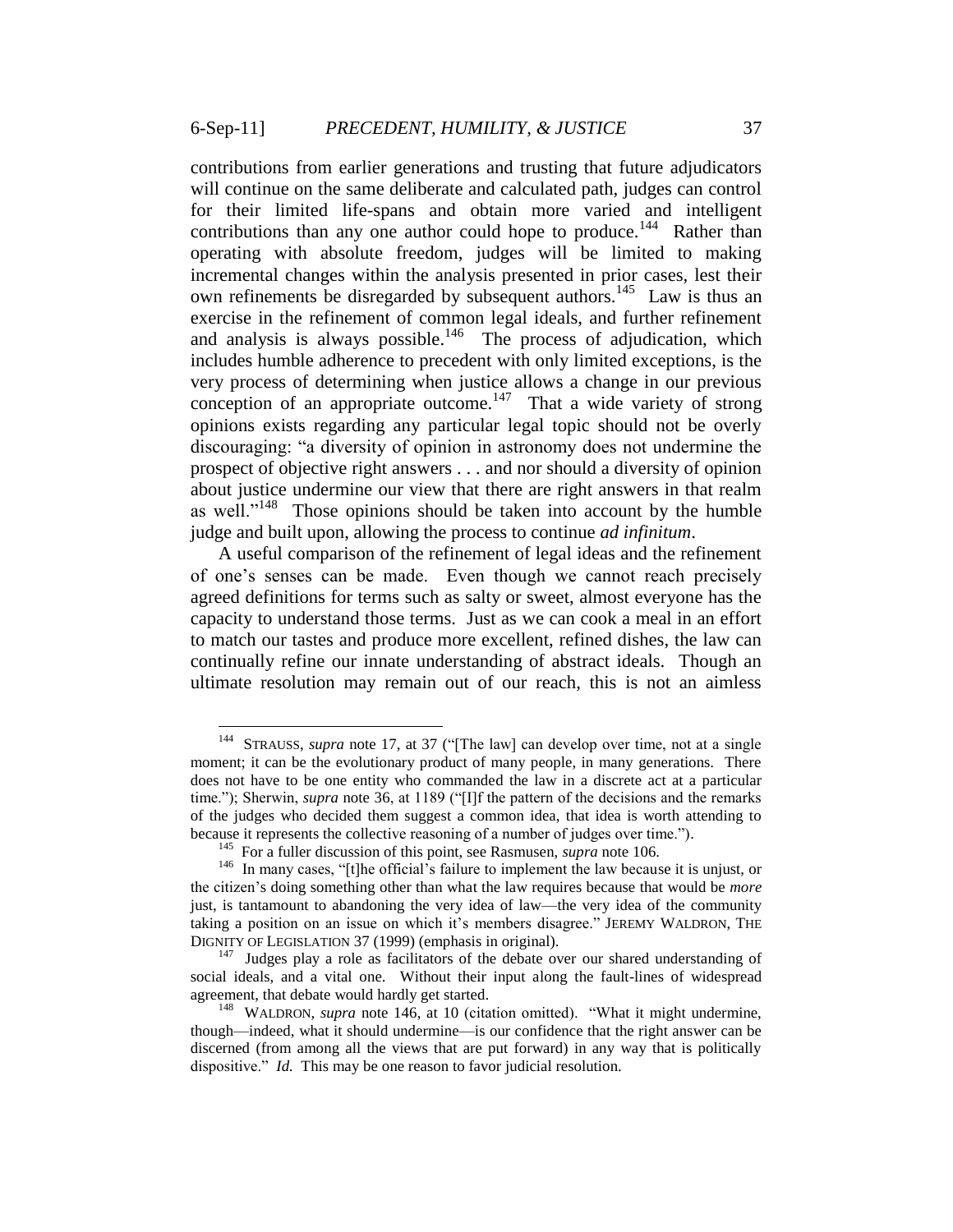project. As each generation offers a more thorough account of the ideals that ought to guide our interactions, society continues to flourish. To abandon the project simply because clear answers are not forthcoming is analogous to abandoning a race because the fastest time possible is not yet known. The race is run in an effort to break the previous record, and the new record itself is not designed to stand in perpetuity but to mark a stage of development in the athletic quest for which future participants can strive.

In many if not most areas of law, the legal chain-novelist is handed a mostly completed text; the ideals and principles in a given area have already received at least somewhat vague treatment. The task of the judge adding to that body of work is to refine those principles which no longer appear adequate, rather than to complete an unfinished story or begin a new one from scratch. In undertaking this refining project, a humble approach towards the law placing significant reliance upon precedent is required. The judge must recognize the nature of her project and assess cases in light of already existing and well-considered legal principles, seeking only to tweak analyses stated in prior decisions. Even if a judge had an infinite life span, her understanding of the abstract legal principles in play might change over time. By passing the task of legal decision-making from one era to the next, each new generation can apply its own intellectual strengths to the same fields in an effort to sharpen those aspects of the law the previous generation may not have realized were wanting.<sup>149</sup> In this way, society perpetually progresses rather then remaining stuck in the static opinions of a single legal author. $150$ 

A judge aware of her own mortality may be tempted to make changes for the better as quickly as possible and complete broader adjustments in our legal traditions rapidly. But a judge that truly wishes to contribute to the overall project of advancing our society through the law would acknowledge that she can best extend her influence by working as part of a team across generations, thereby tempering her own myopic views. Constancy in a particular constitutional tradition is desirable and changes in that tradition should be approached with trepidation; judges ought to

 $149$  As David Strauss notes about the common-law generally, "[t]he content of the law is determined by the evolutionary process that produced it. Present-day interpreters may contribute to the evolution—but only by continuing the evolution, not by ignoring what exists and starting anew." STRAUSS, *supra* note 17, at 38.

<sup>&</sup>lt;sup>150</sup> Dworkin seems to suggest that lawyers are often misled into thinking that the law works towards a purer form; for a law-as-integrity theorist, any pure form of law would in fact simply be what the law is now, not at some future time. DWORKIN, *supra* note 22, at 400. However, Dworkin does seem to temper that point by acknowledging that some doctrine of precedent remains an important part of the law, although seemingly simply because that tradition is contained within the law and violating it would itself violate any conception of integrity. *Id.* at 401.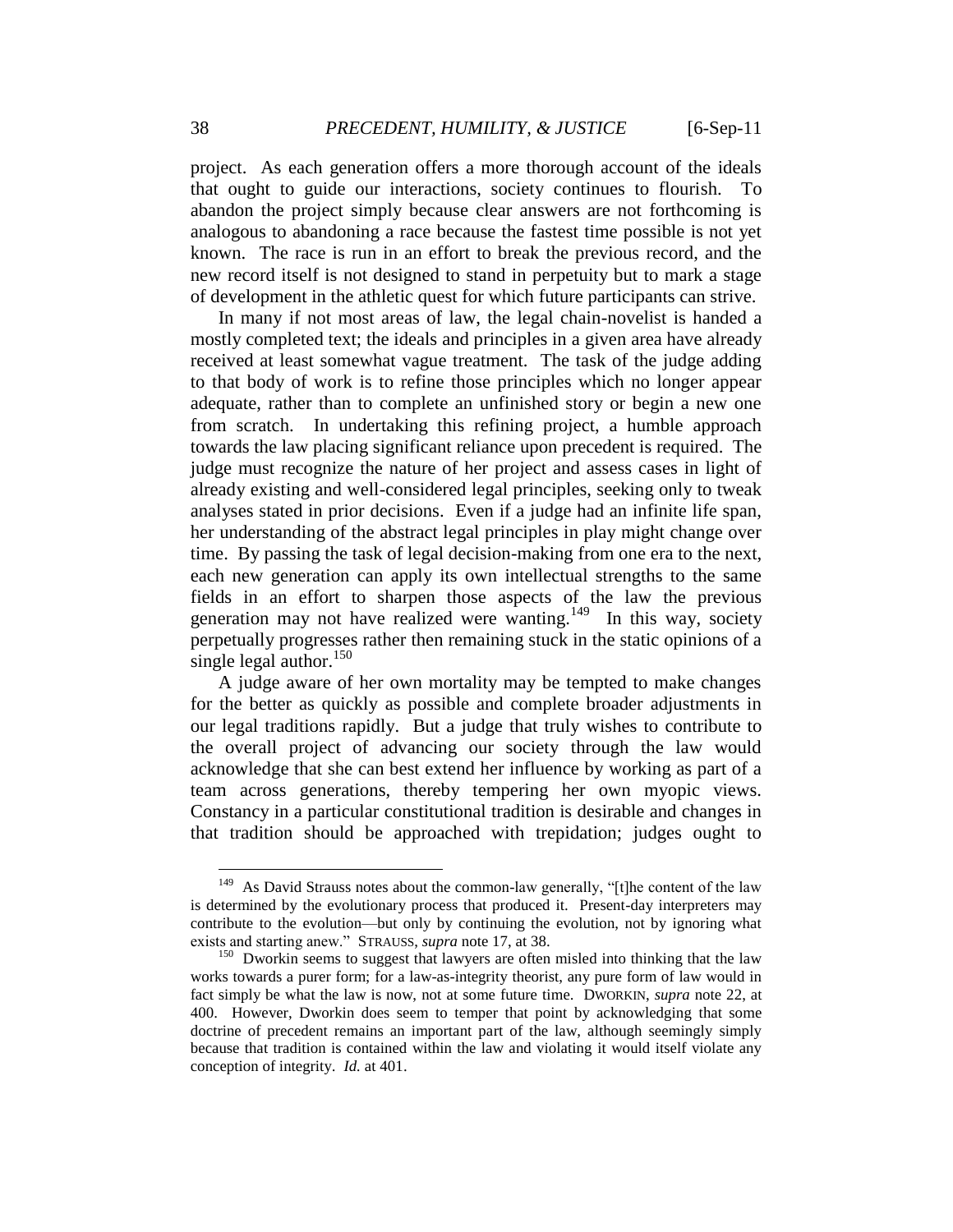carefully consider proposed alterations to the legal structure they inherit. Referring to common law adjudication generally, David Strauss usefully illustrates the point:

> "The first attitude at the foundation of the common law is humility about the power of individual human reason. It is a bad idea to try to resolve a problem on your own, without referring to the collective wisdom of other people who have tried to solve the same problem. That is why it makes sense to follow precedent, especially if the precedents are clear and have been established for a long time. "We are afraid to put men to live and trade each on his own stock of reason," Burke said, "because we suspect that this stock in each man is small, and that the individuals would do better to avail themselves of the general bank and capital of nations." The accumulated precedents are "the general bank and capital." It is an act of intellectual hubris to think that you know better than that accumulated wisdom."<sup>151</sup>

The point should not be taken too far or it may again devolve into the claim that prior decisions ought to be respected solely on the basis of their status as prior; after all "[i]t is revolting to have no better reason for a rule of law than that so it was laid down in the time of Henry IV."<sup>152</sup> But respect for prior opinions is not required simply because they are prior in time. Instead, the judge"s humility reminds her that she can only hope to improve that body of law through cautious advancement and even more cautious efforts to cut back on its growth. The humble judge acknowledges "the insight that the result of the experimentation of many generations may embody more experience than any one man possesses"<sup>153</sup> before forthrightly suggesting that a break from the tradition embodied in precedent is required. And to preserve that tradition of cross-generational experimentation and legal refinement, the present-day judge must herself remain faithful to precedent, increasing the odds that her own limited alterations to the shape of the law will in turn be preserved by future

 151 STRAUSS, *supra* note 17, at 41 (*quoting* EDMUND BURKE, REFLECTIONS ON THE REVOLUTION IN FRANCE 251 (J.C.D. Clark ed., Stanford Univ. Press 2001) (1790)).

<sup>&</sup>lt;sup>152</sup> Oliver Wendell Holmes, Jr., *The Path of the Law*, 10 HARV. L. REV. 457, 469 (1897). 153 FRIEDRICH A. HAYEK, THE CONSTITUTION OF LIBERTY 62 (1960).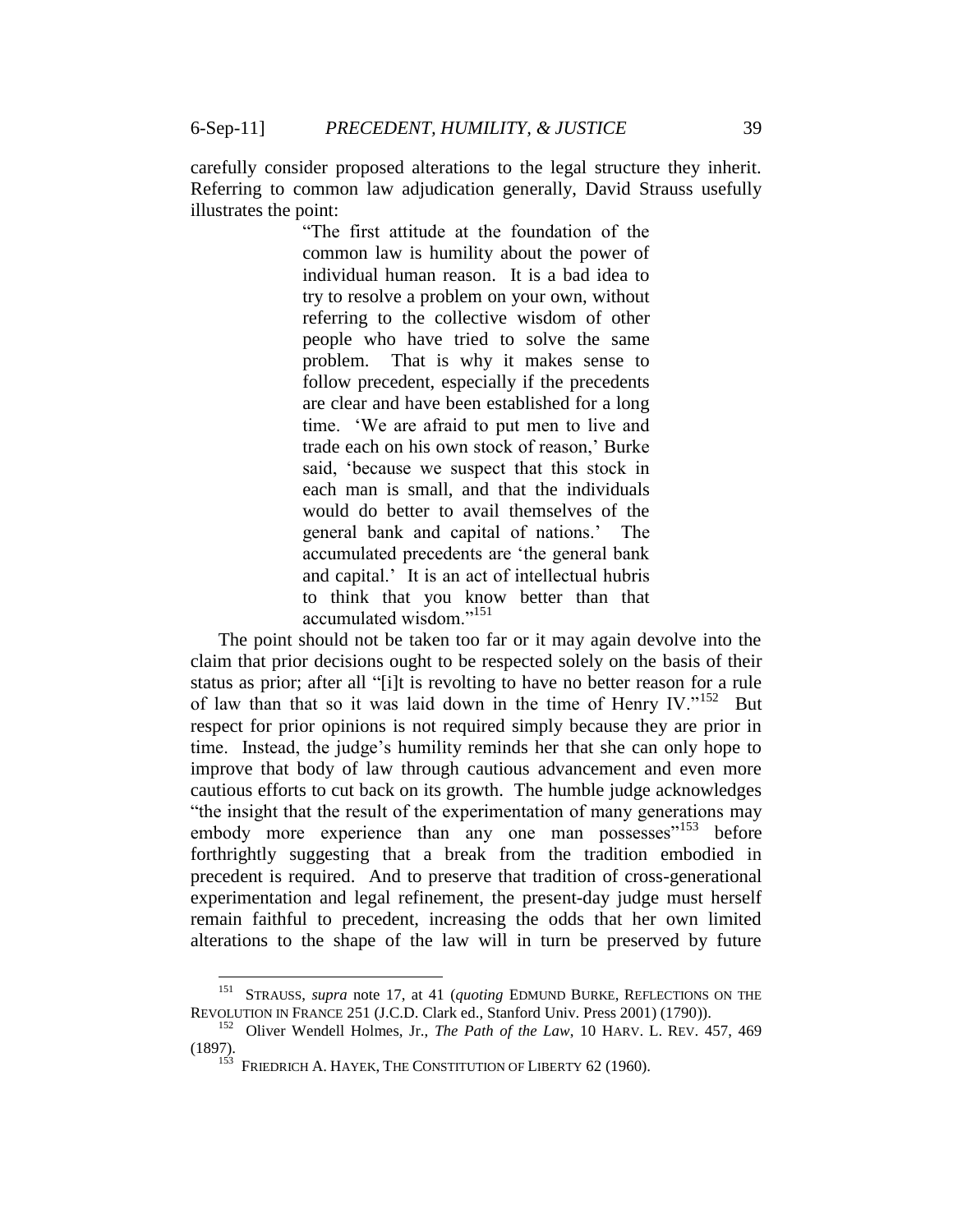generations of humble adjudicators.<sup>154</sup>

Opponents of a robust theory of precedent might argue that crossgenerational judicial humility mistakenly places faith in human reason to refine the law over time, rather than compound its mistakes or introduce new impurities.<sup>155</sup> But if our faith in human reason is limited, it would be far more misguided to allow a contemporary actor to describe the end-state of the law that henceforth will justly guide all conduct. The law does and should change, but at a tempered pace, and judges should remain circumscribed and deliberate by relying heavily upon precedent.<sup>156</sup> The humble judge begins with the presumption that precedent is a valid advancement given its position in the larger- and longer-term project of refining abstract legal concepts.<sup>157</sup> Rather than discarding prior judges' combined analytical prowess, present judges access and rely upon that prowess to advance interpretation. Hercules, Dworkin"s model adjudicator, is above all humble, and his encyclopedic knowledge of the prior established areas of law growing from the specific to the general in concentric circles is a reflection of that humility, not of his preference for integrity simply for integrity's sake.<sup>158</sup>

<sup>154</sup> Although he uses particularly broad language to describe judicial discretion, Eric Rasmusen usefully illustrates the incentives of present-day judges. "Even if [a judge] feels he can successfully make policy today against the will of the legislature and the decisions of past judges, he knows that the judges who succeed him can change that policy. Thus, he shows restraint in most areas of law in the hopes that where he does innovate, the innovation will be permanent." Rasmusen, *supra* note 106, at 67. I turn to this issue in more depth later. *See infra* Part IX.

<sup>155</sup> *E.g.* Frederick Schauer, *The Failure of the Common Law*, ARIZ. ST. L.J. 766, 766- 69 (2004) ("To believe that the common law works itself pure is to believe that subsequent cases correct the errors of earlier ones far more than they add errors to previously sound doctrines, and the new cases present opportunities for refinement rather than occasions for mistake. . . . In the hands of the wrong people, the law may be as likely to work itself impure as pure, or so at least many people believe, and thus once again the faith that produced the common law in the first place is a faith that seems no longer to exist.").

<sup>156</sup> My account of precedent thus fits within the range of accounts that can be described as common-law constitutionalism, of which Strauss"s is a particularly enlightening example. *See generally* STRAUSS, *supra* note 17.

<sup>&</sup>lt;sup>157</sup> This idea is fundamental in the common law tradition as captured by Blackstone: "The doctrine of the law then is this: that precedents and rules must be followed, unless flatly absurd or unjust: for though their reason be not obvious at first view, yet we owe such a deference to former times, as not to suppose that they acted wholly without consideration." WILLIAM BLACKSTONE, 1 COMMENTARIES \*70. However, it is worth noting that Blackstone also supported the thesis that precedent could be overruled or ignored in many situations, "[f]or if it be found that the former decision is manifestly absurd or unjust, it is declared, not that such a sentence was *bad law*, but that it was *not law*." *Id.* (emphasis in original).

<sup>&</sup>lt;sup>158</sup> To his credit, Dworkin highlights the way in which our principles of political morality will change over time as we attempt to construct a better state. "Politics, for us, is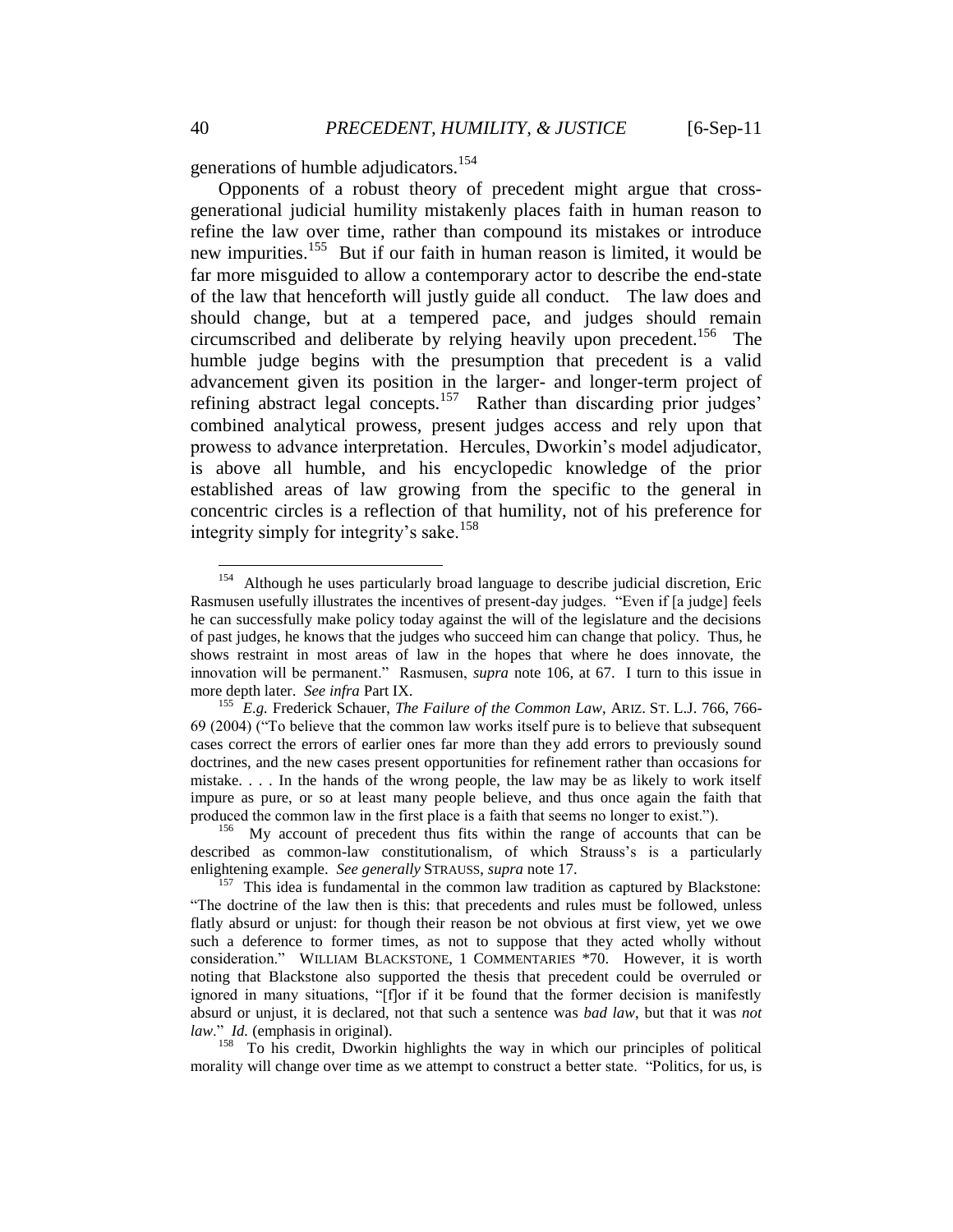Further consideration of so-called checkerboard law illustrates the role precedent should play in appellate adjudication. Whether integrity has normative value in itself or as a component of the pursuit of justice, checkerboard solutions are a particularly poor means of participating in discourse designed to refine the abstract ideals that dot the legal landscape. Checkerboard solutions suggest that society can partially cater to a particularly strongly-held opinion, even if misguided, and move on to the next (hopefully less divisive) controversy. But neither citizens nor judges should be so defeatist. Honest discussion with a reasonably determinate outcome is a better route because it is a means of refining our ideals.<sup>159</sup> Even if the revisions offered later prove undesirable and in need of revision themselves, the effort of choosing and applying a common solution is far more desirable than making an avowedly arbitrary compromise.<sup>160</sup>

Many of our legal (and especially constitutional) precepts are necessarily vague and admit of no singular, clear definition. They may therefore be "essentially contested concepts" that benefit from continued efforts at discussion and refinement.<sup>161</sup> Though the participants in the discussion are not likely to experience sudden epiphanies revealing that their opponents" positions are accurate in principle, "[r]ealistically the hope one invests in one"s participation in such a dispute is that the contestation and the sense of the underlying ideal at subsequent stages—will be the better for one's intervention.<sup>"162</sup> In this sense, the essentially contestable aspects of law (and especially our constitutional tradition) benefit from cross-generational discussion and development. While it may not be possible to confidently state the precise meaning of a particular ideal, it remains a worthwhile endeavor to discuss competing views on the issue and ultimately implement one conception even if we must later reverse course.

The law is like a great project of humanity that admits of modest improvement only through slow, considered restructuring and renovation. Rather than redesigning the law wholesale, judges should work to build

evolutionary rather than axiomatic; we recognize, in working toward a perfectly just state, that we already belong to a different one." DWORKIN, *supra* note 22, at 164. At least in the abstract, then, Dworkin might be willing to accept a conception of adjudication that is itself designed to refine the law over time.

<sup>&</sup>lt;sup>159</sup> Importantly, appellate decisions allow the state to implement these solutions on a small scale at first, favoring a method of experimentation that does not threaten stability nearly as much as sweeping legislative programs.

<sup>&</sup>lt;sup>160</sup> David Strauss touches on this point in discussing the attitude of "cautious" empiricism" in a common law judge. STRAUSS, *supra* note 17, at 40-42.

<sup>&</sup>lt;sup>161</sup> This idea is attributed to W. B. Gallic in an article dealing with ideas in linguistic philosophy. *See* W. B. Gallic, "Essentially Contested Concepts," *Proceedings of the Aristotelian Society*, 56 (1955-1956) 167, *cited in* Jeremy Waldron, *Is the Rule of Law an Essentially Contested Concept (In Florida)?*, 21 LAW & PHIL. 137, 148 n.27 (2002).

<sup>162</sup> Waldron, *supra* note 161, at 153.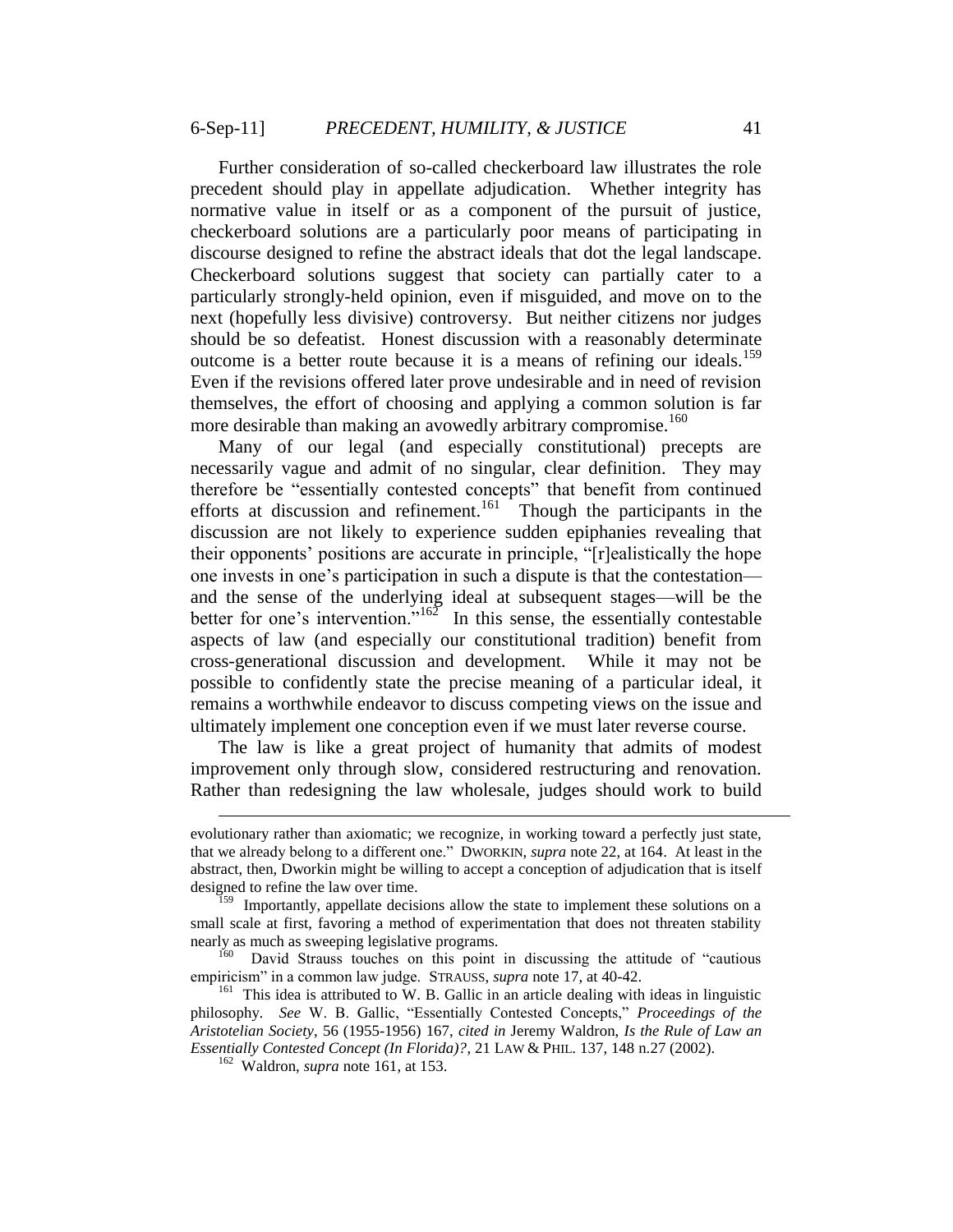upon and refine the existing legal structure that is the product of prior generations" carefully considered work, continuing to adapt that structure in response to modern social controversies. Precedent is the bedrock of that project, the Great Wall of prior legal dynasties upon which present legal decisions should be based to ensure that just outcomes are consistently achieved.

### VIII. CONSTITUTIONAL CASES

Before turning to the repercussions of my view, I want to emphasize why a supplementary argument for precedent beyond the traditional accounts discussed earlier is especially important in constitutional cases. Many will contend that any unjust result is contrary to the essence of constitutional rights, which should act as inviolable trumps a citizen can invoke against a government intrusion without subjecting to a balance with justice on a society-wide, systemic level. $163$  Further, constitutional theorists note that the text of the United States Constitution itself contains no reference to *stare decisis*, and therefore a prior decision that violates the constitution cannot be legal.<sup>164</sup> If a theory admits that reliance on precedent will work at least occasional injustices, it seems necessary to grant that it is unsustainable in constitutional cases.

The standing counter to this claim is that *stare decisis* remains a principle of constitutional magnitude, "but one that is rooted as much in unwritten norms of constitutional practice as in the written Constitution itself."<sup>165</sup> This position seems to hold sway amongst Supreme Court Justices, at least when it has been discussed in recent confirmation hearings. $166$ Certainly, modes of argument beyond pure constitutional

 163 *See* Ronald Dworkin, *Rights as Trumps*, *in* THEORIES OF RIGHTS 153-67 (Jeremy Waldron ed., 1984).

<sup>164</sup> *See* Paulsen, *Marbury*, *supra* note 38, at 2731-32; Michael Stokes Paulsen, *The Intrinsically Corrupting Influence of Precedent*, 22 CONST. COMMENT. 289, 291 (2005).

<sup>&</sup>lt;sup>165</sup> Fallon, *supra* note 48, at 572. Fallon argues that "[w]ithin constitutional practice, stare decisis has acquired a lawful status that is partly independent of the language and original understanding of the written Constitution," one which remains viable insofar as it is "reconcilable" with the text. *Id.* at 588.

<sup>&</sup>lt;sup>166</sup> "[I]n their confirmation hearings both then-Judge Roberts and then-Judge Alito gave assurances about adherence to stare decisis. Judge Roberts told Senator Specter that "[j]udges have to have the humility to recognize that they operate within a system of precedent;" Judge Alito, for his part, called stare decisis "a fundamental part of our legal system," citing its virtues." Friedman, *supra* note 1, at 30 (quoting *Confirmation Hearing on the Nomination of John G. Roberts, Jr. To Be Chief Justice of the United States: Hearing Before the S. Comm. On the Judiciary*, 109th Cong. 55 (2005), 2005 WL 2204109 (statement of Judge John G. Roberts, Jr.); *Confirmation Hearing on the Nomination of*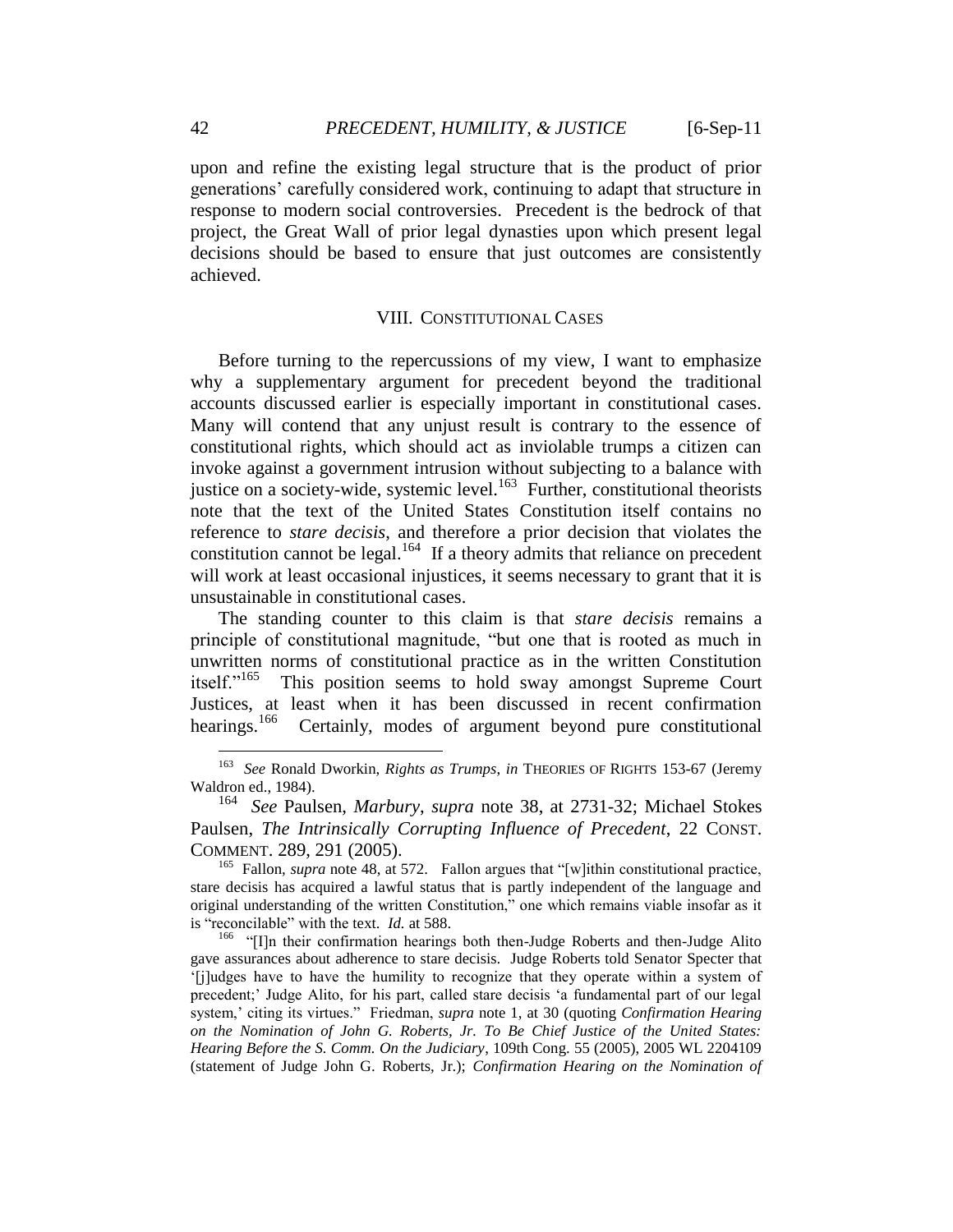textualism seem appropriate, including the tradition of respect for precedent due in part to its history of widespread acceptance.<sup>167</sup> In addition, some textual grounding for *stare decisis* has been suggested: "Article III"s grant of "the judicial Power" authorizes the Supreme Court to elaborate and rely on a principle of stare decisis and, more generally, to treat precedent as a constituent element of constitutional adjudication."<sup>168</sup> This position does not challenge the claim that *stare decisis* in constitutional cases will sometimes produce unjust results, instead countering that *stare decisis* was understood by the framers to be inherent in the judicial power exercised by federal courts.<sup>169</sup>

Defenders of *stare decisis* in constitutional cases may be able to reject the claims of critics even more directly by arguing that reliance on constitutional precedents in fact produces more just results. As I have attempted to illustrate, a just decision necessarily has an author who approaches her work with the humility needed to respect precedent horizontally and cross-generationally. Textual and historical claims aside, precedent has priority of place in a theory of constitutional adjudication simply because it can be a source of, rather than an obstacle to, just decisions, guiding the Justices" exercises of discretion as they continue to refine abstract constitutional principles in keeping with shifting constitutional understandings in society at large. $170$ 

In the interests of justice, it may be all the more important for constitutional interpreters to robustly rely on precedent given the unique complications presented by that type of interpretation. The founding document of the United States is inherently ambiguous, perhaps simply due to the difficultly of pinning down abstract ideals of legal rights concretely or the perceived undesirability of doing so.<sup>171</sup> The text does not merely

*Samuel A. Alito, Jr. To Be an Associate Justice of the Supreme Court of the United States: Hearing Before the S. Comm. On the Judiciary*, 109th Cong. 318 (2006), 2006 WL 75414 (statement of Judge Samuel A. Alito, Jr.)).

<sup>167</sup> Henry Monaghan, *Supremacy Clause Textualism*, 110 COLUM. L. REV. 731, 794 (2010).

<sup>&</sup>lt;sup>168</sup> Fallon, *supra* note 48, at 577 (citing Anastasoff v. United States, 223 F.3d 898, 899-900 (8th Cir. 2000), vacated as moot on reh"g *en banc*, 235 F.3d 1054 (8th Cir. 2000); Michael C. Dorf, *Dicta and Article III*, 142 U. PA. L. REV. 1997, 1997 (1994)).

<sup>169</sup> *See id.* at 578-82.

 $170$  Although I make an argument more directly on the grounds of justice, I do not mean to suggest that Fallon's understanding of "the judicial Power" is misguided. Rather, I simply argue that a more direct defense of *stare decisis* is possible and may be more convincing to its would-be detractors.

 $171$  " [A]lthough we may agree on and be deeply committed to certain abstract values or principles, we cannot anticipate all the fact situations in which they may be implicated, nor can we fully map out a comprehensive view of the concrete consequences implicated by those values. . . . In such situations, it is wise not to attempt a comprehensive theory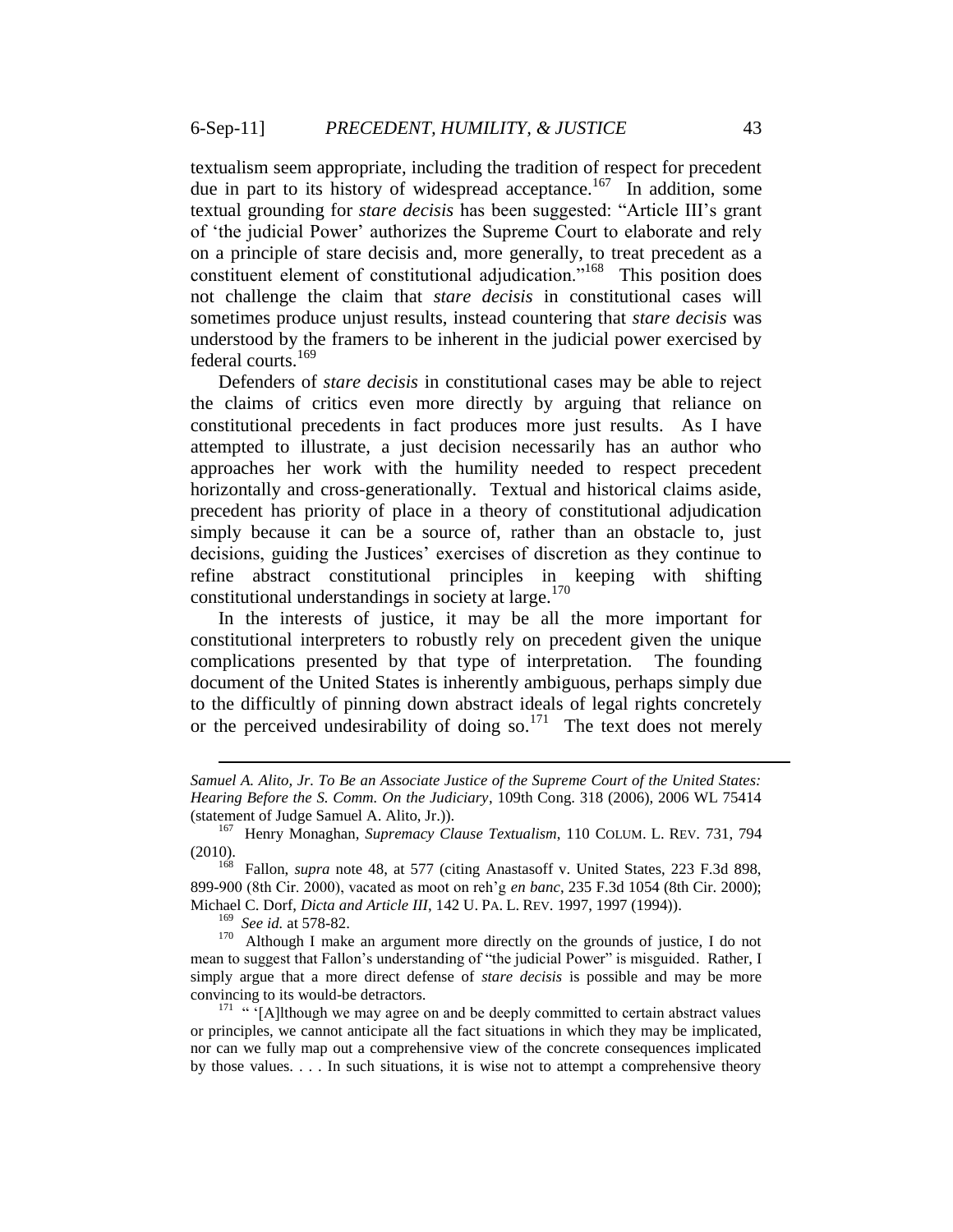allow Justices to give varying interpretations, but seems to require them to provide further refinements as new factual scenarios arise.<sup>172</sup> This is not to say that the words of the Constitution have no meaning. But frequently the discussion in constitutional cases quickly moves from the text to consideration of guiding decisions in the area under consideration. $173$ Empirical analysis reveals that arguments from precedent "vastly outnumber all other kinds of arguments in attorney"s written briefs, the [Supreme] Court's written opinions, and the justices' arguments in conference discussions."<sup>174</sup> By leaving open a variety of interpretations, the constitution permits judicial exposition of the deeper meaning of the spare words in the document itself to cover the most (and most effective) ground possible towards a better society. The text is only the start of the interpretation of the ideals it contains, and precedent continues to grow from it into a significantly larger (and perhaps more meaningful) body than the spare words of the document.<sup>175</sup>

<sup>173</sup> STRAUSS, *supra* note 17, at 33. One might contend, then, that the constitution did not significantly dilute the sturdiness of the common-law tradition. It may have represented a step away from that tradition, but only a cautious step.

174 Ethan Bueno de Mesquita & Matthew Stephenson, *Informative Precedent and Intrajudicial Communication*, 96 AM. POL. SCI. REV. 755, 764 (2002) (citing Jack Knight & Lee Epstein, *The Norm of* Stare Decisis, 40 AM. J. POL. SCI. 1018 (1996); Glenn A. Phelps & John B. Gates, *The Myth of Jurisprudence: Interpretive Theory in the Constitutional Opinions of Justices Rehnquist and Brennan*, 31 SANTA CLARA L. REV. 567 (1991)).

 $1^{175}$  It can certainly be argued that the constitution is the product of the general distrust our founders had for future interpreters, and therefore judges should defer to its text rather than exercise broad interpretive discretion. SHAPIRO, *supra* note 105, at 346-49. On this account, the legitimacy of the legal system is at stake if judges feel qualified to evaluate their own abilities as constitutional expositors, rather than filling the constrained role outlined by the founders and "ratified by an overwhelming majority of adults in the political community after a full and fair debate." *Id.* at 349. Even if my own prescriptions dilute what judicial respect for constitutional text remains, they are certainly not an effort to promote unrestrained judicial discretion; rather, they acknowledge the constraining role that prior precedent plays as judges issue new constitutional rulings in light of prior judicial opinions just as they hope future judges will rely on their own doctrinal advancements. While my approach to judicial humility (and therefore restraint) is different, I sympathize with the desire for further restraint than that contained in a fully Dworkinian method of

issuing a precise network of rules at the outset, but rather to let the implications of the abstract principles be revealed incrementally through confronting fact situations on a caseby-case basis." " W.J. WALUCHOW, A COMMON LAW THEORY OF JUDICIAL REVIEW: THE LIVING TREE 207 (2007) (quoting Denise Reaume, *Of Pigeonholes and Principles: A Reconsideration of Discrimination Law*, 40 OSGOODE HALL L.J. 113, 117 (2002)).

 $172$  Theorists of both a positivist and a non-positivist ilk have argued that the U.S. Constitution inherently requires those interpreting and applying it to consider at least some moral principles in this refining process. *See* DWORKIN, *supra* note 71, at 187-98 (discussing JULES COLEMAN, THE PRACTICE OF PRINCIPLE: IN DEFENSE OF A PRAGMATIST APPROACH TO LEGAL THEORY (2001)).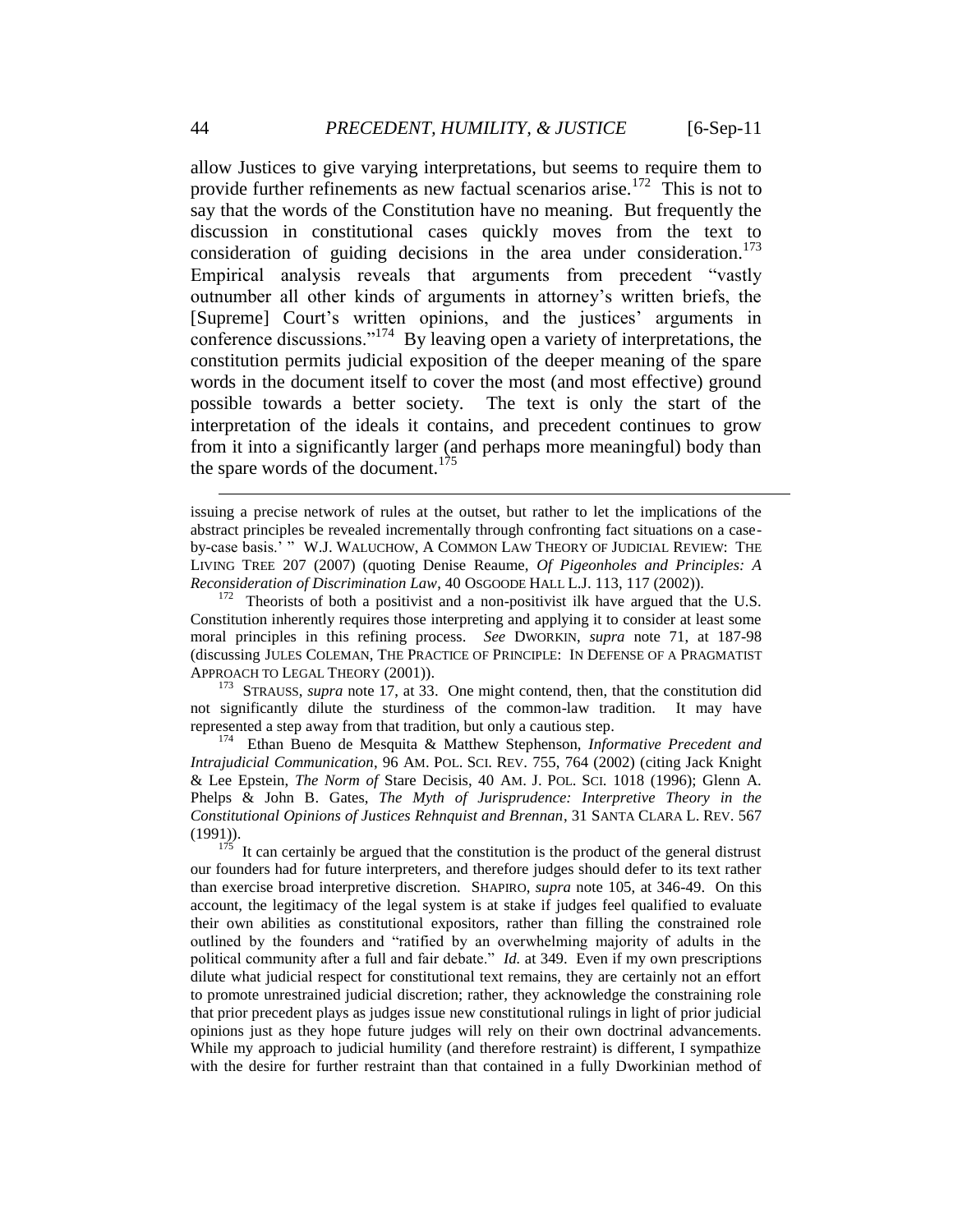The constitution's very indeterminacy requires reliance upon precedent to avoid the problem of Justices simply talking past one another as they engage in their interpretive project. Precedent plays an important settlement role in the necessarily large subset of constitutional cases without clear answers. While opponents of precedent might suggest that Justices should ignore obviously unconstitutional decisions, that instruction fails to meaningfully identify which prior cases should be so discarded, a question that cannot be answered outside of a decisionmaking process that delves deeply into both the outcomes and analytical structures of prior cases. We should avoid overturning past judgments in part because "given the intense debate in society over various social and political principles, including the principles that courts apply in reaching their decisions, some court decisions are in certain respects like making a commitment in arbitrary cases."<sup>176</sup> Especially in constitutional cases, Justices must take the existing settlements that precedent represents as the basis for their discourse to further refine the controversial principles at stake.<sup>177</sup> This allows the Justices to meaningfully debate the extension of the basic agreement represented by the constitutional text. Precedent constrains the field of debate amongst Justices to an analytical background about which all can agree, and from which further refinement of constitutional ideals is actually possible. While some Justices might wish that certain earlier opinions were never issued, their existence should not be ignored.<sup>178</sup>

While I take the United States' case as a paradigm, the same argument applies even to more specifically enumerated constitutions adopted elsewhere. Admittedly, recent efforts at constitutional construction contain far more specific government mandates and descriptions of rights. $179$ Frederick Schauer argues that while the generalities of the U.S. Constitution seem to require a process of slow, incremental refinement of the understanding of those ideals along a common law-like path, the modern

interpretation. 176 Benditt, *supra* note 7, at 92. While Benditt notes that "[t]he greater the agreement on principles, the less like an arbitrary commitment a judicial decision is," I think it especially important in the most controversial cases to commit "to continue to live with a disputed principle or its application even when suspicions arise that it may be wrong." *Id.*

<sup>&</sup>lt;sup>177</sup> "Following precedent can thus be seen as a hedge against our . . . lack of certainty about the correctness of certain of the social and political principles we adopt." *Id.*

<sup>&</sup>lt;sup>178</sup> There is a hint of this idea in Dworkin's discussion on the distinction between concept and conception, according to which a broad agreement about a concept may later be seen as part of that concept"s very meaning and therefore act "as a kind of plateau on which further thought and argument are built." DWORKIN, *supra* note 22, at 70. H.L.A. Hart presents a similar argument that legal meaning can be conceived of as a core of determinacy with a surrounding area in which discretion may properly be exercised by the judge. *See* HART, *supra* note 13, at 144-45.

<sup>179</sup> Schauer, *supra* note 155, at 766-69.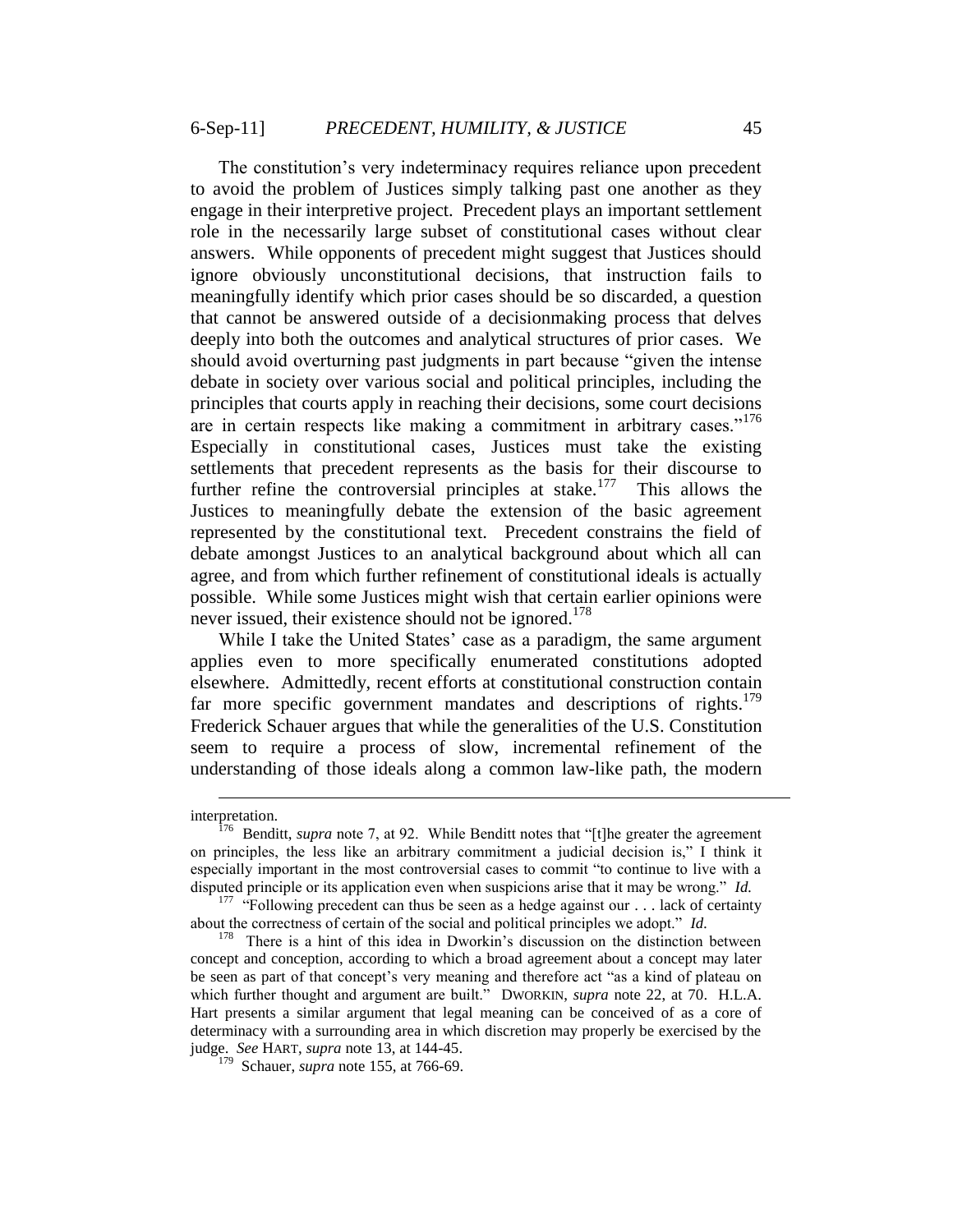trend towards additional constitutional precision, as well as the efforts of the Supreme Court itself to elaborate more precise constitutional tests, demonstrates the receding influence of the common law approach and its attendant rules of precedent.<sup>180</sup> But this view overestimates the degree to which the process of judicial refinement of abstract constitutional ideals (as well as the effort by constitutional drafters to create mandates that are more specific) demonstrates modern law"s final, code-like status. Constitutions "can and should be seen to represent a mixture of only very modest precommitment and confidence, combined with a considerable measure of humility."<sup>181</sup> Judicial (or legislative) refinement of legal concepts is a perpetual process, not one which is designed to achieve any end-state stripping legal decisionmakers of all discretion.

The modern trend towards constitutional specificity simply represents the effort of younger nations to incorporate the legal developments of the past without repeating the often painful history of refining legal concepts from more abstract beginnings. A constitution should be taken as a humble declaration of rights deserving of especially strident protection for the time being, not a more hubristic claim to have settled the question for all time.<sup>182</sup> Modern constitutional drafters have merely attempted to define the legal foundations of their societies in ways that build upon many of the landmark decisions in Anglo-American legal history; they have not suggested that the work of judges in refining the law for future generations is somehow complete, nor have they bound future generations to an originalist interpretation of the constitution simply because it is more verbose and expansive. For instance, the drafters of the Indian constitution specifically avoided the phrase "due process of law" in favor of seemingly more precise formulations in order to sidestep the controversy over substantive due process claims; however, many of the same principles have arguably become a part of modern Indian constitutional jurisprudence.<sup>183</sup> The line in the sand defining the rights of citizens and responsibilities of government that a modern constitution represents can be more detailed simply because it builds upon the successes and mistakes of adjudication in other constitutional societies. Such added detail means refinement of abstract ideals begins from a later stage of development in younger countries, but the process of constitutional adjudication remains the same unending,

 180 *Id.* at 772-73.

<sup>&</sup>lt;sup>181</sup> WALUCHOW, *supra* note 171, at 213.

<sup>182</sup> *Id.* at 246.

<sup>&</sup>lt;sup>183</sup> Abhinav Chandrachud, *Of Constitutional "Due Process*," THE HINDU, May 24, 2010, http://www.thehindu.com/opinion/op-ed/article436586.ece?service=mobile. The same may also be true of the Canadian constitutional tradition. *See* David M. Siegel, *Canadian Fundamental Justice and U.S. Due Process: Two Models for a Guarantee of Basic Adjudicative Fairness*, 37 GEO. WASH. INT"L L. REV. 1 (2005).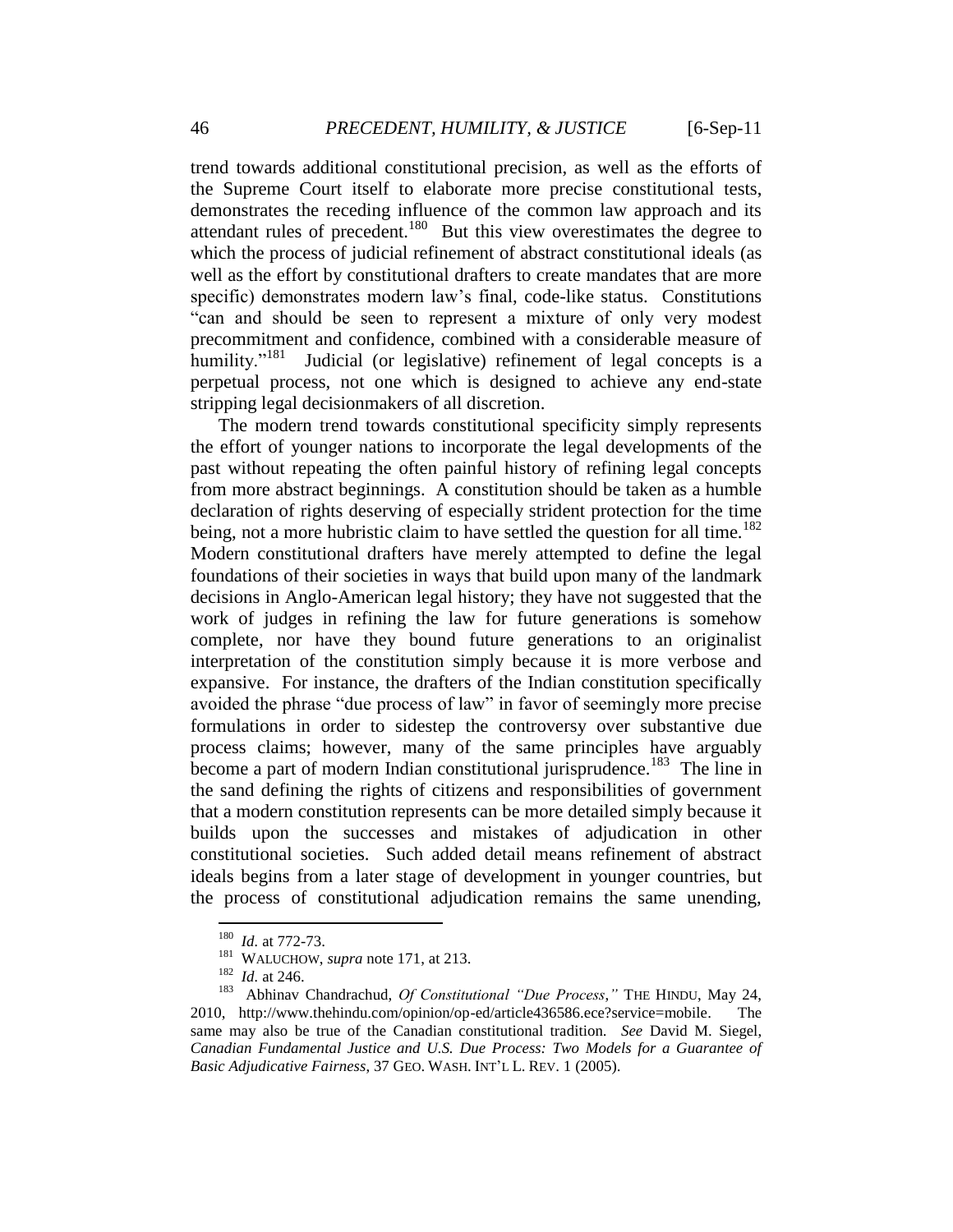careful progression towards a fuller understanding of those ideals, a progression in which precedent will play a crucial role.<sup>184</sup>

That the constitution must necessarily be augmented by judicial interpretation does not imply that judges should rigidly follow former interpretations of its principles to the letter. But Justices must humbly work through those constitutional precedents even when suggesting new interpretations. That very humility allows Justices to balance current social cohesion and the advancement of broader constitutional ideals, guiding their discretion towards just results. Humility is a necessary aspect of justice within the Supreme Court's constitutional jurisprudence, not an expedient that should be tossed asunder when the "correctness" of a prior decision is in dispute.

#### IX. THE VALUE OF OPINIONS

Having sketched my own position in favor of strong reliance on precedent, I now turn to some of its apparent implications, beginning with the output of the judicial process in appellate courts. Some have instructed

 184 By extension, an admittedly radical (and unrealistic) argument for more ready codification of U.S. constitutional precedents in the text could be made. As more and more cases arise, more decisions are needed, and the law must adapt to changing conditions with ever more speed. Thus, the temptation for arbitrary, rapid-fire opinions issued without sufficient consideration of precedent is great. As precedent becomes overbearingly difficult to comprehend or clarify, judicial agreement upon which decisions are canonical is likewise more taxing. It might be desirable to add specificity to the constitution"s text by codifying some precedent, thereby ensuring that those decisions will be a starting point for judicial discussion and assuring litigants of the permanence of certain once-controversial precepts of law. Constitutional amendment could be utilized to establish with finality that certain precedents are now part of the line-in-the-sand that the constitution itself represents.

The Article V amendment process may be too strict for alterations that simply affirm and codify the Supreme Court"s repeated view on a particular issue. A simplified process would both allow Justices to remain faithful to precedent in most cases, avoiding inconsistency or any waning in the influence of precedent, and give citizens a mechanism to express their approval (or lack thereof) of Supreme Court debate surrounding abstract constitutional principles. Such an amendment could not be substantive; it could only state simply that "this amendment codifies the Supreme Court's decision in Case X." The limitation to the scope of these amendments would distinguish them from other types of amendments to trigger the easier amendment procedure, and also avoid the problem of requiring interpretation by the courts to derive a clear meaning for the amendment. *See*  WALDRON, *supra* note 146, at 10 (on the role of courts in defining the terms of a new legislative enactment). Where a new law is so circumscribed that it merely affirms a Supreme Court decision, the meaning of the law cannot admit of any other interpretation than simply that Justices must take account of a precedent in their decisional matrix. By limiting the field of debatable principles, such amendments would encourage Justices to work through well-established analytical frameworks rather than face a web of overwhelmingly complex and conflicting approaches.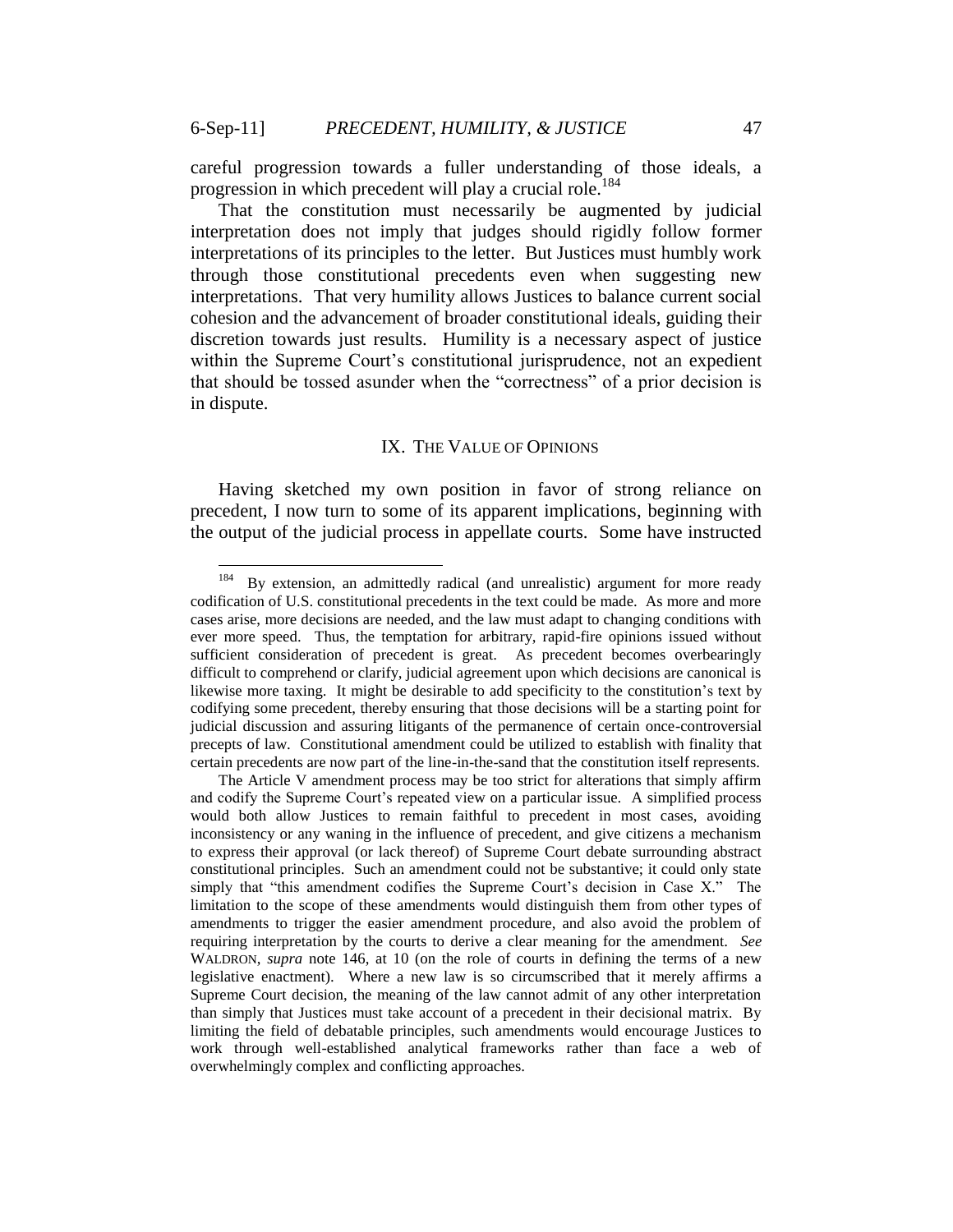judges to " "consider what you think justice requires and decide accordingly. But never give your reasons; for your judgment will probably be right, but your reasons will certainly be wrong.<sup>"</sup> "<sup>185</sup> Indeed, there is little *prima facie* cause for a judge to reduce her reasoning to a published opinion when such reasoning will give observers grounds to disagree and suggest relitigation. It is an understandable temptation for a judge to intentionally dilute her language when rendering a decision as a hedge against potential criticism and the instability that may result.<sup>186</sup> And to the extent a judge is committed to the reasons she gives for a particular decision in future cases, she may seek to avoid giving reasons simply to avoid committing herself to wrong outcomes in subsequent cases.<sup>187</sup> But even if the judge"s opinions will likely be exposed as wrongheaded by future critics, the judge must express them publicly and candidly in order to most easily advance the shared, cross-generational endeavor that is the law.

First, opinions are necessary if courts are to remain politically viable. A candidly-written, well-reasoned decision has obvious benefits for the parties to the controversy, who are far more likely to respect such a resolution. A judge can quickly deplete the judiciary"s political capital if her opinions appear largely arbitrary, and nothing appears more arbitrary than a decision lacking appropriate supporting reasons. By expressing her justifications for a given decision, the judge makes significant strides towards placating the losing party by explaining the deficits in that party"s position, in the process signaling "that [the parties"] participation in the decision has been real, that the arbiter has in fact understood and taken into account their proofs and arguments."<sup>188</sup> Only by giving reasons for a decision can the court argue that the conclusion reached was one supported by some reasoned ground, not simply a judicial coin-flip.<sup>189</sup> And the craft of that explanation is likely improved by the practice of publishing the reasons for one"s decision; as

<sup>185</sup>  SEN, *supra* note 143, at 4 (*quoting* 2 JOHN CAMPBELL, THE LIVES OF THE CHIEF JUSTICES IN ENGLAND: FROM THE NORMAN CONQUEST TILL THE DEATH OF LORD MANSFIELD 572 (John Murray ed., 1949-57) (1849)).

<sup>&</sup>lt;sup>186</sup> Fear of a public backlash may play a larger role than commonly thought in the ultimate decisions of high appellate courts. *See* Friedman, *supra* note 1, at 33; WALUCHOW, *supra* note 170, at 201.

<sup>&</sup>lt;sup>187</sup> "If reasons are what cause the right outcome in this case to generate wrong outcomes in others, then weakening the reason-giving requirement can produce the right outcome now without negative side effects." Frederick Schauer, *Giving Reasons*, 47 STAN. L. REV. 633, 656 (1995). Schauer later acknowledges some advantages to the judicial practice of providing reasons for a decision, "the most obvious being the very commitment that is at times a disadvantage." *Id.* at 657.

<sup>188</sup> Lon Fuller, *The Forms and Limits of Adjudication*, 92 HARV. L. REV. 353, 388 (1978).

<sup>&</sup>lt;sup>189</sup> *Id.* at 367 ("We demand of an adjudicative decision a kind of rationality we do not expect of the results of contract or of voting.").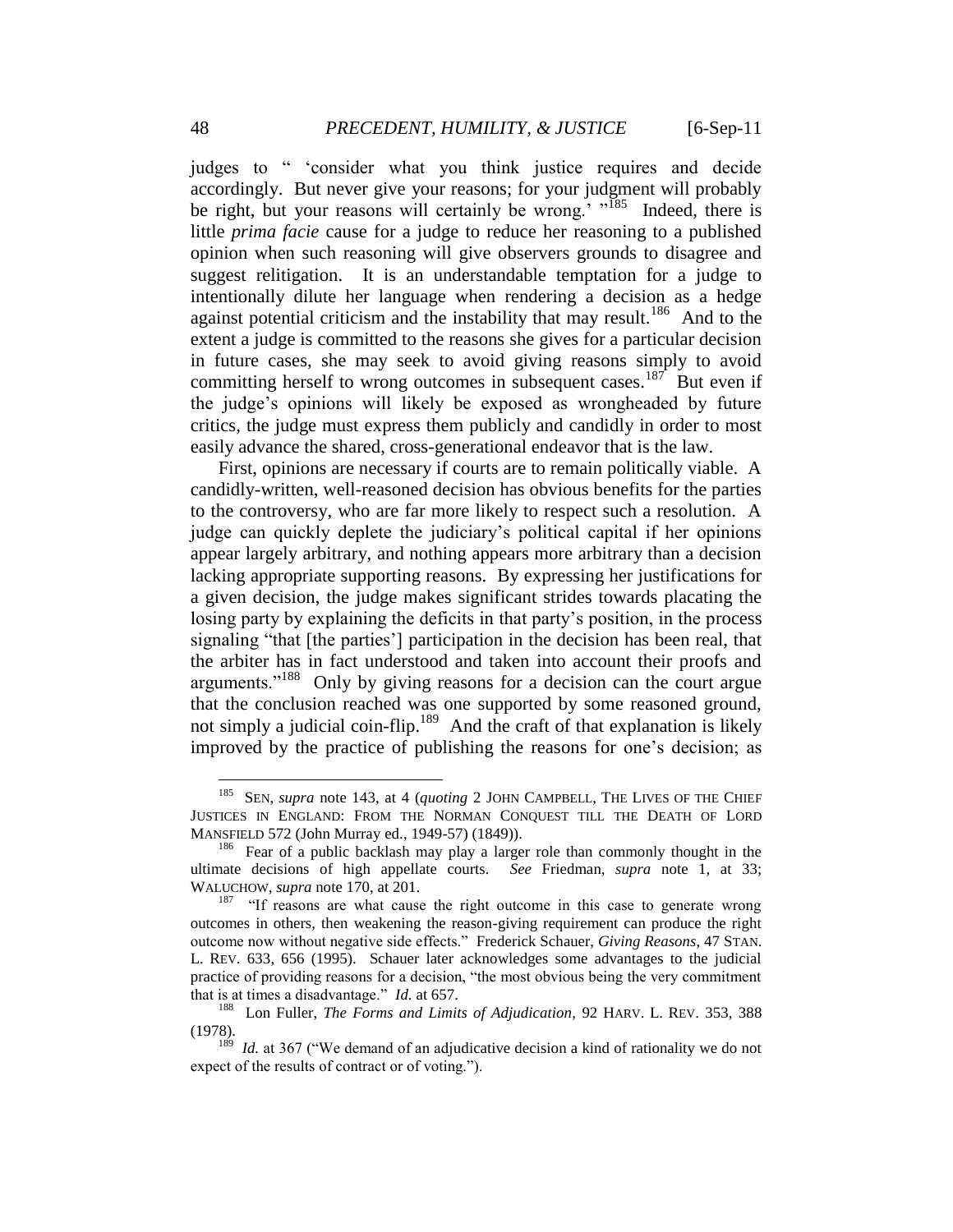Richard Posner has remarked, "[a]ppellate judges in nonroutine cases are expected to express as best they can the reasons for their decisions in signed, public, citable documents (the published decisions of these courts), and this practice creates accountability and fosters a certain thoughtfulness and self-discipline."<sup>190</sup>

There is also an important role for opinions to play in promoting the stability provided by the rule of law.<sup>191</sup> Published opinions publicly display the state of the law, giving guidance to rational actors and allowing them to self-apply legal norms in future cases.<sup>192</sup> They promote planned actions that presuppose a stable set of legal strictures, actions that lead to economic and social growth. Published opinions also generalize legal standards and rules beyond the particular facts of a case, again supporting citizens' planning.<sup>193</sup> In constitutional cases, detailed written opinions lay open for debate the propriety of the Supreme Courts' views within particular fields of constitutional doctrine; the Court is not subject to accusations of arbitrariness or impropriety unless the written material produced as an accompaniment for the decision reveals the basis for its opinion.<sup>194</sup> Even if

<sup>190</sup> RICHARD POSNER, THE PROBLEMATICS OF MORAL AND LEGAL THEORY 257 (1999); *see also* Schauer, *supra* note 187, at 657-58 ("Under some circumstances, the very time required to give reasons may reduce excess haste and thus produce better decisions. A reason-giving mandate will also drive out illegitimate reasons when they are the only plausible explanation for particular outcomes.").

<sup>&</sup>lt;sup>191</sup> "Published opinions promote publicity, predictability and steadiness of the body of law, while avoiding secret action or favor, by creating pressure to conduct careful analysis of the facts and issues before the court, to justify with law and reason the decision that is made." Jeffrey Kahn, *The Search for the Rule of Law in Russia*, 37 GEORGETOWN J. INT. L. 353, 369 (2006).

<sup>&</sup>lt;sup>192</sup> For more on the importance of the self-application of legal norms, see HENRY M. HART, JR. & ALBERT M. SACKS, THE LEGAL PROCESS: BASIC PROBLEMS IN THE MAKING AND APPLICATION OF LAW 119-121 (Foundation Press 1994).

<sup>193</sup> Schauer, *supra* note 187, at 635 ("The act of *giving* a reason, therefore, is an exercise in generalization. The lawyer or judge who gives a reason steps behind and beyond the case at hand to something more encompassing."). Schauer later argues that simply in virtue of giving a reason for a decision, a judge commits herself to other outcomes falling within the scope of that reason. *Id.* However, he seems ultimately puzzled by that result, and by the legal system"s apparent supposition "that it is sometimes desirable for legal decisionmakers to be committed to, and therefore constrained by, a range of results larger than the case at hand." *Id.* at 653. I argue that there is a purpose to committing a judge to her reasons, at least until an argument persuades her otherwise doing so allows the judge to humbly participate in a collegial and cross-generational refinement of the law, and constrains the discretion of those whose ambition is to make the largest mark possible on that body of law.

<sup>&</sup>lt;sup>194</sup> This is what led Frank Douglas Wagner, longtime reporter of decisions for the Court, to remark that "public access to the Court"s decisions, no matter what the medium or source, is one of the bearings that keep democracy's wheels turning true." Naseem Stecker, *Reflections of a Modern Scribe*, MICH. B.J., Feb. 2005, at 41, *cited in* Kahn, *supra*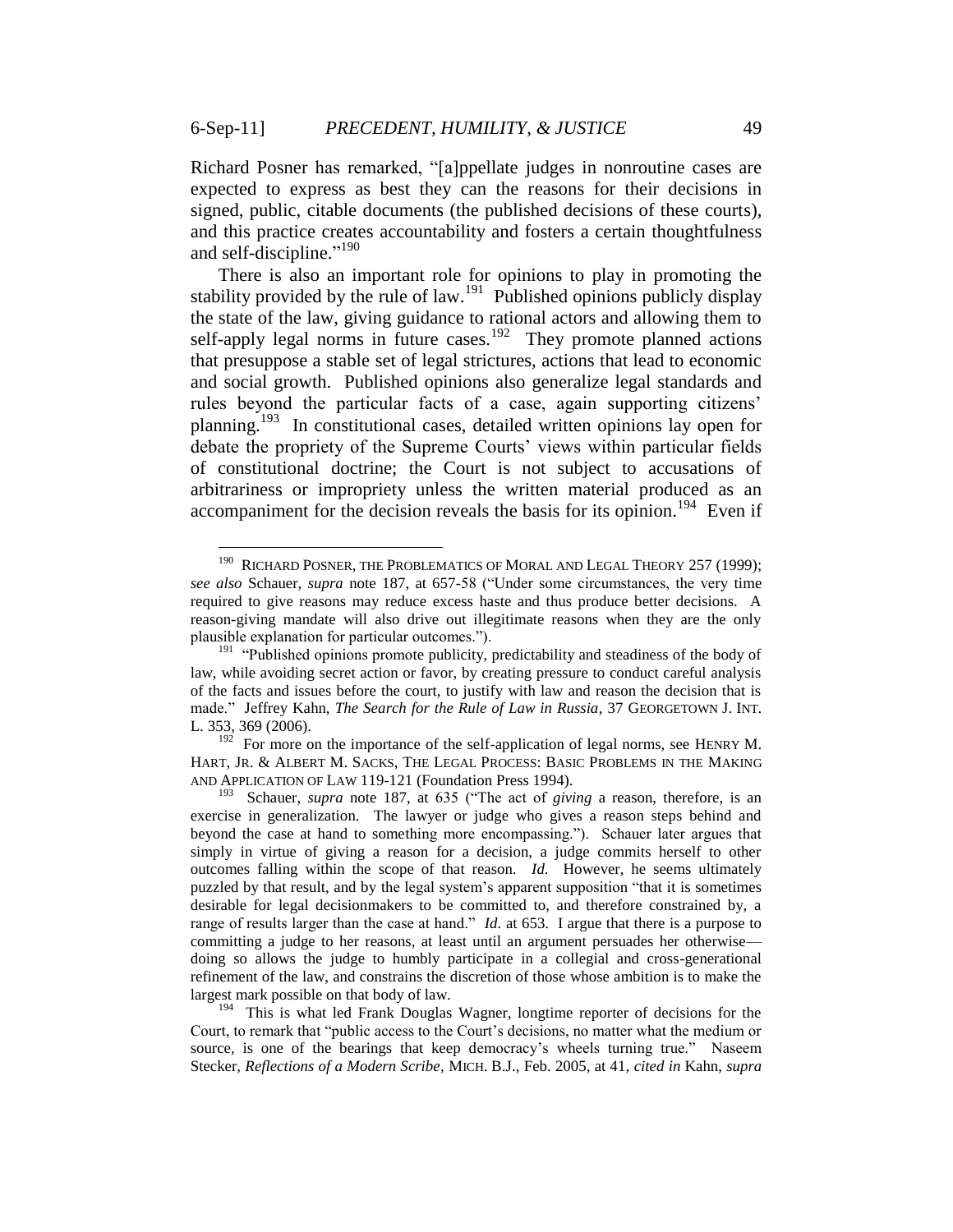a large majority of the population will not engage in careful study of an appellate court's views, making those views generally available serves an important promulgation function, highlighting the current state of doctrine for those who wish to discover it.<sup>195</sup> The simple fact that those opinions are published and publicly available also assuages the community"s fears; much as published opinions reassure the parties that their arguments have been heard, they can reassure a wary public that judges are not taking decisions without a significant and stabilizing ground in past practice.

Putting political viability to one side, written decisions are also of the utmost importance to the humble judge in advancing, through human reason, the overall project of the law across generations. If decisions are limited to bare bones outcomes, they are of very little value;  $196$  without written building blocks already in existence, constructing a consistent jurisprudence and advancing our understanding of abstract ideals is nigh impossible. If a pattern of outcome-only adjudication became prevalent, the justification for relying on precedent as part of a broader project of legal refinement would itself be significantly weakened. There would be no growth for the law to pursue, and no reason to believe that prior decisions are important to study other than their brute existence.

Opinions expressing the reasons for a decision allow judges to adhere to what I earlier called a thick version of *stare decisis*, relying not just on outcomes but also on the analytical structure of prior cases. The process of legal refinement requires more than somehow divining a rule or standard out of a series of prior outcomes; judges must delve deeply into the analysis presented by those prior cases,  $197$  and must leave behind for future judges a lattice or matrix of reasoning upon which they can build. The analytical structure in precedents allows a humble judge to work more easily in tandem with her colleagues, rather than each trying to devise the structure and scope of their reasoning independently. While the text of a statute may provide some common beginning for discussion amongst judicial colleagues, the more fully-developed reasoning of prior courts will not only

note 191, at 393 n.136.

<sup>&</sup>lt;sup>195</sup> The importance of such promulgation has been preached by a long line of Rule of Law scholars, notably including Lon Fuller. *See* LON FULLER, THE MORALITY OF LAW 49- 51 (1964). As Fuller argued, "[e]ven if only one man in a hundred takes the pains to inform himself concerning, say, the laws applicable to the practice of his calling, this is enough to justify the trouble taken to make the laws generally available." *Id.* at 51.

<sup>&</sup>lt;sup>196</sup> Regarding English decisions, Rupert Cross and J. W. Harris suggest that "the authority of a decision for which no reasons are given is very weak, because it is so hard to tell which facts were regarded as material and which were thought to be immaterial." RUPERT CROSS & J. W. HARRIS, PRECEDENT IN ENGLISH LAW 47 (4th ed. 1991).

<sup>197</sup> Sherwin makes a similar contention about the attention a judge must pay to the details of prior cases when reasoning by analogy. Sherwin, *supra* note 36, at 1195-96.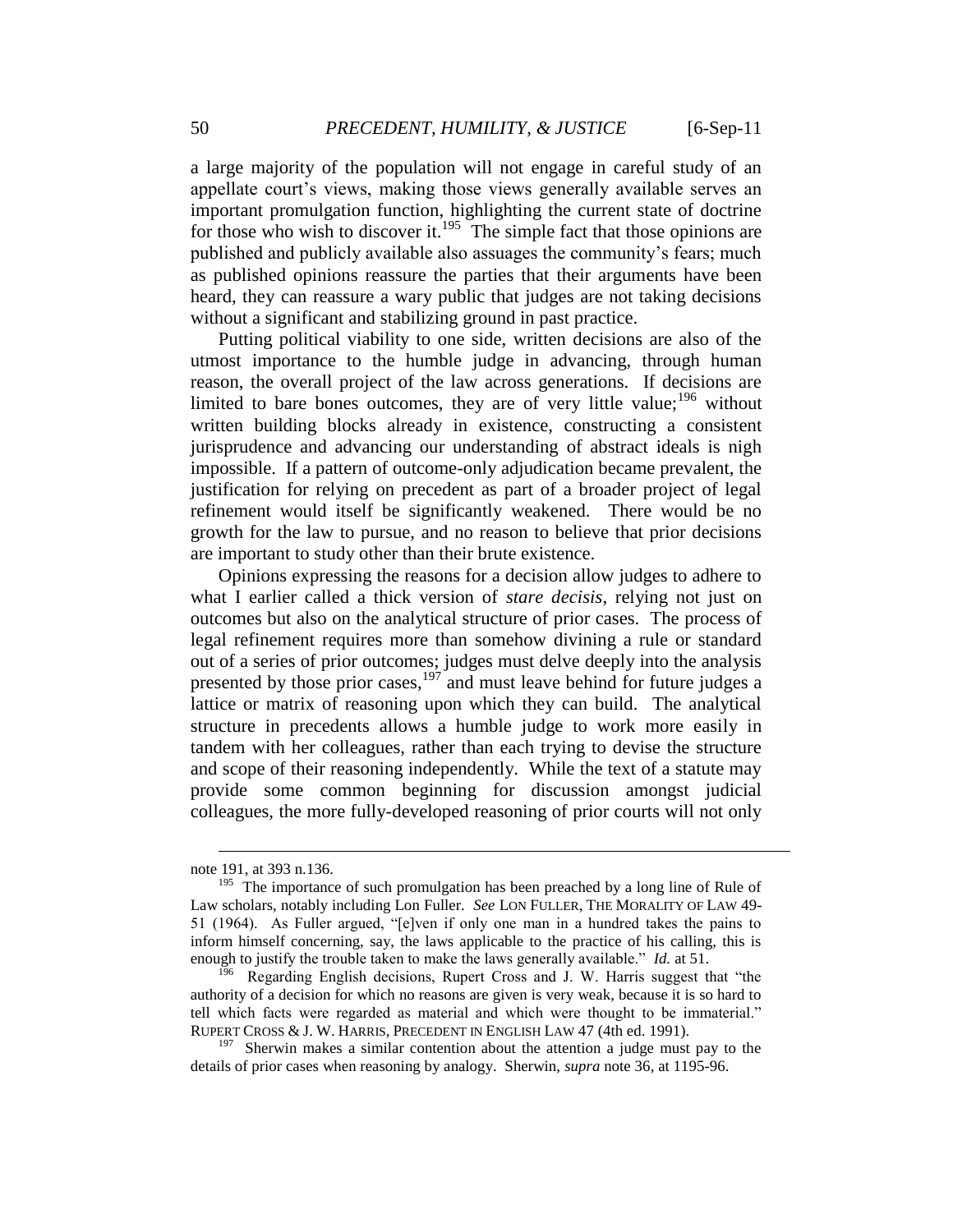alert present courts to the most important issues, but will give form to the court"s internal debates before an ultimate conclusion is reached.

Published opinions relying on precedent can also act as a useful constraint on judicial discretion. Even judges seeking to make broad changes in the legal landscape have incentives to craft humble opinions that clearly defer to the work of their predecessors. Written decisions that take such a humble approach necessarily imply that a present-day judge will remain deferential towards prior precedent. While this may constrain the discretion exercised by the present-day judge, it also suggests an ongoing constraint applicable to future judges inclined to disregard any legal refinements the present-day judge has developed. A judge seeking to maximize her influence will ensure that her opinions remain faithful to precedent with only occasional, well-reasoned exceptions, finding it " "advantageous to follow rules announced by [her] predecessors, so that successors will follow [her] rules in turn.'  $\frac{198}{198}$  Following precedent may then be a self-reinforcing constraint on judicial discretion,<sup>199</sup> one which will be enhanced if future judges are particularly disinterested in prior analyses that fail to take a humble, precedent-centered approach.<sup>200</sup>

Any theory of adjudication also necessarily affects the methods employed by lawyers acting on behalf of litigants. Publicly expressed judicial humility, demonstrated by published decisions relying heavily on prior precedent, will encourage similar humility in legal advocacy by showing that judges will generally avoid deviations from the views they have expressed in prior opinions.<sup>201</sup> Lawyers will become aware of the unlikelihood of drastic doctrinal changes by judges committed previously to a particular line of reasoning. This is not to say that litigants ought to be discouraged from arguing for expansions of existing rights or logical extensions of long-held principles. But counsel arguing on behalf of those litigants should temper their passions and present arguments in the context of a legal structure that develops and grows based upon the past. That mode

<sup>&</sup>lt;sup>198</sup> Rasmusen, *supra* note 106, at 67 (quoting Frank Easterbrook, *Ways of Criticizing the Court*, 95 HARV. L. REV. 802, 817 (1982)). "Judges need no professional conscience to impel them to obey existing law even when they think it bad policy, but instead can be made to obey it to maximize their own influence, in the hope that the new law they create interstitially will be obeyed by future judges. In theory, then, it is possible even for purely self-interested judges to discipline each other." *Id.* at 81.

<sup>&</sup>lt;sup>199</sup> "If all the treatises, law professors, and law reviews . . . predict that future judges will obey precedent if present judges do, the predictions may become self-fulfilling." *Id.* at 80.

<sup>&</sup>lt;sup>200</sup> *Id.* at 82 ("Future judges must impose sanctions on judges who break precedent and misinterpret statutes by not following their precedents.").

<sup>&</sup>lt;sup>201</sup> I emphasized this relationship earlier in discussing the lawyer's devotion to the "little red flag." *See supra* Part VI.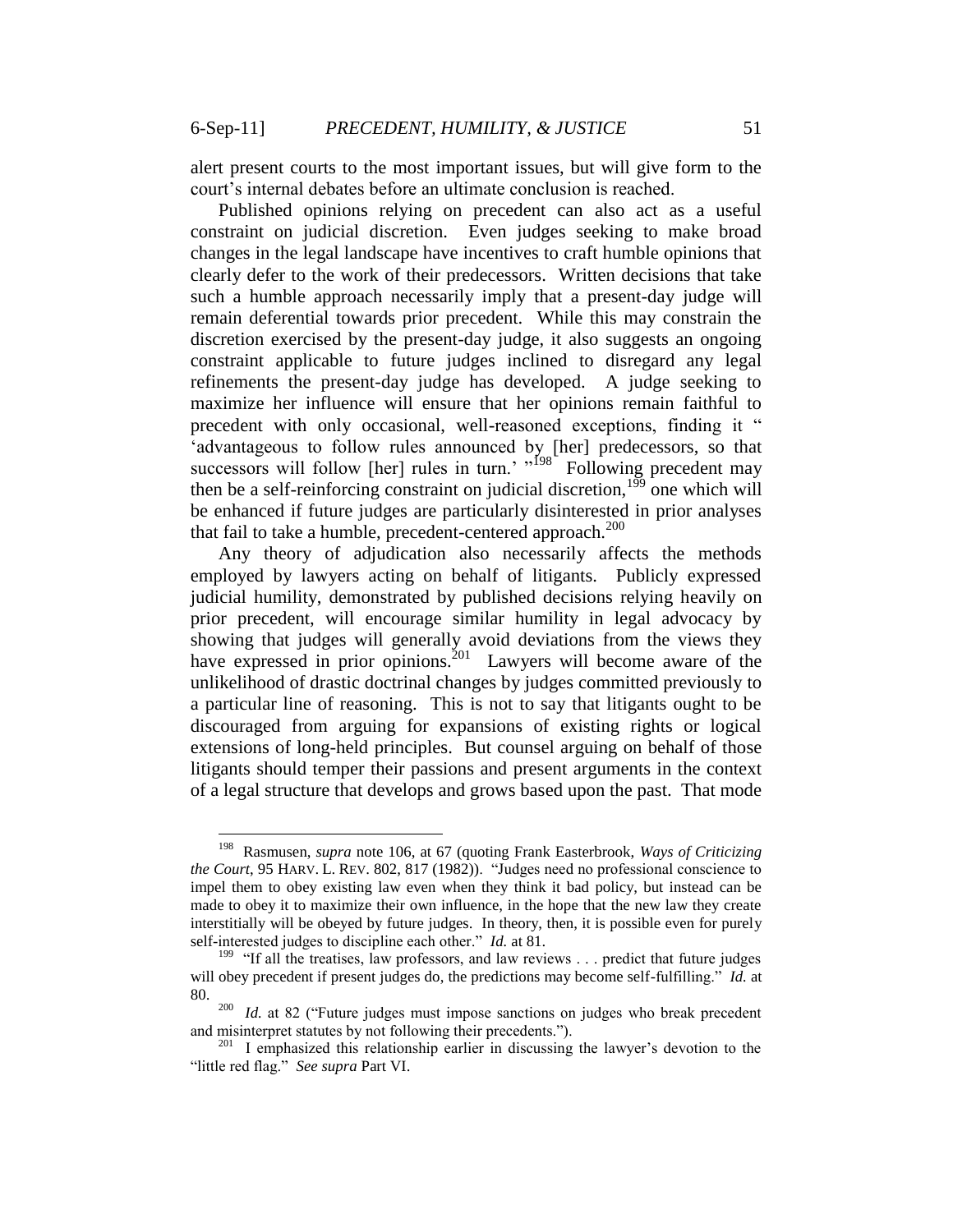of argument is encouraged by the publication of humble, carefully-reasoned opinions. Publishing such opinions does not disavow all change, but does discourage lawyers from arguing repeatedly for the repudiation of existing analytical approaches or overly dramatic shifts in doctrine that would only decrease the reliability of the law and, in turn, the stability of the social structure.

The thick form of *stare decisis* is especially important in constitutional jurisprudence. Given the small number of cases the Supreme Court of the United States hears on an annual basis, $2^{202}$  the likelihood of its addressing two cases that are factually similar in all relevant respects is indeed quite low.<sup>203</sup> But that does not mean precedent ought to be disregarded. The Court can draw a useful analytical approach from prior cases. Strong factual identity is not required for the use of such analytical structure; rough correspondence between the constitutional clauses and ideas upon which the cases turn will suffice. By focusing on broader areas of constitutional law and looking less for tight factual analogy, a field of common analysis opens upon which Justices can commonly base their discussion of any particular case. For instance, the analysis applicable to expressive material that may constitute commercial speech, as the Supreme Court described in *Central Hudson* and has reinforced in a series of subsequent decisions,<sup>204</sup> provides an important guide for the discussion of similar cases in the future, allowing judges debating particular factual scenarios to at least argue within the same analytical framework.<sup>205</sup> If, on the other hand, a judge reaches a decision

<sup>202</sup> In 2009, the Court issued 86 merit opinions. SCOTUSblog Final Stats OT09, http://www.scotusblog.com/wp-content/uploads/2010/07/Final-Charts-070710-2.pdf (last visited May 5, 2011).

<sup>203</sup> Justice Scalia has highlighted the regrettable frequency with which appellate judges are forced to resort to "totality of the circumstances" tests given the wide factual variation between the relatively few cases they decide. Antonin Scalia, *The Rule of Law as a Law of Rules*, 56 U. CHI. L. REV. 1175, 1179-82 (1989).

<sup>&</sup>lt;sup>204</sup> Cent. Hudson Gas & Elec. Corp. v. Pub. Serv. Comm'n., 447 U.S. 557, 562-66 (1980) ("In commercial speech cases, then, a four-part analysis has developed. At the outset, we must determine whether the expression is protected by the First Amendment. For commercial speech to come within that provision, it must at least concern lawful activity and must not be misleading. Next, we ask whether the asserted governmental interest is substantial. If both inquiries yield positive answers, we must determine whether the regulation directly advances the governmental interest asserted, and whether it is not more extensive than is necessary to serve that interest."); Lorillard Tobacco Co. v. Reilly, 533 U.S. 525, 553-556 (2001) (noting the Court"s repeated application of *Central Hudson*"s basic analysis).

<sup>&</sup>lt;sup>205</sup> The Second Circuit Court of Appeals recently conducted such a debate on the same analytical terms outlined in *Central Hudson*, although the majority and dissent disagreed on the ultimate outcome. *See* IMS Health Inc. v. Sorrell, 630 F.3d 263 (2010). On review of that decision, the Supreme Court likewise conducted its debate within the same basic analytical framework. *See* Sorrell v. IMS Health Inc., 564 U.S. \_\_ (2011).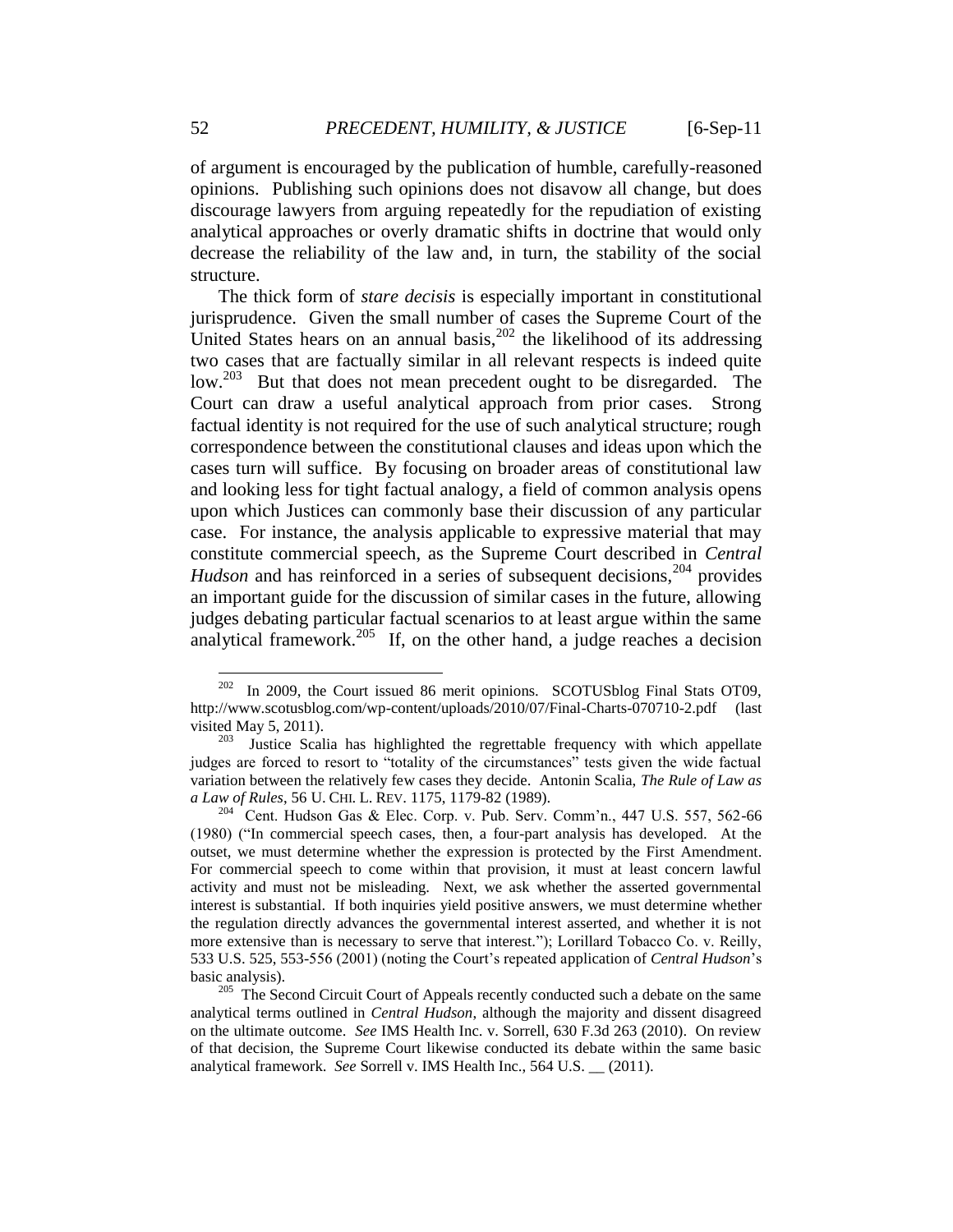without clearly applying (or forthrightly discarding) the analytical framework laid out in prior opinions, significant confusion can be introduced into the field which could have been avoided by following a thicker version of *stare decisis*. 206 Subsequent analyses that fail to grow upon or work within an existing precedent make the project of meaningful judicial debate amongst colleagues both present and future significantly more laborious. Such a practice leaves judges far too much leeway to disregard each other and formulate a new and rapid shift within a particular area of discourse, stalling the broader legal project in which each of them at least claims to participate.<sup>207</sup>

Similar examples are myriad in the Court"s constitutional jurisprudence, and are not merely a modern phenomenon. *See, e.g.*, Hudgens v. N.L.R.B., 424 U.S. 507, 514-20 (1976) (noting that the analysis of Amalgamated Food Employees Union v. Logan Valley Plaza, 391 U.S. 308 (1968), which held that the exercise of first amendment rights could not be denied absolutely on a shopping center"s property near a store entrance, was irreconcilable with the analysis in Lloyd Corp. v. Tanner, 407 U.S. 551 (1972), which limited the applicability of the first amendment to handbilling activity in another shopping center).

 $207$  Appellate courts that issue less candid and more convoluted opinions also disserve the broader public and lower courts, rather than providing much-needed guidance. Courts that "treat[] precedents less than candidly . . . necessarily send mixed messages. Yet those messages must be interpreted and followed by the lower courts and government officials." Friedman, *supra* note 1, at 41.

<sup>&</sup>lt;sup>206</sup> For example, consider the recent history of cases concerning race-conscious school admissions. In Grutter v. Bollinger, 539 U.S. 306, 334-42, (2003), Justice O"Connor outlined a five-factored test to determine if the University of Michigan Law School"s raceconscious admissions program was narrowly tailored to the School"s claimed compelling interest, diversity in higher education. O"Connor"s analysis considered whether the admissions program individually considered applications along many factors, avoided quotas, considered workable race-neutral alternatives, avoided undue harm to students of any race, and had some logical endpoint or sunset provision. *Id.* at 334, 336, 339, 342. Yet when the court considered race-conscious school placement programs less than a decade later in Parents Involved in Cmty. Schs. v. Seattle Sch. Dist. No. 1, 551 U.S. 701 (2007), Justice Kennedy"s controlling opinion significantly deviated from O"Connor"s clear test without any discussion or explanation. Instead, Kennedy noted his confusion with the implementation and decision-making of the plans at bar and seemed to require that program administrators be able to detail the implementation and supervision of such programs, then returned to more familiar factors such as the need to consider race-neutral alternatives and allow individualized review. *Id.* at 785-90. However, Kennedy"s analysis did not include consideration of quotas, harm to students of any race, and logical endpoints or sunset provisions for the program. Thus, the alternative Kennedy left in place of *Grutter* significantly muddied the waters regarding race-conscious school admissions programs, presenting a hurdle to both future discussions of the issue amongst the members of the Court and meaningful refinement of the legal principles at play by future judges. Though not clearly an intentional effort to deceive observers about the direction of the law in the area (an issue I turn to in the following Part), such a decision can significantly damage the Court"s reputation and authority.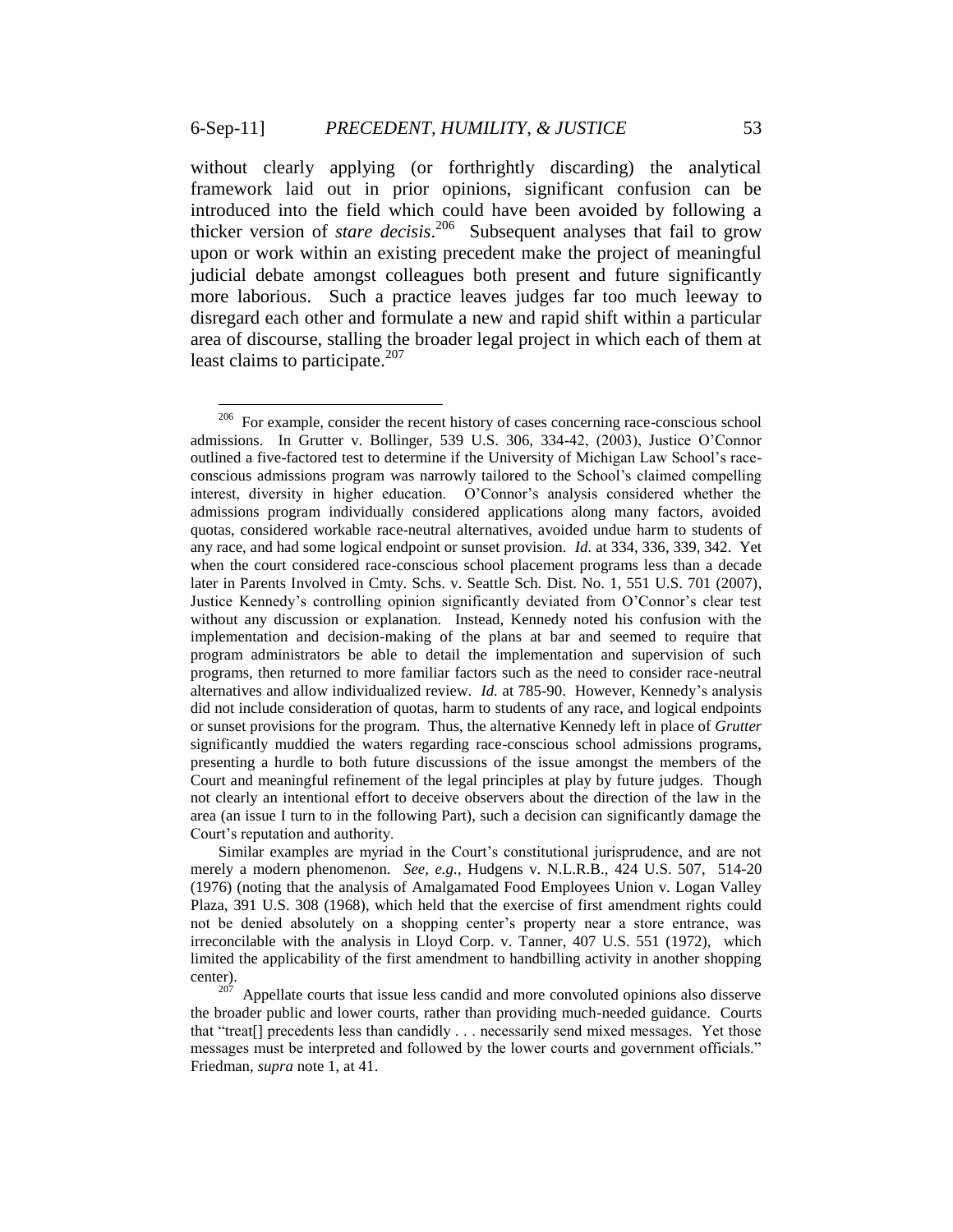Thus, the humble judge expresses her opinions and analysis in clear and candid published decisions without intellectual dilution or deception. This promotes a thicker version of *stare decisis* amongst all members of the bar as part of the project of cross-generational legal refinement. The judge utilizes prior opinions not just for guidance as to outcomes, but also for their analytical structure, seeking a common ground upon which she and her contemporaries might discuss more precise understandings of the concepts at the core of difficult cases. This leaves following generations with the strongest adjudicative roadmap possible and allows those generations to build upon and refine the existing edifice of law.

## X. INTERPRETIVE CHANGE AND THE PROBLEM OF "SUBTRACTION BY ADDITION"

The competing desires for constancy and flexibility in the law have long been the subject of debate.<sup>208</sup> One foundational observation can be made: to develop a cohesive society, the law must be able to adjust some over time. Even a robust theory of precedent does not suggest that the work of prior judges must be followed by rote in all instances: "past decisions are thought to provide . . . reason for similar decisions in the present, *conditional* upon its not being the case (or its not being shown to the decision maker's satisfaction) that the past decision is in error."<sup>209</sup> Yet change must be sparing enough that unhappy litigants are not heartened to consistently press identical challenges in an effort to reverse the direction of a particular line of jurisprudence. The success of such strategies might tempt activists to spend far more resources on perpetual litigation on the belief that with enough time and effort any decision can and will be overruled.<sup>210</sup> That belief is self-reinforcing, and may tempt future judges (who necessarily rise to the bench only after practicing within the bar that harbors such a belief) to disregard humility in favor of ill-considered shifts in the legal landscape. Again, humility in the arguments presented by counsel before the court will reflect the content of the decisions the court has rendered in the past, and a judge"s humility in prior decisions is likely to trickle down to lawyers and influence the style of advocacy practiced before her. The danger of arbitrariness is ever-present; robust reliance on precedent can be frustrating to those litigants who find their cases resolved

<sup>&</sup>lt;sup>208</sup> PLATO, *supra* note 34, at \*295-300; ARISTOTLE, THE POLITICS 37 (Jowett trans., Forgotten Books ed. 2007) (350 BCE) (Suggesting that rulers should seek to change the law only to the point where "the citizen will not gain so much by making the change as he will lose by the habit of disobedience.").

<sup>209</sup> Postema, *supra* note 130, at 1162 (emphasis in original).

<sup>210</sup> Gentithes, *supra* note 7, at 812-13, 819.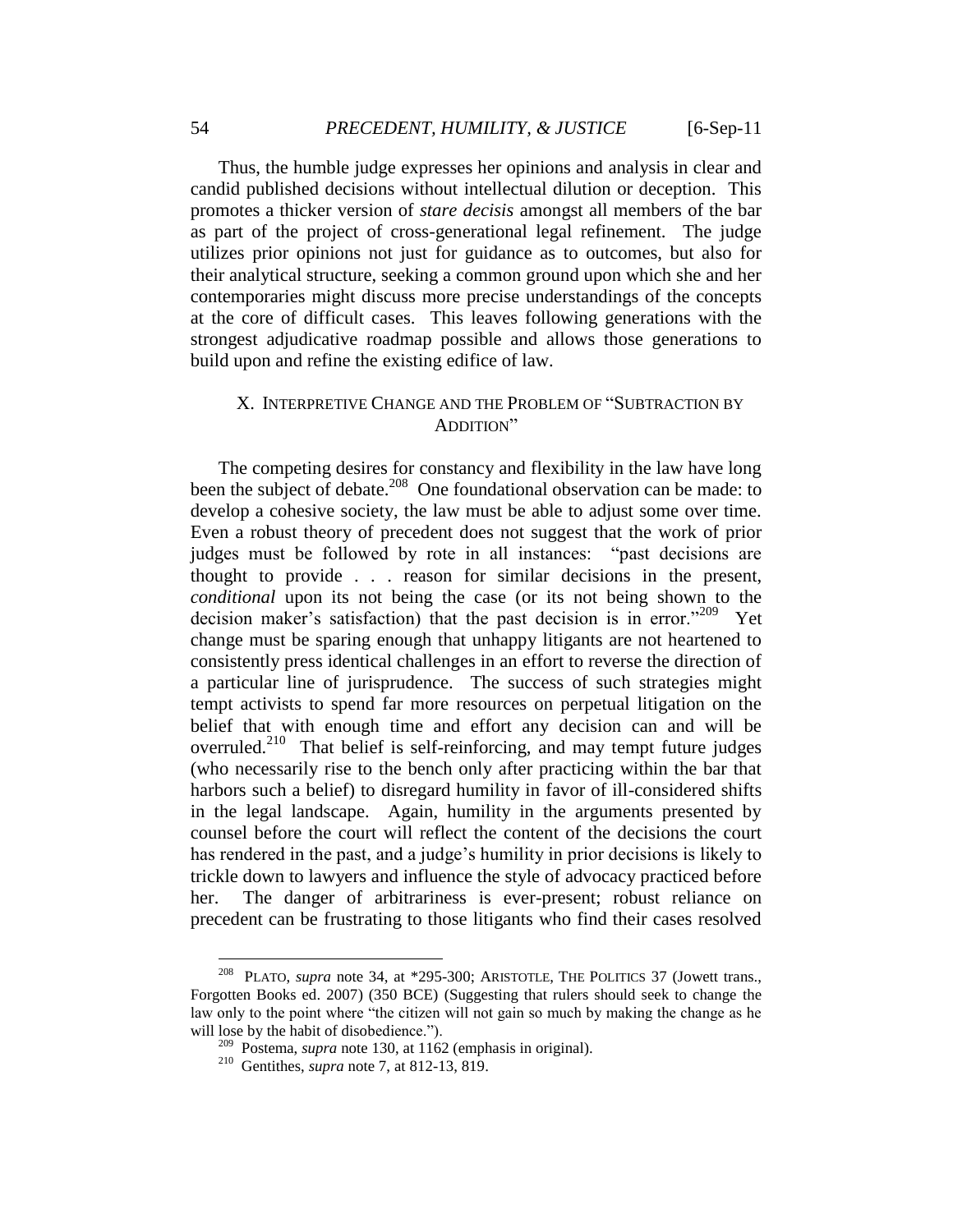largely by a previously announced decision. But the law must advance societal ideals while at the same time maintaining a cohesive structure. Change in the law must remain possible, but it should be tempered by a strong reliance on and acceptance of precedent both as a political expedient and as the most careful and logical means for refining the law and adapting it to new situations.

While needed legal change may come from many sources, including the legislature or administrative agencies, the judiciary as an institution may be especially competent to make some limited alterations to the law in particular cases. As new and unique situations that previous legislators never considered become prevalent, it is vital that general legislation apply to challenging new scenarios. Within their historically miniscule time on the bench, judges have the opportunity to re-examine doctrine that no longer meshes with modern thought. $^{211}$ 

As I recommended previously, a judge should adopt a thick version of *stare decisis* and apply the analytical structure utilized in a prior written opinion to resolve the particular legal issue at bar, even if she ultimately concludes that a change in that structure is due. But the fact that prior opinions are written does not guarantee their value; those opinions will have the most utility if intellectually candid. The judge must avoid the temptation to dilute her views for the sake of quelling controversy when the final decision is released. The legal project gains most from genuinely expressed viewpoints rather than diluted, specious arguments made only to protect the judge and court from criticism.<sup>212</sup>

The process of slow legal refinement described above is not necessarily an invitation for judges to add further "refinements" to an existing analysis, through additional tests or prongs, with an eye towards essentially reversing the position of a previous decision—an unfortunate process I call

 $\frac{1}{211}$  Even philosophers whose work represents substantial leaps would hesitate to suggest that they have the final word on any given subject. The necessary implication that any legal thinker will have his work discussed, dissected, and in all likelihood discarded at some point in the future may seem frightening to the ego of those who wish to make a lasting contribution. However, there is value in the honest recognition of the likelihood, and the humility that this realization breeds in one"s outlook ultimately produces a more thorough and carefully considered viewpoint.

<sup>&</sup>lt;sup>212</sup> "A judgment is also no better than an unreasoned decision when it refers to conflicting cases and does no more than state that some will be followed or, where this is possible, overruled, without any indication why such a course is being adopted." CROSS & HARRIS, *supra* note 196, at 207. Although this claim is widely accepted, some have argued against judicial candor given its potential threats to judicial legitimacy. *See* Friedman, *supra* note 1, at 40 n.234 (citing Scott C. Idelman, *A Prudential Theory of Judicial Candor*, 73 TEX. L. REV. 1307, 1388-94 (1995); Micah Schwartzmann, *Judicial Sincerity*, 94 VA. L. REV. 987, 988-89 (2008); David L. Shapiro, *In Defense of Judicial Candor*, 100 HARV. L. REV. 731, 739-50 (1987)).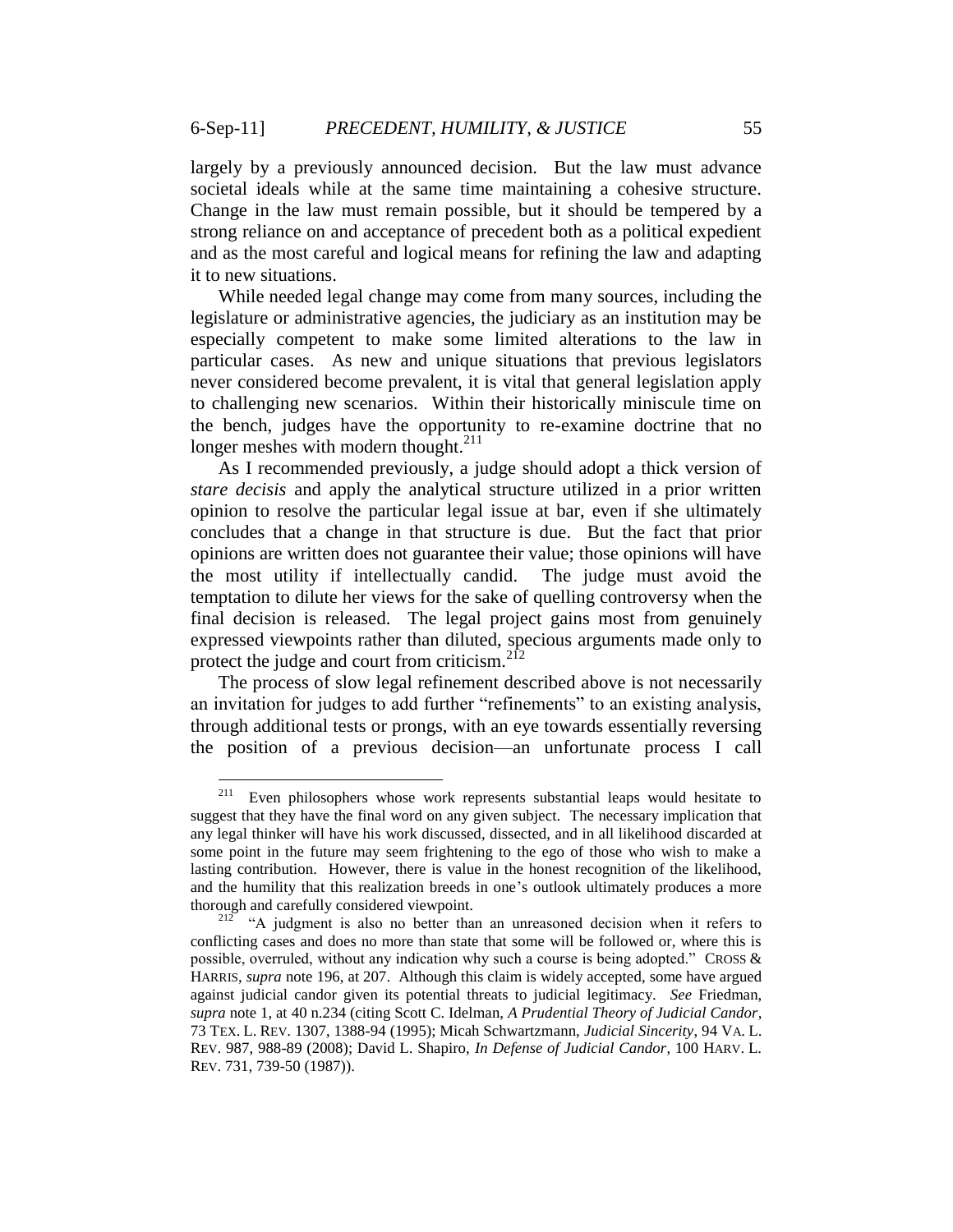"subtraction by addition." In essence this process may allow a judge to revive the status quo prior to the more recent decision even though an extra layer of analytical complexity has been added. This may be a form of what Barry Friedman refers to as "stealth overruling," whereby a judge uses "sleight of hand or fiat  $[$ to $]$  simply chop the precedent to a stub." $^{213}$  The subtraction by addition method may be particularly troubling when adopted by an intellectually dishonest judge purportedly refining a prior decision by adding to its analysis, while in reality disserving the rationale underlying it.

Consider two decisions, prior decision *Alpha* and subsequent decision *Beta*. Decision *Beta* purports to respect the analytical structure of *Alpha*, but adds more factors or further tests to *Alpha*"s framework in a "clarification." These further considerations may effectively undermine the rationale of *Alpha*. Thus, although the judge has not overruled any aspect of *Alpha*, she has discretely expunged it without announcing the change. A judge can eventually overrule *Alpha* by taking part in a two-step process of adding complexity, then suggesting that *Alpha* be wholly disregarded in that line of precedent. The process is part of "a sophisticated dance in which the [judges] take a determined lead and choose their steps carefully"<sup>214</sup>

Subtraction by addition may be more problematic than it first appears. If undertaken in good faith, it does require a judge to discuss the propriety of certain aspects of the existing analytical structure, ensuring that she takes into consideration all the necessary principles of the broader area of law concerned and perhaps leading her to convince her colleagues that some considerations were missing from the previous analysis. That process seems to fit within the idea common-law reasoning, an important element in the incremental refinement of the law that partially defines the appellate judge"s project (although that common law process often entails distinguishing a prior precedent factually, rather than suggesting that the prior decision was analytically misguided).<sup>215</sup> Yet the potential pitfalls are

<sup>&</sup>lt;sup>213</sup> Friedman, *supra* note 1, at 12. Friedman more fully defines the worrisome process of stealth overruling, of which the "subtraction by addition" problem may only be one form, as follows: ""overruling" is (a) the failure to extend a precedent to its logical conclusion, drawing distinctions that are unfaithful to the prior precedent"s rationale; or (b) reduction of a precedent to essentially nothing, without justifying its de facto overturning. And stealth occurs when the Justices who do this know better, such that their decisions are in fact "dissembling." " *Id.* at 15-16.

 $214$  *Id.* at 32. Friedman argues that the Court's recent spate of campaign finance decisions exemplifies the process of stealth overruling, of which subtraction by addition is one form. "This is not minimalism, properly understood. . . . It is, in its own right, aggressive decision making." *Id.*

<sup>&</sup>lt;sup>215</sup> " 'In other words the distinguishing of precedents is often a gradual and reluctant way of overruling cases." " Benditt, *supra* note 7, at 98 (quoting William O. Douglas, *Stare Decisis*, 1949 Cardozo Lecture, *reprinted in* ALAN F. WESTIN, THE SUPREME COURT: VIEWS FROM INSIDE 122, 133 (1961)).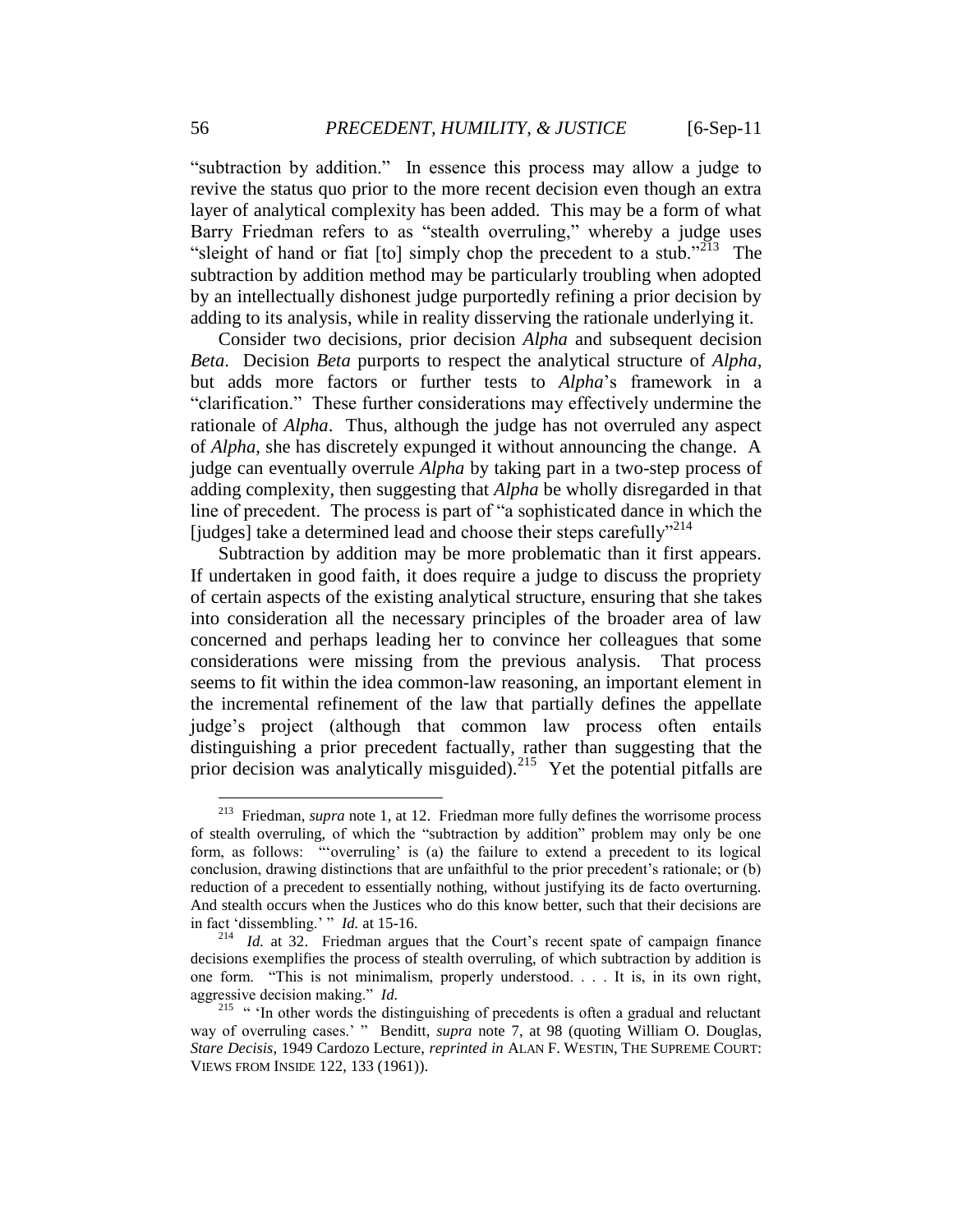significant, especially where a judge's motivations are less pure.<sup>216</sup> The canny judge can claim that overturning *Alpha* is appropriate because "subsequent legal developments"—namely the very decision, *Beta*, which the canny judge authored to excoriate  $Alpha$ —suggest so.<sup>217</sup> The judge can therefore effect a calculated but unacknowledged overrule of *Alpha* because "this factor by definition will almost always be met."<sup>218</sup> Such behavior will likely have a trickle-down effect on advocates before the bench, encouraging them to make repeated and costly efforts to scale back a particular rule of law with an eye towards its eventual reversal.

Rather than slowly chipping away at a decision through subtraction by addition, a judge ought to make candid and clear arguments for any break from prior cases. When declaring a precedent mistaken, a judge must show that her justification for doing so "is nevertheless a stronger justification than any alternative that does not recognize any mistakes, or that recognizes a different set of mistakes."<sup>219</sup> Thus, the argument should be up-front, directly supplying the reasons why a prior decision was misguided and ought to be cast aside as "a piece of legal flotsam or jetsam."<sup>220</sup> Clear, explicit, and direct overruling of a prior decision is thus preferable to the more opaque "subtraction by addition" method. $^{221}$ 

Consider the contrasting paths taken by the Supreme Court of the United States in two of its recent decisions touching on congressional campaign finance reform efforts. In *Federal Election Commission v.* 

 216 This may be especially true in constitutional cases. *See* Gentithes, *supra* note 7, at 812-14.

 $2^{17}$  In the U.S. Supreme Court, this factor is contained within precedent addressing *stare decisis* and the appropriate time for overruling a precedent. Friedman, *supra* note 1, at 26.<br> $\frac{218}{218}$  *Id.* 

<sup>219</sup> Dworkin, *supra* note 13, at 1100.

 $220$  *Id.* Although it is not an issue I consider here, Dworkin makes an interesting suggestion as to how one might perceive when a decision is ripe to be labeled a mistake. "If Hercules discovers that some previous decision, whether a statute or a judicial decision, is now widely regretted within the pertinent branch of the profession, that fact in itself distinguishes that decision as vulnerable." *Id.* Elsewhere, I have argued against such "widely disregarded" tests for the overturning of previous decisions. Gentithes, *supra* note 7, at 814-15.

 $221$  The subtraction by addition method may encapsulate an outdated common-law view premised upon a much smaller population presenting far more infrequent challenges to established legal doctrine, a view which thereby elevates the law as established through judicial decisions above the realm of mere political power play. WALDRON, *supra* note 146, at 24 (discussing the "appealing anonymity of [judge-made] law" and its "distance from or independence of politics."). As Schauer argues, complex modern society requires more than the mere settlement of disputes as they arise; there is also an important "guidance function of law." Schauer, *supra* note 155, at 781.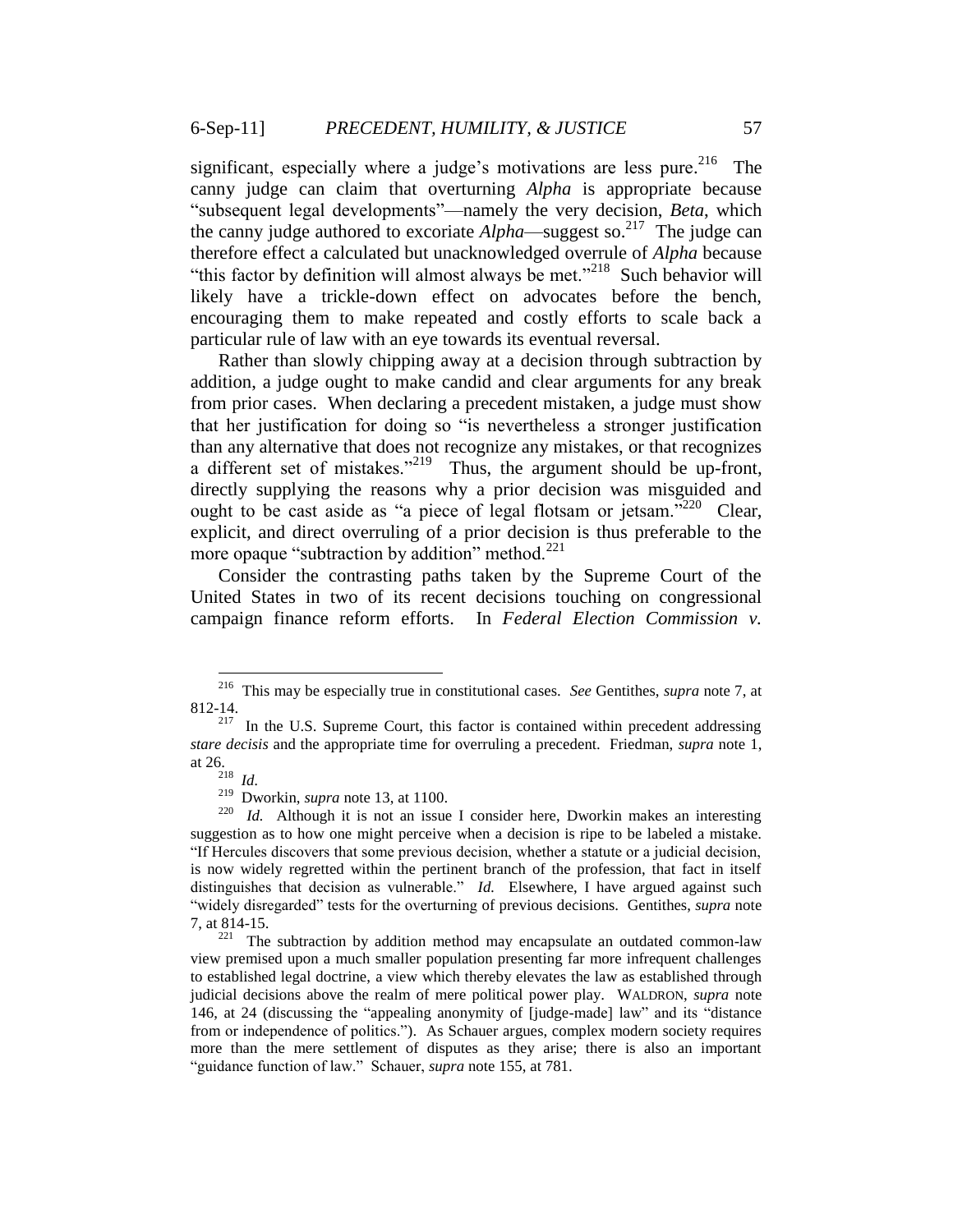*Wisconsin Right to Life, Inc.*,  $^{222}$  the concurring and dissenting opinions (as well as many commentators)<sup>223</sup> decried the majority decision as an underhanded excoriation of the decision only three years earlier in *McConnell v. Federal Election Commission*. 224 Yet the case engendered little public notice or outcry, $^{225}$  even after the Court essentially overruled *McConnell* and struck key elements of landmark campaign finance reform legislation.<sup>226</sup> Three years later, the Court took a different tack in the muchpublicized case of *Citizens United v. Federal Election Commission*, 227 expressly overruling the limitations on corporate campaign donations set out two decades earlier.<sup>228</sup> Although *Citizens United* was widely criticized for its potential to "jeopardize the Court as an institution,"<sup>229</sup> the clarity of that debate and criticism in part demonstrates the value of such a direct, candid overruling. Like it or not, the decision in *Citizens United* argued clearly and forcefully for a particular proposition of constitutional law, rather than confusing the area so severely as to render discussion amongst judicial colleagues and application by future judges nearly impossible. $230$ While *WRTL* left constitutional doctrine mired in incoherence, *Citizens United* gave current and future judges a meaningful starting ground for debate, disagreement, or even future changes to the rationale underlying that strand of jurisprudence.

While subtraction by addition is less desirable than candid overruling, I emphasize that the least desirable method for shifts in legal doctrine is a decision wholly lacking an honest effort to work within the analytical structure of a prior decision or obtain consensus on the existence of its flaws. Even slowly undermining precedent remains preferable to simply

229 Friedman, *supra* note 1, at 39.

 222 551 U.S. 449 (2007).

<sup>223</sup> *See, e.g.*, Richard L. Hasen, *Beyond Incoherence: The Roberts Court's Deregulatory Turn in* FEC v. Wisconsin Right to Life, 92 MINN. L. REV. 1064 (2008); Geoffrey R. Stone, *The Roberts Court, Stare Decisis, and the Future of Constitutional Law*, 82 TUL. L. REV. 1533 (2008).

 $224$  540 U.S. 93 (2003).

 $225$  Friedman, *supra* note 1, at 38 (noting the dearth of coverage on the decision in most major newspapers).

 $^{226}$  *Id.* at 11-12.

 $227$  130 S. Ct. 876 (2010).

<sup>228</sup> *Citizens United*, 130 S. Ct. at 913 (overruling Austin v. Mich. Chamber of Commerce, 494 U.S. 652 (1990)).

 $^{230}$  "In deciding by stealth rather than explicitly, the Justices necessarily pay a price in the clarity of the message they convey." *Id.* at 5. Friedman emphasizes the social costs of such stealth overruling, which is necessarily done to avoid public attention with the attendant uproar and loss in judicial esteem. *Id.* at 42. This will often encourage defiance and disobedience of judicial edicts. *Id.* at 50-53 (describing the widespread disregard for the *Miranda* decision).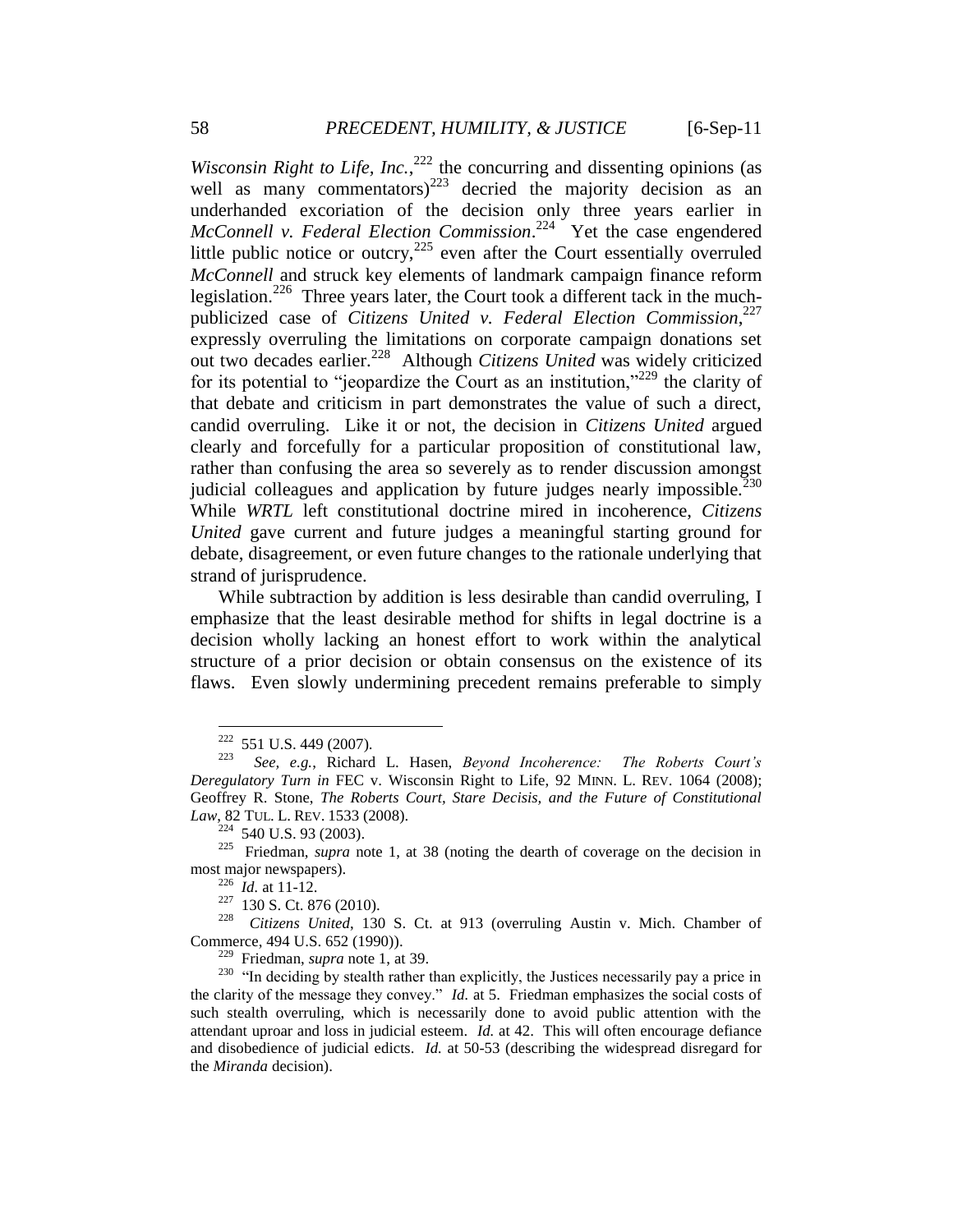ignoring the existing analysis of a given legal issue and presenting a new approach more to a particular judge"s liking. Judges in that undesirable scenario simply talk past each other. Such muddled discourse starting with flatly contradictory analytical approaches is anathema to the ongoing legal refinement that the humble judge seeks to promote. Judges should instead prove their point on the same playing field as their intellectual opponents, or suggest why that playing field itself ought to be fundamentally altered.

\* \* \*

The relationship between the age of a precedent and the authority it carries is also an important consideration in any potential overruling. It would seem that long-standing precedents should be more entrenched than recently issued opinions, especially if one takes the view that judges engage in a continuous refinement of abstract legal principles. Under that conception, prior advancements in our understanding of legal ideals represent foundations upon which all current commentary and refinement should be based; undermining those basic principles of law necessitates a complete reevaluation of an entire strand of jurisprudence, a project not to be undertaken lightly.

But while the age of a prior decision may grant it some favor, it is only one factor in its weightiness; perhaps of equal importance is the sum of precedent behind that decision, building upon previous decisions over generations. Especially when that precedent has been recapitulated in a recent opinion, both the long-standing tradition and the modern take upon it must be respected as much as possible. Reconsideration and approval of a long-standing precedent gives it an even stronger claim to continued respect from current and future Justices:

> "When a precedent has been repeatedly reexamined and reaffirmed, over many years by a Court whose composition has changed, that should give us greater confidence that the precedent is correct. An old precedent that has never been reexamined, but has simply slipped into the background, has less of a claim on our allegiance than one that has been critically reexamined and reaffirmed; the later precedent is more likely to reflect the kind of accumulated practical wisdom that the common law approach values." $^{231}$

 $\frac{1}{231}$ STRAUSS, *supra* note 17, at 96.